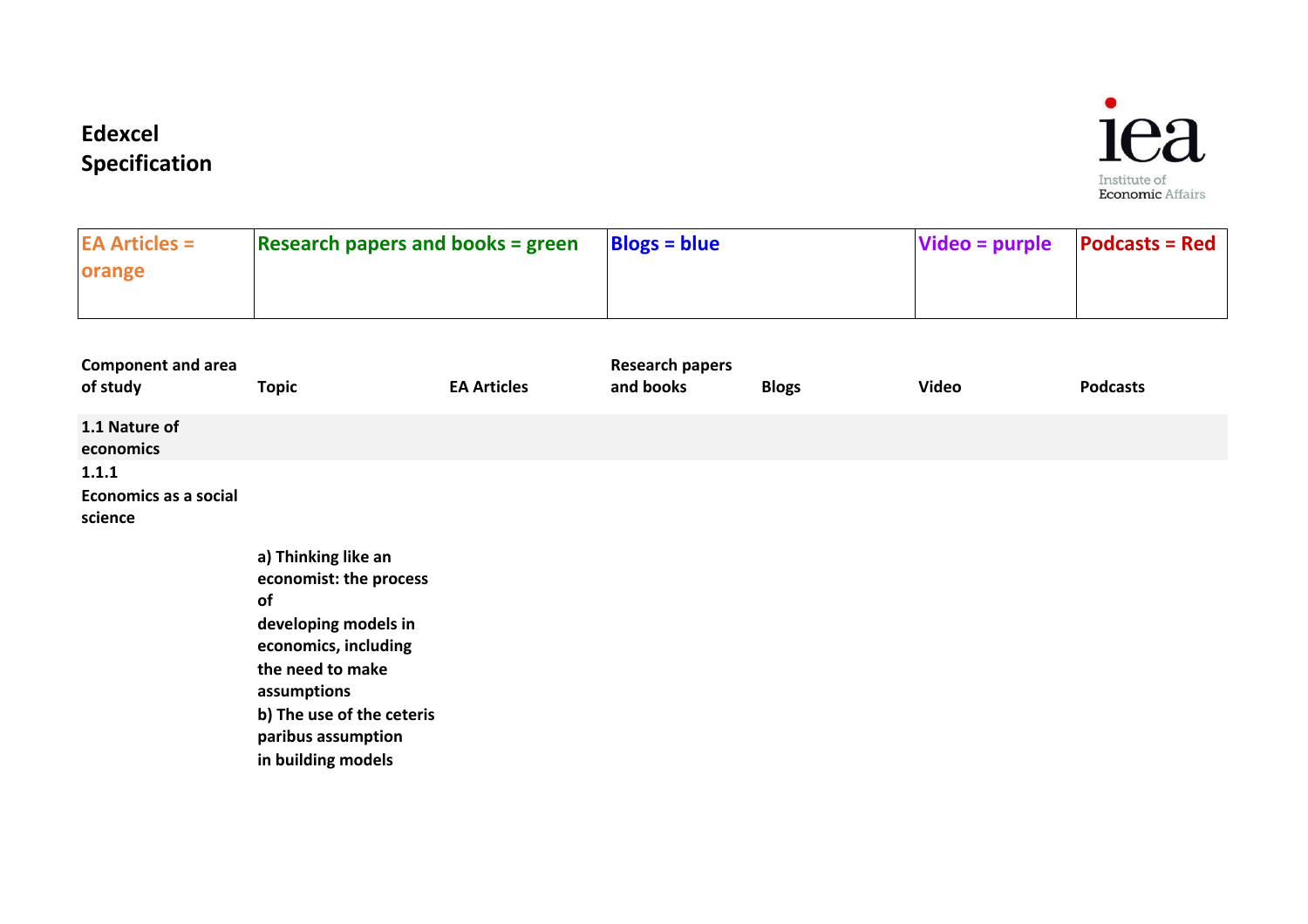**c) The inability in economics to make scientific experiments**

**Positive and normative economic statements**

**1.1.2**

**a) Distinction between positive and normative economic statements b) The role of value judgements in influencing economic decision making and policy**

**1.1.3 The economic problem**

> **a) The problem of scarcity - where there are unlimited wants and finite resources b) The distinction between renewable and non-renewable resources** [Sir Ian Byatt, 2012](http://www.iea.org.uk/publications/research/water-supply-prices-scarcity-and-regulation)

[- Competition is not](https://iea.org.uk/blog/competition-is-not-unique-to-capitalism-it-exists-in-all-economic-systems)  [unique](https://iea.org.uk/blog/competition-is-not-unique-to-capitalism-it-exists-in-all-economic-systems) [to capitalism - it](https://iea.org.uk/blog/competition-is-not-unique-to-capitalism-it-exists-in-all-economic-systems)  [exists in](https://iea.org.uk/blog/competition-is-not-unique-to-capitalism-it-exists-in-all-economic-systems) [all economic](https://iea.org.uk/blog/competition-is-not-unique-to-capitalism-it-exists-in-all-economic-systems)  [systems,](https://iea.org.uk/blog/competition-is-not-unique-to-capitalism-it-exists-in-all-economic-systems) **Steven Horwitz**, [2015](https://iea.org.uk/blog/competition-is-not-unique-to-capitalism-it-exists-in-all-economic-systems)

[- Water: Supply,](http://www.iea.org.uk/publications/research/water-supply-prices-scarcity-and-regulation)  [Prices,](http://www.iea.org.uk/publications/research/water-supply-prices-scarcity-and-regulation) Scarcity and [Regulation,](http://www.iea.org.uk/publications/research/water-supply-prices-scarcity-and-regulation) [- The opportunity](http://www.iea.org.uk/blog/the-opportunity-cost-of-explaining-opportunity-costs)  [cost of](http://www.iea.org.uk/blog/the-opportunity-cost-of-explaining-opportunity-costs) **explaining [opportunity](http://www.iea.org.uk/blog/the-opportunity-cost-of-explaining-opportunity-costs)** 

[- We can't leave](https://iea.org.uk/blog/don%E2%80%99t-silence-lord-lawson-we-can%E2%80%99t-leave-climate-change-policy-to-the-scientists)  [climate change](https://iea.org.uk/blog/don%E2%80%99t-silence-lord-lawson-we-can%E2%80%99t-leave-climate-change-policy-to-the-scientists)  [policy to the](https://iea.org.uk/blog/don%E2%80%99t-silence-lord-lawson-we-can%E2%80%99t-leave-climate-change-policy-to-the-scientists)  [scientists](https://iea.org.uk/blog/don%E2%80%99t-silence-lord-lawson-we-can%E2%80%99t-leave-climate-change-policy-to-the-scientists)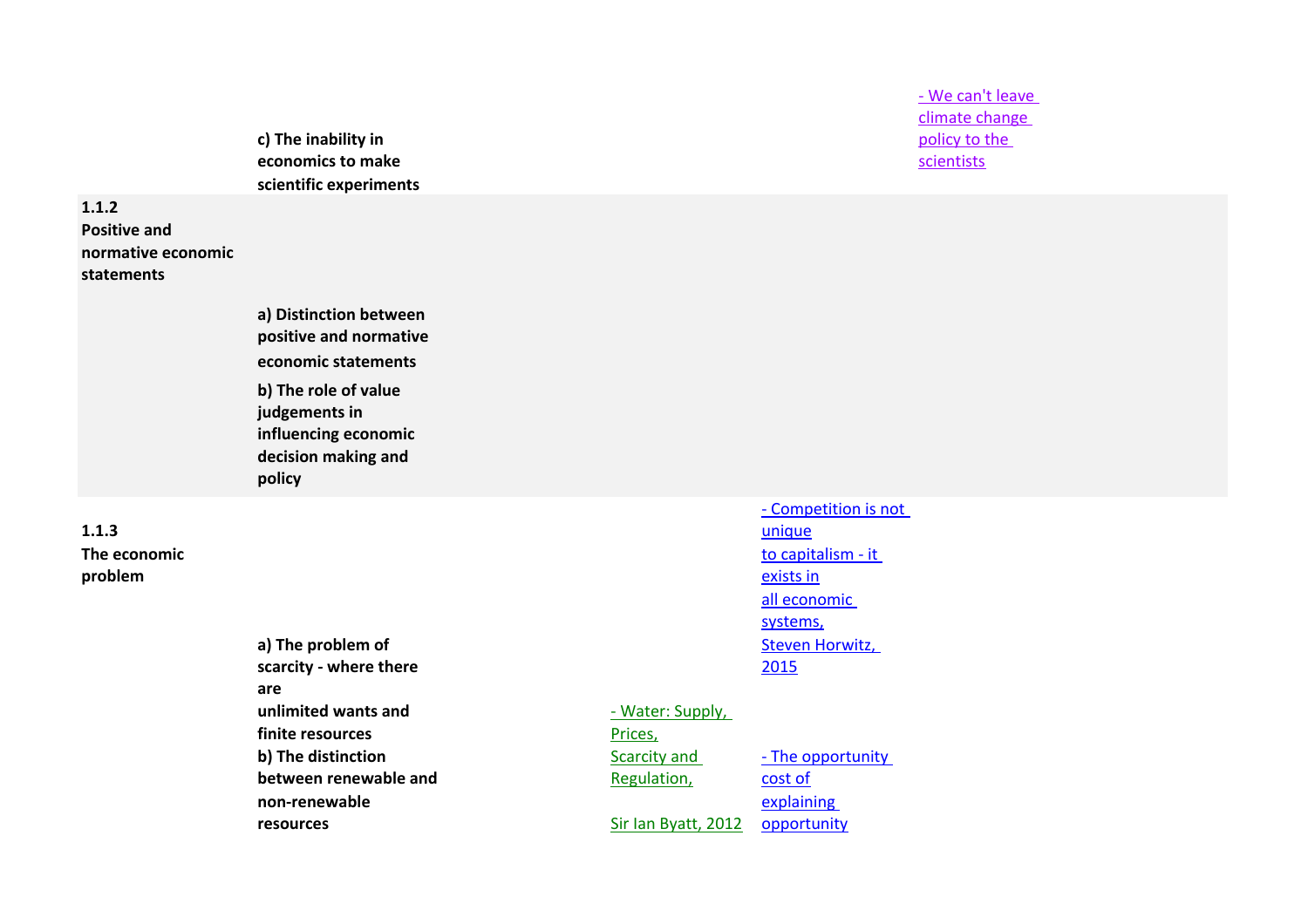|                                                     | c) The importance of<br>opportunity costs to<br>economic agents<br>(consumers, producers<br>and<br>government)               | - In Focus: The Case<br>for Privatising the<br><b>BBC, Prof. Philip</b><br><b>Booth, 2016</b> | costs, Christopher<br>Snowdon, 2015                                                                        |                                                    |
|-----------------------------------------------------|------------------------------------------------------------------------------------------------------------------------------|-----------------------------------------------------------------------------------------------|------------------------------------------------------------------------------------------------------------|----------------------------------------------------|
|                                                     |                                                                                                                              |                                                                                               | - What's the right<br>way to<br>think about cost?,<br><b>Anthony J. Evans,</b><br>2015                     |                                                    |
| 1.1.4<br><b>Production possibility</b><br>frontiers |                                                                                                                              |                                                                                               |                                                                                                            | - Plantation Agriculture:<br><b>Cure or Curse?</b> |
|                                                     | a) The use of production<br>possibility frontiers<br>to depict:<br>- the maximum<br>productive potential of<br>an<br>economy |                                                                                               |                                                                                                            |                                                    |
|                                                     | - opportunity cost<br>(through marginal<br>analysis)<br>- economic growth or                                                 | - Taxation,<br><b>Government</b><br>Spending and<br>Economic Growth,<br>Prof. Philip Booth,   | - Competition is not<br>unique to capitalism<br>- it exists in all<br>economic systems,<br>Steven Horwitz, |                                                    |
|                                                     | decline<br>- efficient or inefficient<br>allocation of resources<br>- possible and<br>unobtainable<br>production             | 2016<br>- Infrastructure<br>Spending and<br>Economic Growth -                                 | 2015                                                                                                       |                                                    |
|                                                     |                                                                                                                              |                                                                                               |                                                                                                            |                                                    |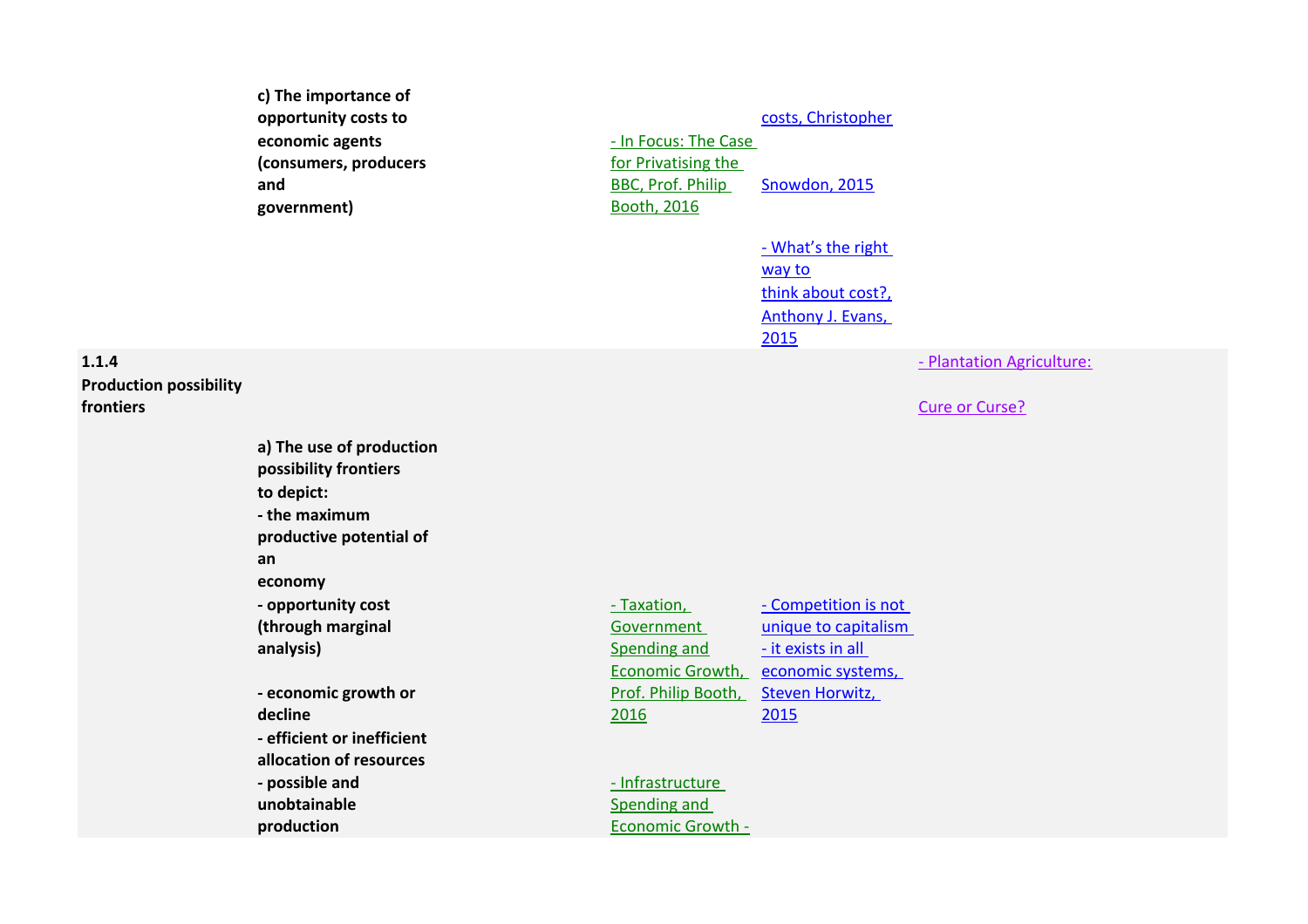**b) The distinction between movements along and shifts in production possibility curves, considering the possible causes for such changes c) The distinction between capital and consumer goods**

**1.1.5 Specialisation and the division of labour**

> **a) Specialisation and the**  [- Why should young](https://iea.org.uk/why-should-young-economists-read-adam-smith-interview-with-prof-vernon-l-smith/)  **division of labour:** [economists read](https://iea.org.uk/why-should-young-economists-read-adam-smith-interview-with-prof-vernon-l-smith/)  [Adam Smith?,](https://iea.org.uk/why-should-young-economists-read-adam-smith-interview-with-prof-vernon-l-smith/)  [Summer 2016](https://iea.org.uk/why-should-young-economists-read-adam-smith-interview-with-prof-vernon-l-smith/) **reference to Adam Smith b) The advantages and disadvantages of specialisation and the division of labour in organising production c) The advantages and disadvantages of specialising in the production of goods and services to trade d) The functions of money (as a medium of** [- Money Matters,](https://iealondon.wpengine.com/wp-content/uploads/2016/08/EA-SPRING-2016_City-View_REVISED.pdf)  [Spring 2016](https://iealondon.wpengine.com/wp-content/uploads/2016/08/EA-SPRING-2016_City-View_REVISED.pdf)

[A Briefing, Ryan](https://iea.org.uk/wp-content/uploads/2016/11/IEA-Infrastructure-spending-briefing.pdf)  [Bourne and Diego](https://iea.org.uk/wp-content/uploads/2016/11/IEA-Infrastructure-spending-briefing.pdf)  [Zualaga, 2016](https://iea.org.uk/wp-content/uploads/2016/11/IEA-Infrastructure-spending-briefing.pdf)

> [- Adam Smith - A](http://www.iea.org.uk/multimedia/video/eamonn-butler-adam-smith-a-primer)  [Primer](http://www.iea.org.uk/multimedia/video/eamonn-butler-adam-smith-a-primer)

[- How free trade](https://iea.org.uk/how-free-trade-made-europe-great-part-1/)  [made Europe great](https://iea.org.uk/how-free-trade-made-europe-great-part-1/) - Free market [\(Part 1\), Richard M.](https://iea.org.uk/how-free-trade-made-europe-great-part-1/)  [Ebeling, 2017](https://iea.org.uk/how-free-trade-made-europe-great-part-1/) [masters: Adam](https://www.youtube.com/watch?v=6FEN2sgz0Lg)  [Smith, Craig Smith](https://www.youtube.com/watch?v=6FEN2sgz0Lg)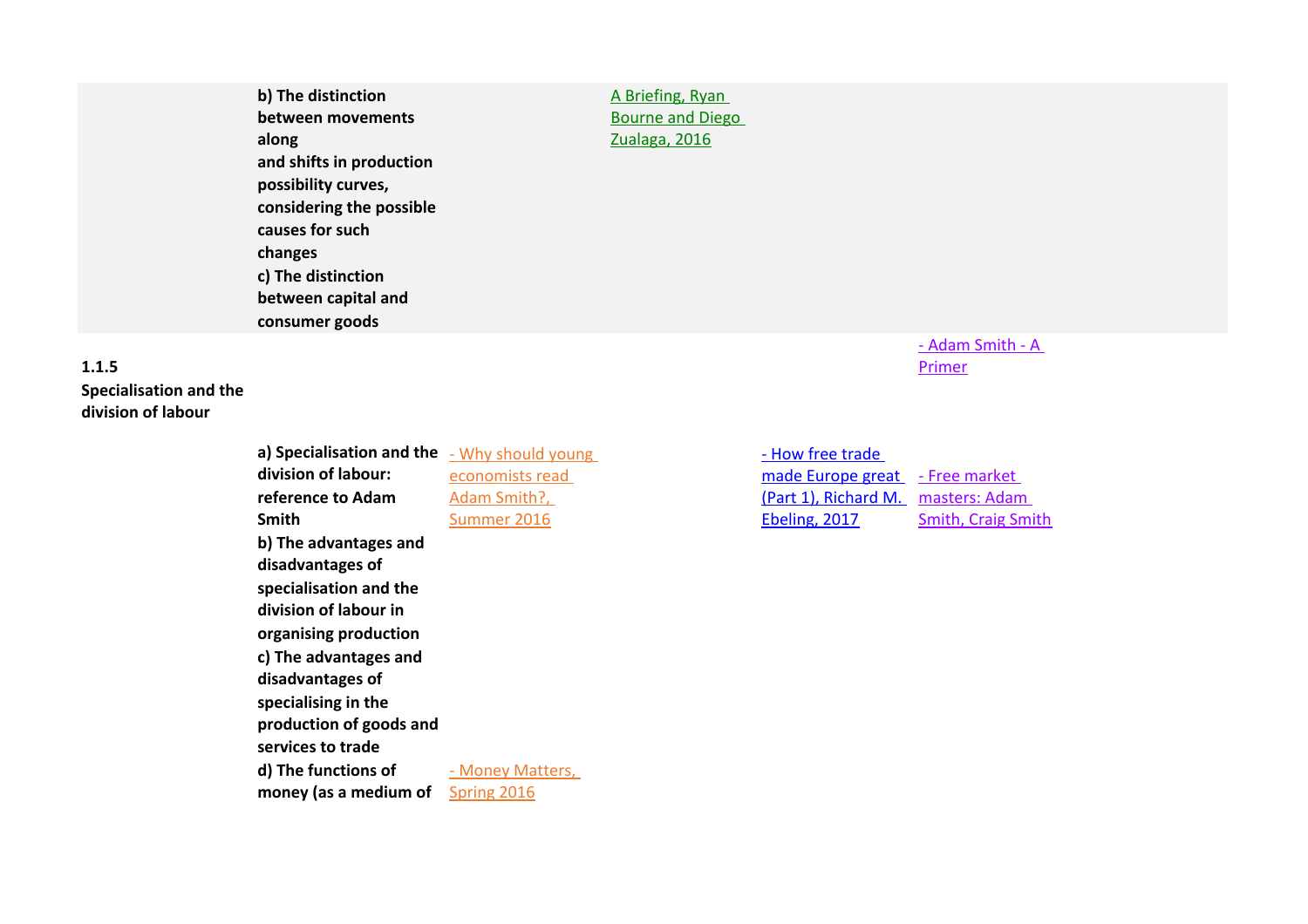|                                                                         | exchange, a measure of<br>value, a store of<br>value, a method of<br>deferred payment)                                                                      |
|-------------------------------------------------------------------------|-------------------------------------------------------------------------------------------------------------------------------------------------------------|
| 1.1.6 Free market<br>economies, mixed<br>economy and<br>command economy |                                                                                                                                                             |
|                                                                         | a) The distinction<br>between free market,<br>mixed<br>and command<br>economies: reference to<br><b>Adam Smith, Friedrich</b><br><b>Hayek and Karl Marx</b> |
|                                                                         | b) The advantages and<br>disadvantages of a free<br>market economy and a<br>command economy<br>c) The role of the state                                     |

#### [- A U-Turn on the](http://www.iea.org.uk/publications/research/a-u-turn-on-the-road-to-serfdom)  [Road to](http://www.iea.org.uk/publications/research/a-u-turn-on-the-road-to-serfdom) [- Why privatization](https://iea.org.uk/blog/why-privatisation-always-trumps-nationalisation)  [always](https://iea.org.uk/blog/why-privatisation-always-trumps-nationalisation) [- The Legal](http://www.iea.org.uk/multimedia/video/stephen-copp-the-legal-foundations-of-free-markets)  [Serfdom, Grover](http://www.iea.org.uk/publications/research/a-u-turn-on-the-road-to-serfdom)  [Norquist, 2014](http://www.iea.org.uk/publications/research/a-u-turn-on-the-road-to-serfdom) [trumps](https://iea.org.uk/blog/why-privatisation-always-trumps-nationalisation)  [nationalization,](https://iea.org.uk/blog/why-privatisation-always-trumps-nationalisation) [Prof. Philip Booth,](https://iea.org.uk/blog/why-privatisation-always-trumps-nationalisation)  [2013](https://iea.org.uk/blog/why-privatisation-always-trumps-nationalisation)

[Foundations of Free](http://www.iea.org.uk/multimedia/video/stephen-copp-the-legal-foundations-of-free-markets)  [Markets, Dr Stephen](http://www.iea.org.uk/multimedia/video/stephen-copp-the-legal-foundations-of-free-markets)  [Copp](http://www.iea.org.uk/multimedia/video/stephen-copp-the-legal-foundations-of-free-markets)

[- The Fallacy of the](https://iea.org.uk/publications/research/the-fallacy-of-the-mixed-economy)  [Mixed](https://iea.org.uk/publications/research/the-fallacy-of-the-mixed-economy) [Economy, S.C.](https://iea.org.uk/publications/research/the-fallacy-of-the-mixed-economy)  [Littlechild, 2009](https://iea.org.uk/publications/research/the-fallacy-of-the-mixed-economy) - Ludwig Erhard's

[social market](https://iea.org.uk/blog/ludwig-erhards-social-market-economy-a-liberal-not-a-social-democratic-concept)  [economy - a liberal,](https://iea.org.uk/blog/ludwig-erhards-social-market-economy-a-liberal-not-a-social-democratic-concept)  [not a social](https://iea.org.uk/blog/ludwig-erhards-social-market-economy-a-liberal-not-a-social-democratic-concept)  [democratic concept,](https://iea.org.uk/blog/ludwig-erhards-social-market-economy-a-liberal-not-a-social-democratic-concept)  [Razeen Sally, 2016](https://iea.org.uk/blog/ludwig-erhards-social-market-economy-a-liberal-not-a-social-democratic-concept)

#### **1.2 How markets work**

**1.2.1 Rational decision making**

**a) The underlying assumptions of rational**

**in a mixed economy**

[- The Profit Motive](http://www.iea.org.uk/publications/research/the-profit-motive-in-education-continuing-the-revolution) - Behavioral [in](http://www.iea.org.uk/publications/research/the-profit-motive-in-education-continuing-the-revolution) [economics and](http://www.iea.org.uk/blog/behavioural-economics-and-mainstream-economics-friends-or-foes) [Education:](http://www.iea.org.uk/publications/research/the-profit-motive-in-education-continuing-the-revolution)  [Continuing the](http://www.iea.org.uk/publications/research/the-profit-motive-in-education-continuing-the-revolution) [mainstream](http://www.iea.org.uk/blog/behavioural-economics-and-mainstream-economics-friends-or-foes)  [economics:](http://www.iea.org.uk/blog/behavioural-economics-and-mainstream-economics-friends-or-foes) [Revolution, James](http://www.iea.org.uk/publications/research/the-profit-motive-in-education-continuing-the-revolution)  [B. Stanfield, 2012](http://www.iea.org.uk/publications/research/the-profit-motive-in-education-continuing-the-revolution) friends or foes?, [Paul](http://www.iea.org.uk/blog/behavioural-economics-and-mainstream-economics-friends-or-foes) [Ormerod, 2015](http://www.iea.org.uk/blog/behavioural-economics-and-mainstream-economics-friends-or-foes)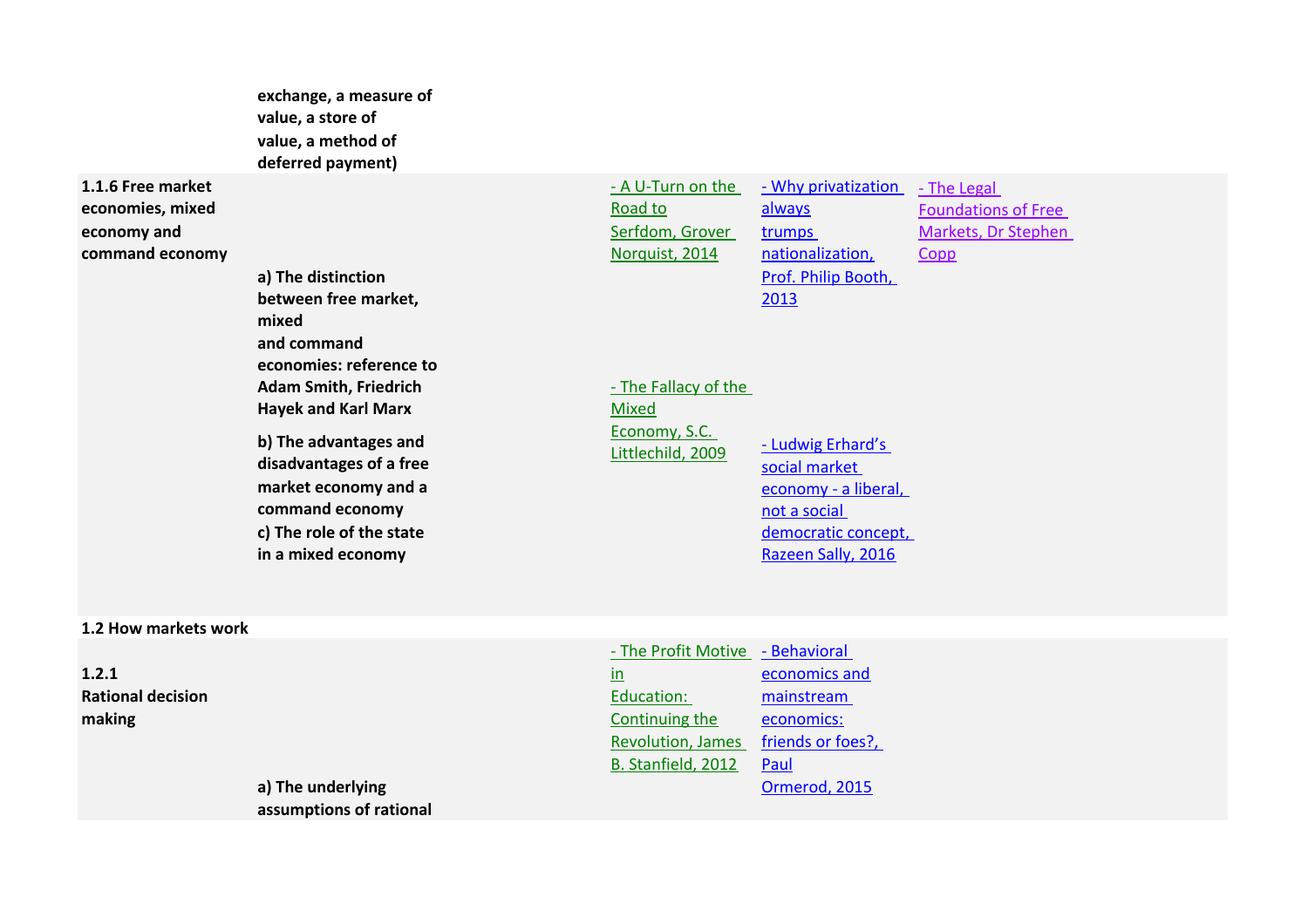|               | economic decision       | - Understanding     |  |
|---------------|-------------------------|---------------------|--|
|               | making:                 | the basic           |  |
|               | - consumers aim to      | economics of        |  |
|               | maximise utility        | tobacco harm        |  |
|               | - firms aim to maximise | reduction', Carl V. |  |
|               | profits                 | Phillips, 2016      |  |
| 1.2.2         |                         |                     |  |
| <b>Demand</b> |                         |                     |  |

**a) The distinction between movements along a demand curve and shifts of a demand curve b) The factors that may cause a shift in the demand curve (the conditions of demand) c) The concept of diminishing marginal utility and how this influences the shape of the demand curve**

> **a) Understanding of price, income and cross elasticities of demand**

| 1.2.3                 |                         |                     | - The perils and       |
|-----------------------|-------------------------|---------------------|------------------------|
| Price, income and     |                         |                     | pitfalls of sin taxes, |
| cross elasticities of |                         |                     | Christopher            |
| demand                |                         | - The limits of     | Snowdon, 2014          |
|                       |                         | empirical economics |                        |
|                       | a) Understanding of     | - Frank Hollenbeck, |                        |
|                       | price, income and cross | 2016                |                        |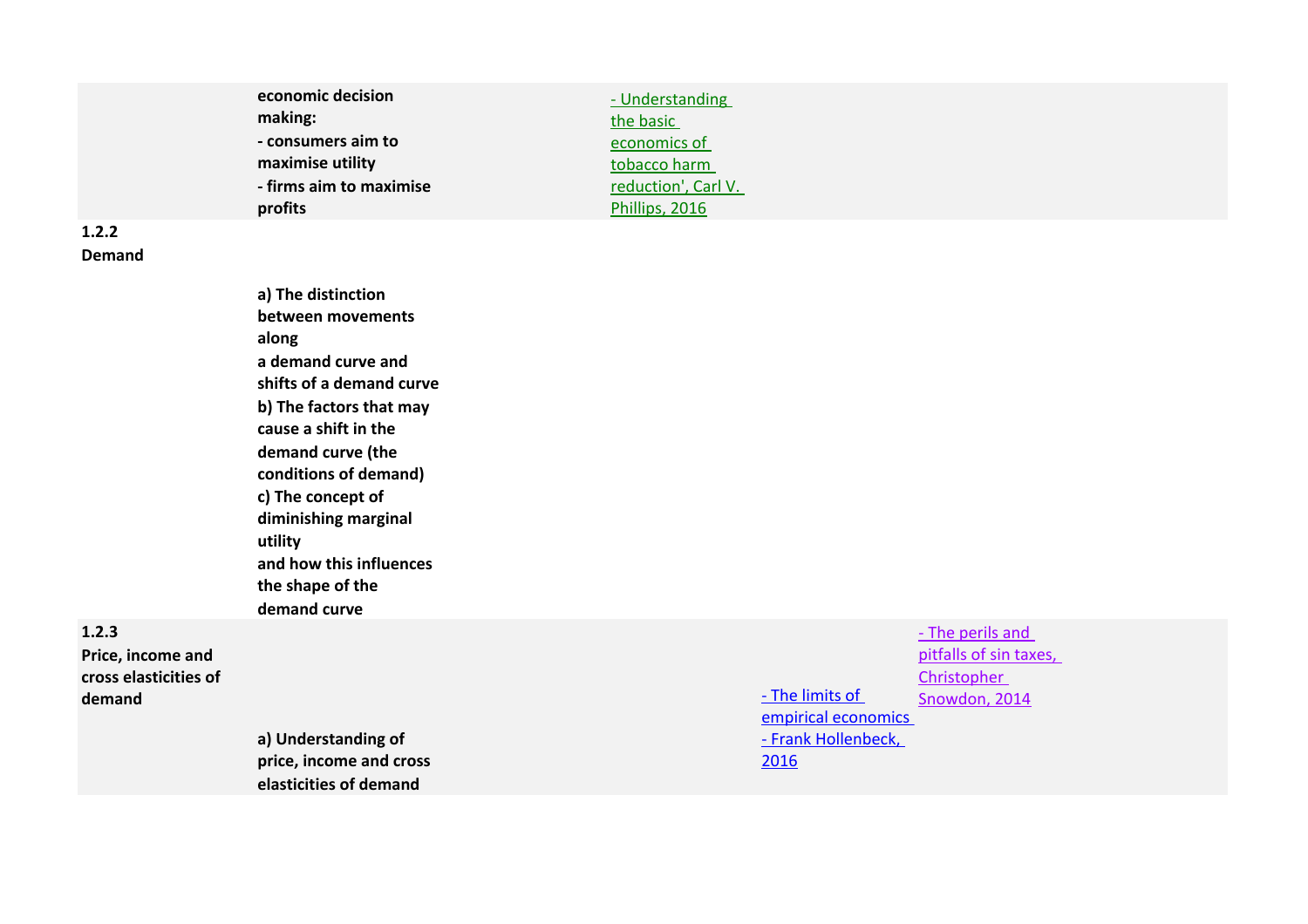**b) Use formulae to calculate price, income and cross elasticities of demand c) Interpret numerical values of - price elasticity of demand: unitary elastic, perfectly and relatively elastic, and perfectly and relatively inelastic - income elasticity of demand: inferior, normal and luxury goods; relatively elastic and relatively inelastic - cross elasticity of demand: substitutes, complementary and unrelated goods d) The factors influencing elasticities of demand e) The significance of elasticities of demand to firms and government in terms of:**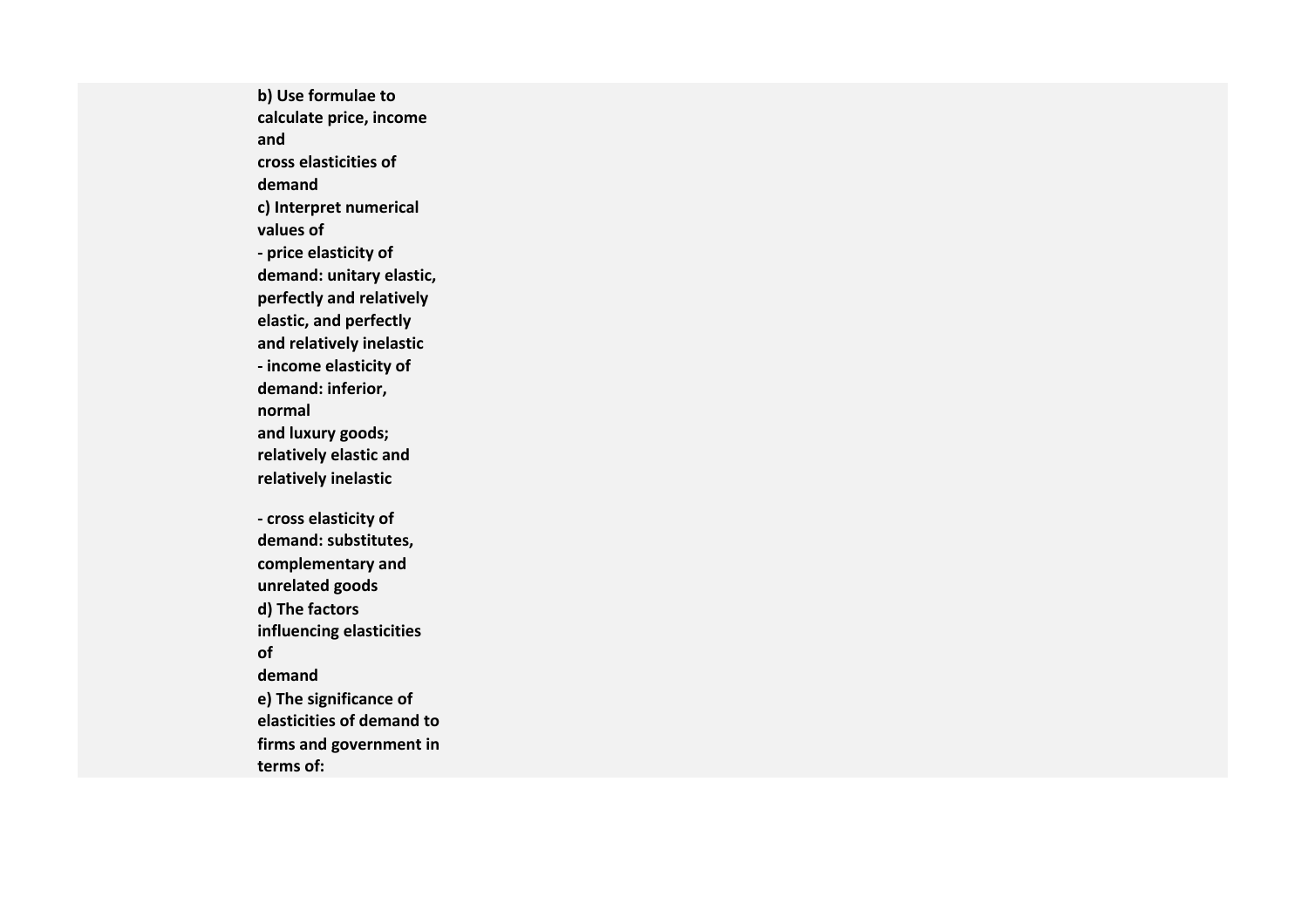|                             | - the imposition of<br>indirect taxes and<br>subsidies<br>- changes in real income<br>- changes in the prices of<br>substitute and<br>complementary goods<br>f) The relationship<br>between price elasticity<br>of<br>demand and total<br>revenue (including<br>calculation) |                                        |
|-----------------------------|------------------------------------------------------------------------------------------------------------------------------------------------------------------------------------------------------------------------------------------------------------------------------|----------------------------------------|
| 1.2.4                       |                                                                                                                                                                                                                                                                              | - Abundance of<br>land,<br>shortage of |
| <b>Supply</b>               |                                                                                                                                                                                                                                                                              | housing,<br>Kristian Niemietz,<br>2012 |
|                             | a) The distinction                                                                                                                                                                                                                                                           |                                        |
|                             | between movements                                                                                                                                                                                                                                                            |                                        |
|                             | along                                                                                                                                                                                                                                                                        |                                        |
|                             | a supply                                                                                                                                                                                                                                                                     |                                        |
|                             | b) The factors that may<br>cause a shift in the                                                                                                                                                                                                                              |                                        |
|                             | supply curve (the                                                                                                                                                                                                                                                            |                                        |
|                             | conditions of supply)                                                                                                                                                                                                                                                        |                                        |
| 1.2.5                       |                                                                                                                                                                                                                                                                              |                                        |
| <b>Elasticity of supply</b> |                                                                                                                                                                                                                                                                              |                                        |
|                             | a) Understanding of                                                                                                                                                                                                                                                          |                                        |
|                             | price elasticity of supply                                                                                                                                                                                                                                                   |                                        |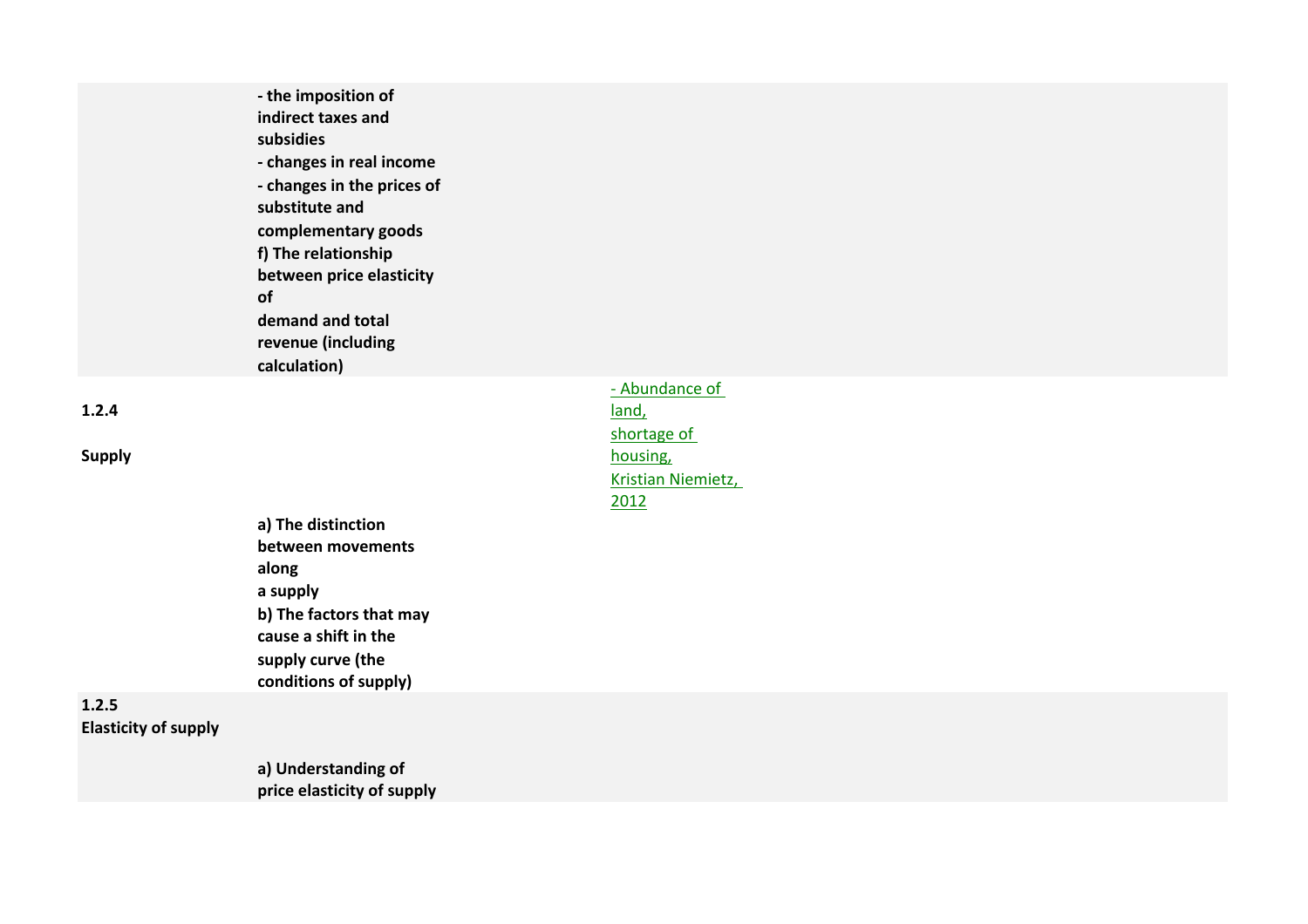**b) Use formula to calculate price elasticity of supply c) Interpret numerical values of price elasticity of supply: perfectly and relatively elastic, and perfectly and relatively inelastic d) Factors that influence price elasticity of supply e) The distinction between short run and long run in economics and its significance for elasticity of supply**

#### **1.2.6**

**Price determination**

**a) Equilibrium price and quantity and how they are determined b) The use of supply and demand diagrams to depict excess supply and excess demand c) The operation of market forces to**

[- Flaws and](http://www.iea.org.uk/publications/research/flaws-and-ceilings-price-controls-and-the-damage-they-cause)  [Ceilings: Price](http://www.iea.org.uk/publications/research/flaws-and-ceilings-price-controls-and-the-damage-they-cause)  [controls and the](http://www.iea.org.uk/publications/research/flaws-and-ceilings-price-controls-and-the-damage-they-cause)  damage they [cause, Christopher](http://www.iea.org.uk/publications/research/flaws-and-ceilings-price-controls-and-the-damage-they-cause)  [J. Coyne et al.,](http://www.iea.org.uk/publications/research/flaws-and-ceilings-price-controls-and-the-damage-they-cause)  [2015](http://www.iea.org.uk/publications/research/flaws-and-ceilings-price-controls-and-the-damage-they-cause)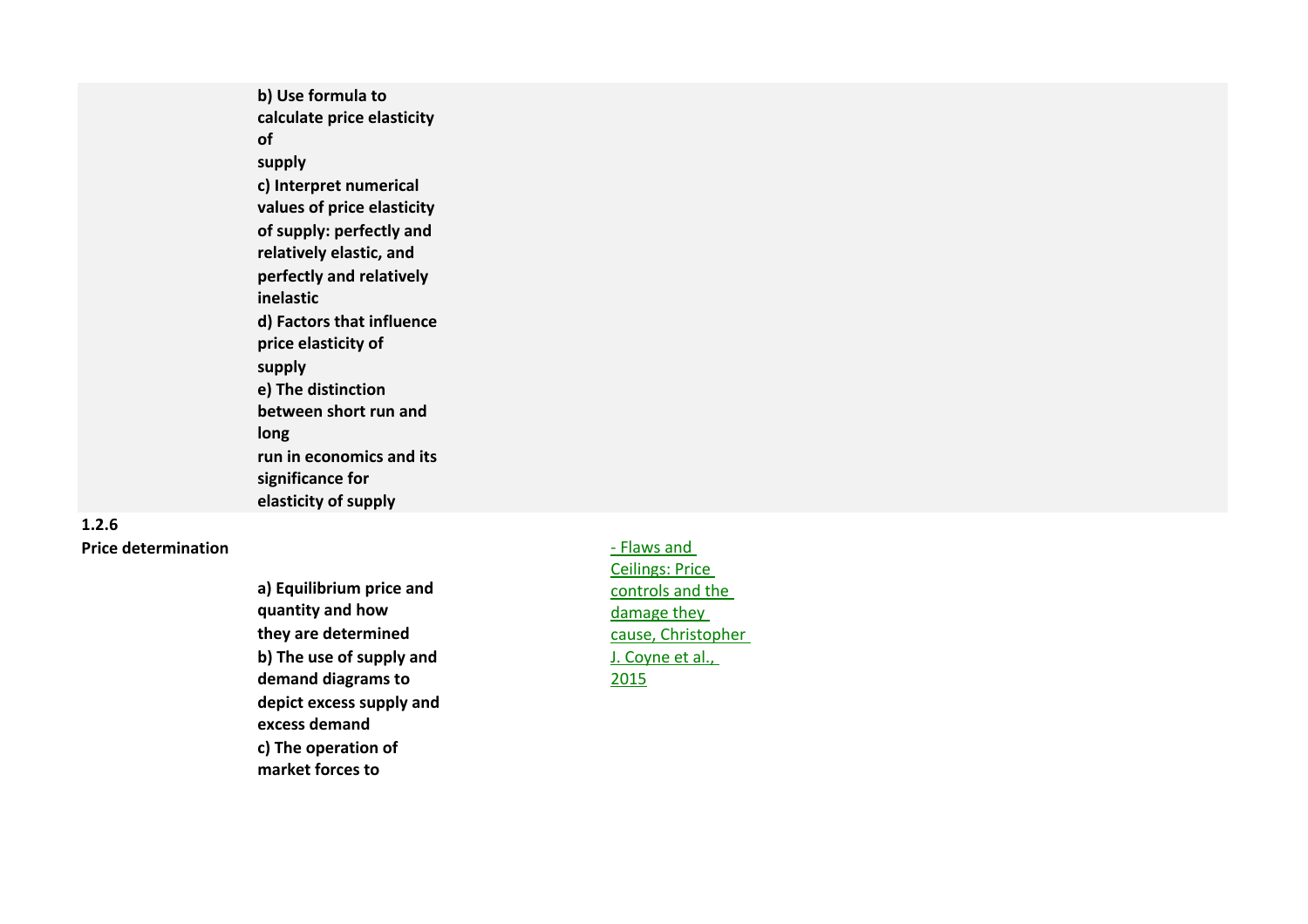**eliminate excess demand and excess supply d) The use of supply and demand diagrams to show how shifts in demand and supply curves cause the equilibrium price and quantity to change in real-world situations**

**1.2.7**

**Price mechanism**

**a) Functions of the price mechanism to allocate resources: - rationing - incentive - signalling b) The price mechanism in the context of different types of markets, including local, national and global markets**

[- Forever](http://www.iea.org.uk/publications/research/forever-contemporary-the-economics-of-ronald-coase)  [Contemporary -](http://www.iea.org.uk/publications/research/forever-contemporary-the-economics-of-ronald-coase) [The Economics of](http://www.iea.org.uk/publications/research/forever-contemporary-the-economics-of-ronald-coase)  [Ronald Coase,](http://www.iea.org.uk/publications/research/forever-contemporary-the-economics-of-ronald-coase)  [Cento Veljanovski,](http://www.iea.org.uk/publications/research/forever-contemporary-the-economics-of-ronald-coase)  [2015](http://www.iea.org.uk/publications/research/forever-contemporary-the-economics-of-ronald-coase)

[- Flaws and](http://www.iea.org.uk/publications/research/flaws-and-ceilings-price-controls-and-the-damage-they-cause)  [Ceilings: Price](http://www.iea.org.uk/publications/research/flaws-and-ceilings-price-controls-and-the-damage-they-cause)  [controls and the](http://www.iea.org.uk/publications/research/flaws-and-ceilings-price-controls-and-the-damage-they-cause)  [damage they](http://www.iea.org.uk/publications/research/flaws-and-ceilings-price-controls-and-the-damage-they-cause)  [cause, Christopher](http://www.iea.org.uk/publications/research/flaws-and-ceilings-price-controls-and-the-damage-they-cause)  [J. Coyne et al.,](http://www.iea.org.uk/publications/research/flaws-and-ceilings-price-controls-and-the-damage-they-cause)  [2015](http://www.iea.org.uk/publications/research/flaws-and-ceilings-price-controls-and-the-damage-they-cause) [- The Living Wage](https://iea.org.uk/blog/the-living-wage-campaign-shouting-at-red-signals)  [campaign: Shouting](https://iea.org.uk/blog/the-living-wage-campaign-shouting-at-red-signals)  [at red signals, Dr.](https://iea.org.uk/blog/the-living-wage-campaign-shouting-at-red-signals)  [Kristian Niemietz,](https://iea.org.uk/blog/the-living-wage-campaign-shouting-at-red-signals)  [2012](https://iea.org.uk/blog/the-living-wage-campaign-shouting-at-red-signals) - There is nothing

[wrong with falling](https://iea.org.uk/there-is-nothing-wrong-with-falling-prices/)  [prices, John Tammy,](https://iea.org.uk/there-is-nothing-wrong-with-falling-prices/)  [2017](https://iea.org.uk/there-is-nothing-wrong-with-falling-prices/)

**1.2.8** - Private Hire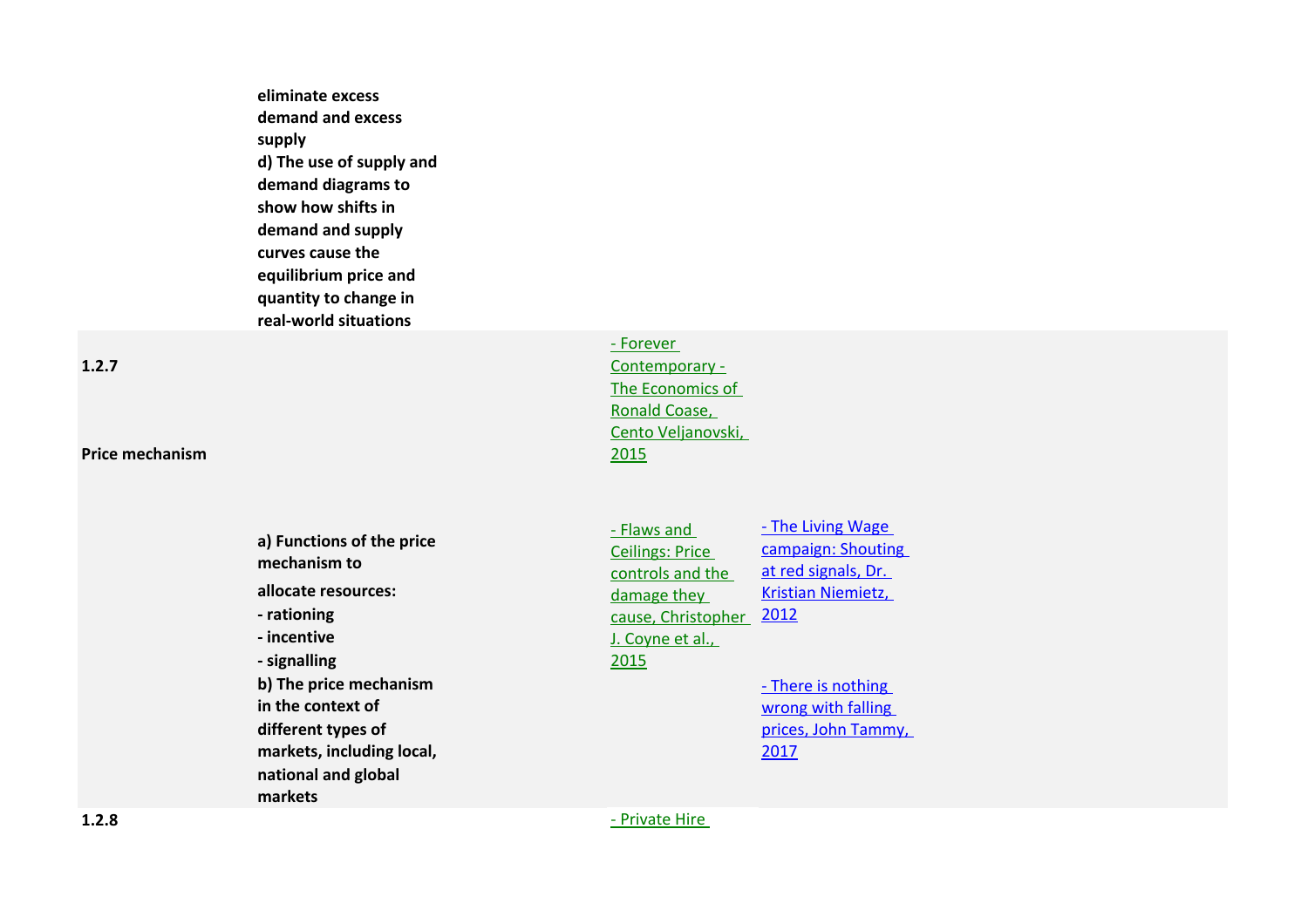**Consumer and producer surplus**

> **a) The distinction between consumer and producer surplus b) The use of supply and demand diagrams to illustrate consumer and producer surplus c) How changes in supply and demand might affect consumer and producer surplus**

[Regulations](https://iea.org.uk/publications/research/private-hire-regulations-review-response-to-consultation-and-further-proposals)  [Review: Response](https://iea.org.uk/publications/research/private-hire-regulations-review-response-to-consultation-and-further-proposals)  [to Consultation](https://iea.org.uk/publications/research/private-hire-regulations-review-response-to-consultation-and-further-proposals)  [and further](https://iea.org.uk/publications/research/private-hire-regulations-review-response-to-consultation-and-further-proposals)  [proposals, Diego](https://iea.org.uk/publications/research/private-hire-regulations-review-response-to-consultation-and-further-proposals)  [Zuluaga, 2016](https://iea.org.uk/publications/research/private-hire-regulations-review-response-to-consultation-and-further-proposals)

#### **1.2.9** [- Sin Taxes](http://www.iea.org.uk/video/2020vision/sin-taxes) **Indirect taxes and subsidies**

**a) Supply and demand analysis, elasticities, and: - the impact of indirect taxes on consumers, producers and government**

**- the incidence of indirect taxes on consumers and producers - the impact of subsidies on consumers,**

[- Sea Change: How](https://iea.org.uk/publications/sea-change-how-markets-property-rights-could-transform-the-fishing-industry/)  [markets & property](https://iea.org.uk/publications/sea-change-how-markets-property-rights-could-transform-the-fishing-industry/)  [rights could](https://iea.org.uk/publications/sea-change-how-markets-property-rights-could-transform-the-fishing-industry/)  [transform the](https://iea.org.uk/publications/sea-change-how-markets-property-rights-could-transform-the-fishing-industry/)  [fishing industry, Dr](https://iea.org.uk/publications/sea-change-how-markets-property-rights-could-transform-the-fishing-industry/) subsidies have been [Richard Wellings,](https://iea.org.uk/publications/sea-change-how-markets-property-rights-could-transform-the-fishing-industry/)  [2017](https://iea.org.uk/publications/sea-change-how-markets-property-rights-could-transform-the-fishing-industry/) [- Why childcare](https://iea.org.uk/blog/why-childcare-subsidies-have-been-ineffective)  [ineffective, Len](https://iea.org.uk/blog/why-childcare-subsidies-have-been-ineffective)  [Shackleton, 2014](https://iea.org.uk/blog/why-childcare-subsidies-have-been-ineffective)

> [- Agricultural](http://www.bbc.co.uk/programmes/b08xy0q6)  [subsidies cause](http://www.bbc.co.uk/programmes/b08xy0q6)  [perverse effects](http://www.bbc.co.uk/programmes/b08xy0q6)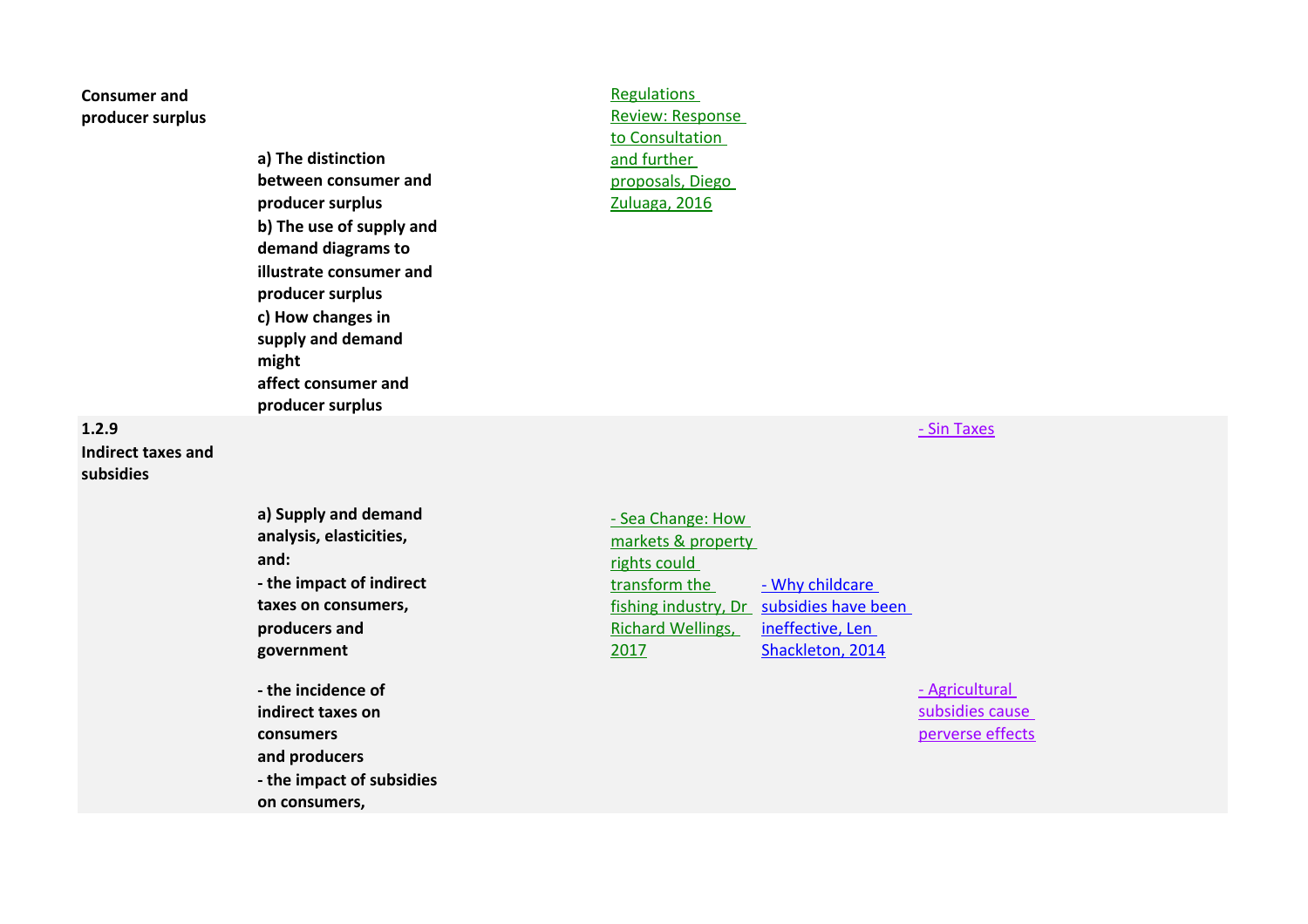**producers and government - the area that represents the producer subsidy and consumer subsidy**

## **1.2.10 Alternative views of consumer behaviour**

**a) The reasons why consumers may not behave rationally: - consideration of the influence of other people's behaviour - the importance of habitual behaviour - consumer weakness at computation**

#### **1.3 Market failure**

[- Behavioural](http://www.iea.org.uk/blog/behavioural-economics-and-mainstream-economics-friends-or-foes)  [economics and](http://www.iea.org.uk/blog/behavioural-economics-and-mainstream-economics-friends-or-foes)  [mainstream](http://www.iea.org.uk/blog/behavioural-economics-and-mainstream-economics-friends-or-foes)  [economics: friends](http://www.iea.org.uk/blog/behavioural-economics-and-mainstream-economics-friends-or-foes)  [or foes?](http://www.iea.org.uk/blog/behavioural-economics-and-mainstream-economics-friends-or-foes)

[- Behavioural](http://www.iea.org.uk/blog/behavioural-economics-and-mainstream-economics-friends-or-foes) Behavioural B

[- Is Behavioural](https://iea.org.uk/blog/is-behavioural-economics-subject-to-irrational-exuberance)  [economics subject](https://iea.org.uk/blog/is-behavioural-economics-subject-to-irrational-exuberance)  [to irrational](https://iea.org.uk/blog/is-behavioural-economics-subject-to-irrational-exuberance)  [exuberance?, Daniel](https://iea.org.uk/blog/is-behavioural-economics-subject-to-irrational-exuberance) case for government [Ben-Ami, 2016](https://iea.org.uk/blog/is-behavioural-economics-subject-to-irrational-exuberance) [economics and](http://www.iea.org.uk/blog/behavioural-economics-and-mainstream-economics-friends-or-foes)  [human](http://www.iea.org.uk/blog/behavioural-economics-and-mainstream-economics-friends-or-foes)  [imperfection: A bad](http://www.iea.org.uk/blog/behavioural-economics-and-mainstream-economics-friends-or-foes)  [control](http://www.iea.org.uk/blog/behavioural-economics-and-mainstream-economics-friends-or-foes)

|                        | - Sweet Truth - Is                                    |
|------------------------|-------------------------------------------------------|
| 1.3.1                  | - The Future of the<br>there a                        |
| <b>Types of market</b> | market failure in<br>Commons, Elinor                  |
| failure                | <b>Ostrom, 2012</b><br>sugar?,                        |
|                        | <b>Rob Lyons and</b><br>$-2012$ Hayek                 |
|                        | Christopher<br>Lecture: Prof Elinor                   |
| a) Understanding of    | Snowdon, 2015<br>Ostrom speaks on<br>- Redefining the |
| market failure         | market failure and<br>povery debate -                 |
| b) Types of market     | government<br>Why a war on                            |
| failure                | regulation<br>- The irrelevance of<br>markets is no   |
| - externalities        | substitute for a war educational                      |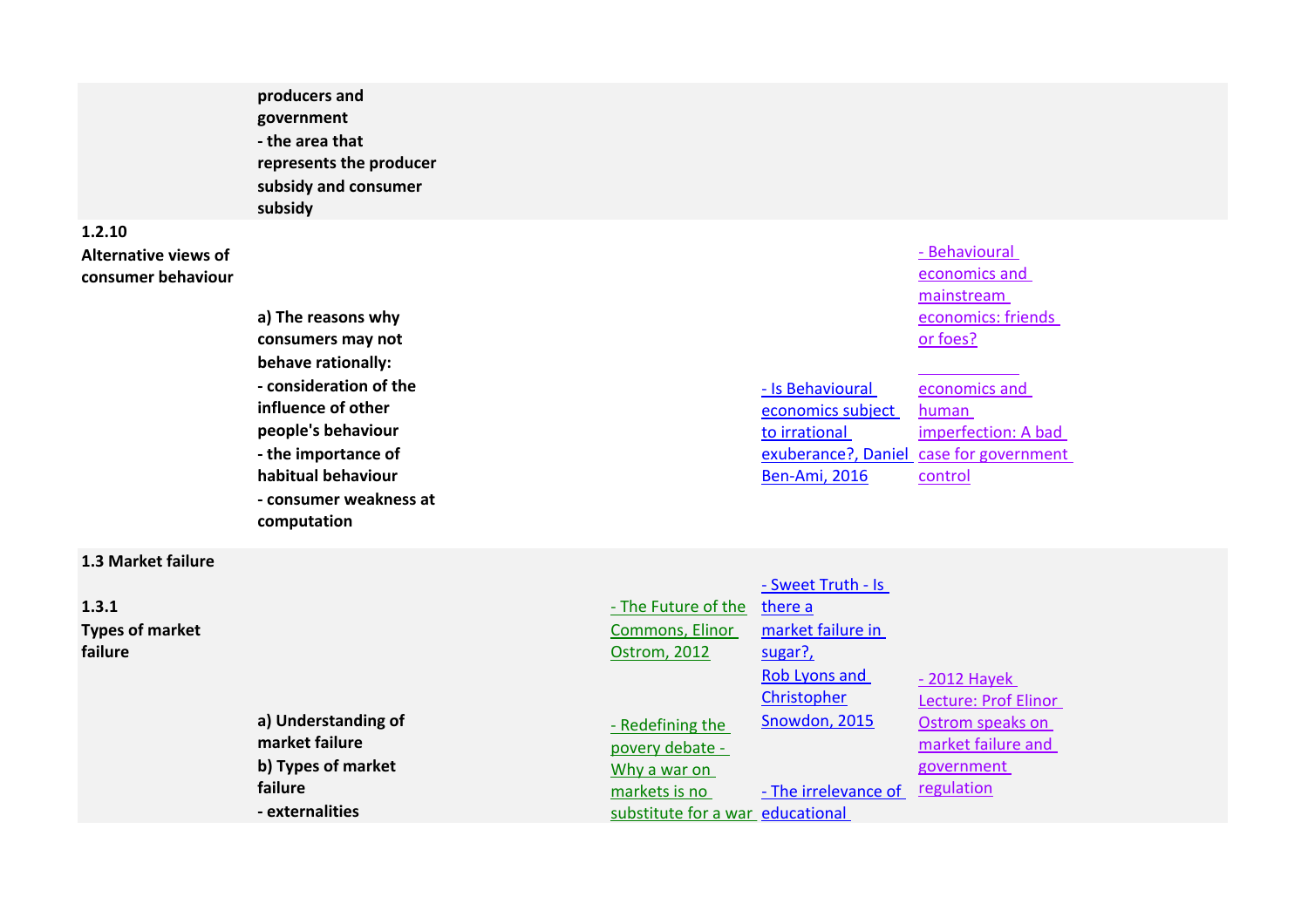**- under-provision of public goods - information gaps**

[on poverty, Kristian](https://iea.org.uk/publications/research/redefining-the-poverty-debate-why-a-war-on-markets-is-no-substitute-for-a-war-) externalities, Mark [Niemietz, 2012](https://iea.org.uk/publications/research/redefining-the-poverty-debate-why-a-war-on-markets-is-no-substitute-for-a-war-) [Pennington, 2011](https://iea.org.uk/blog/the-irrelevance-of-educational-externalities)

education in the control of the control of the control of the control of the control of the control of the control of the control of the control of the control of the control of the control of the control of the control of

substitute for a warranty for a warranty

**1.3.2 Externalities**

> **a) Distinction between private costs, external**

**costs and social costs b) Distinction between private benefits, external benefits and social benefits c) Use of a diagram to illustrate: - the external costs of production using marginal analysis - the distinction between market equilibrium and social optimum position - identification of welfare loss area d) Use of a diagram to illustrate:**

**- the external benefits of consumption using marginal analysis**

[- Behavioural](http://www.iea.org.uk/blog/behavioural-economics-and-human-imperfection-a-bad-case-for-government-control)  **[economics](http://www.iea.org.uk/blog/behavioural-economics-and-human-imperfection-a-bad-case-for-government-control)** [and human](http://www.iea.org.uk/blog/behavioural-economics-and-human-imperfection-a-bad-case-for-government-control)  [imperfection: A](http://www.iea.org.uk/blog/behavioural-economics-and-human-imperfection-a-bad-case-for-government-control) [bad case for](http://www.iea.org.uk/blog/behavioural-economics-and-human-imperfection-a-bad-case-for-government-control)  [government](http://www.iea.org.uk/blog/behavioural-economics-and-human-imperfection-a-bad-case-for-government-control) [control, Steven](http://www.iea.org.uk/blog/behavioural-economics-and-human-imperfection-a-bad-case-for-government-control)  [Horwitz, 2015](http://www.iea.org.uk/blog/behavioural-economics-and-human-imperfection-a-bad-case-for-government-control)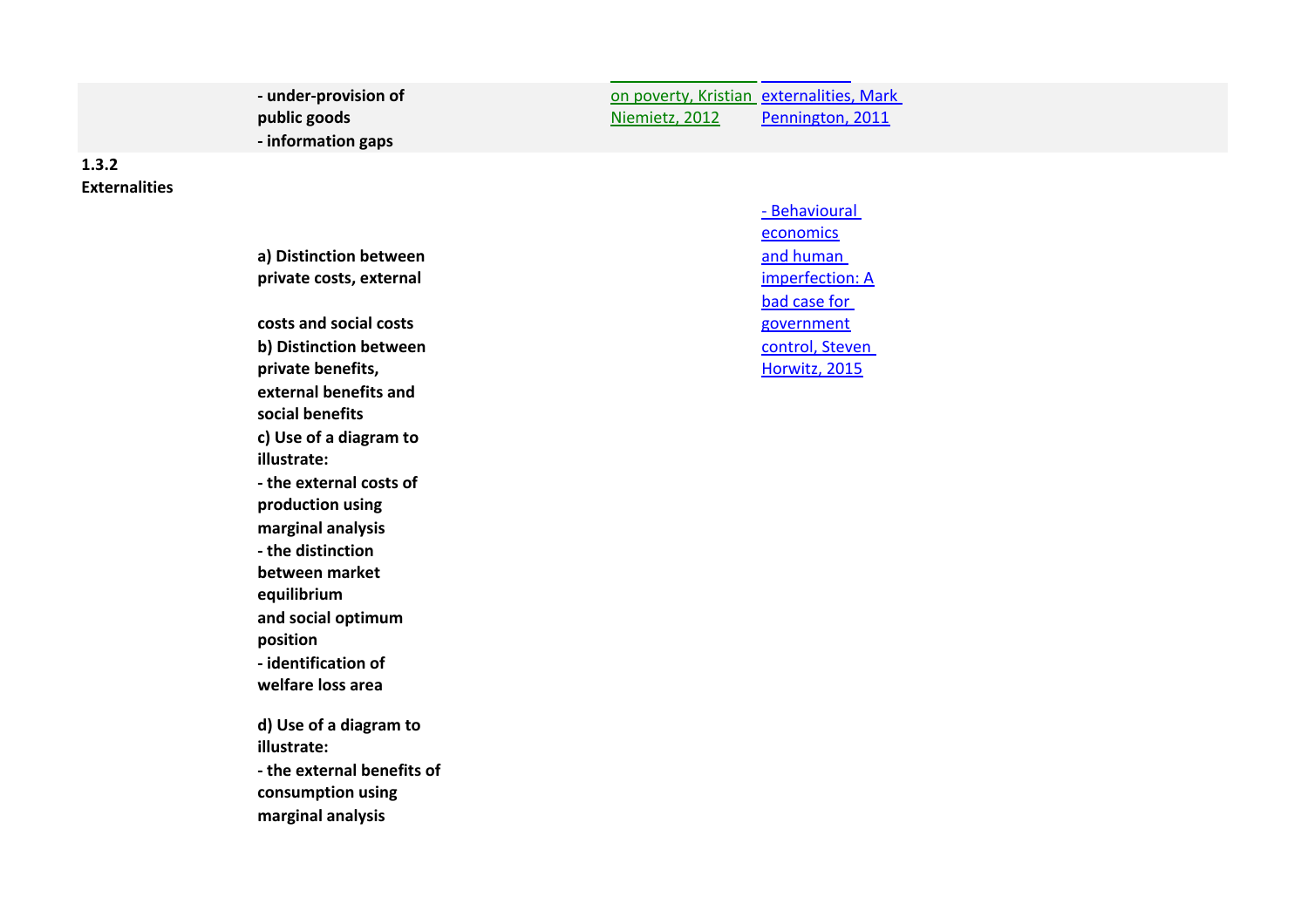**- the distinction between market equilibrium and social optimum position - identification of welfare gain area e) The impact on economic agents of externalities and government intervention in various markets**

**1.3.3 Public goods**

> **a) Distinction between public and private goods using the concepts of non-rivalry and non-excludability b) Why public goods may not be provided by the private sector: the free rider problem**

**1.3.4**

**Information gaps**

**a) The distinction between symmetric and asymmetric information**

[- How app-based](https://iea.org.uk/how-app-based-ride-sharing-services-overcome-information-asymmetries/)  [ride sharing services](https://iea.org.uk/how-app-based-ride-sharing-services-overcome-information-asymmetries/)  [overcome](https://iea.org.uk/how-app-based-ride-sharing-services-overcome-information-asymmetries/)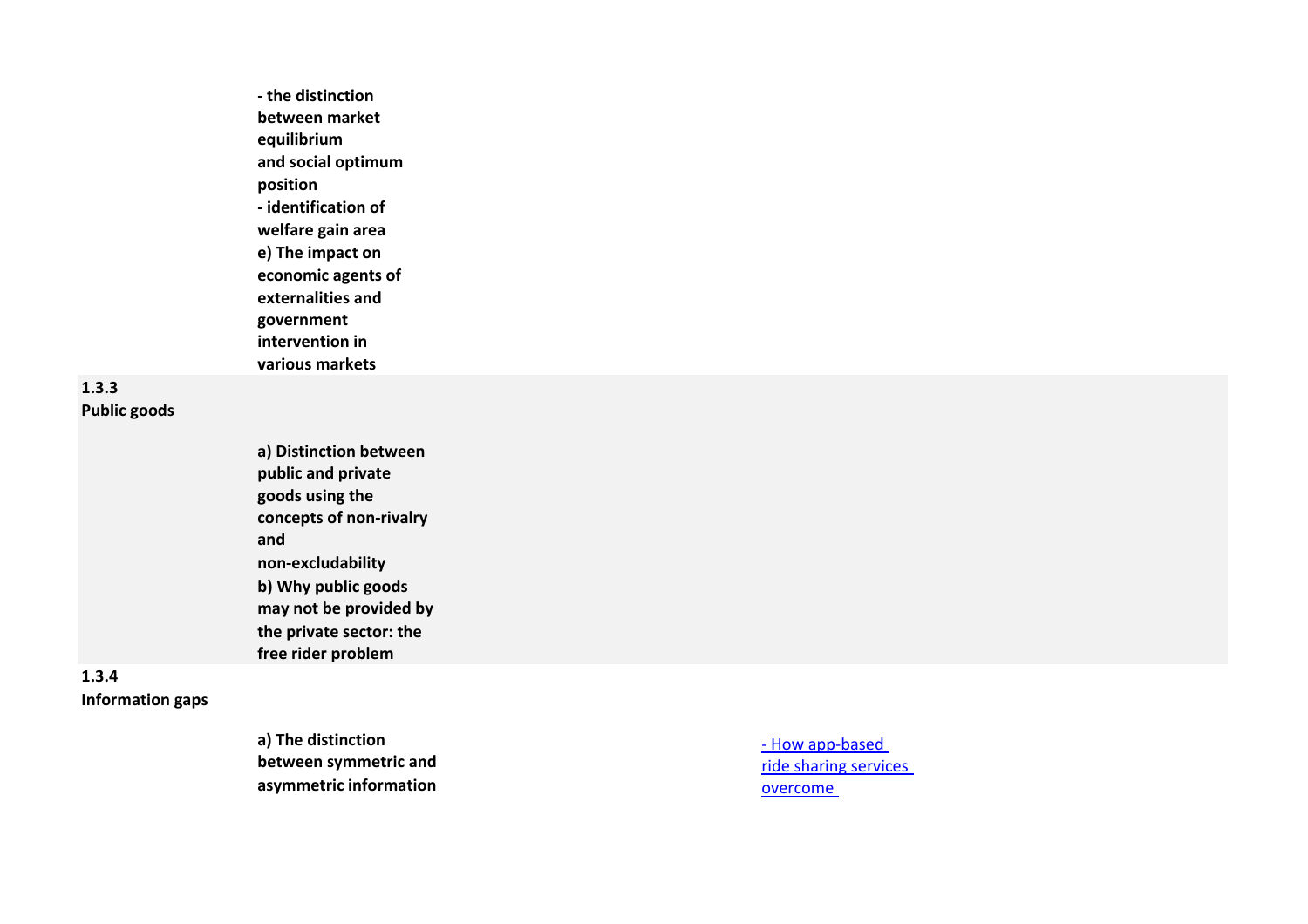**b) How imperfect market information may lead to a misallocation of resources**

**1.4 Government intervention 1.4.1 Government intervention in markets**

> **a) Purpose of intervention with reference to market failure and using diagrams in various**

**contexts:**

**- indirect taxation (ad valorem and specific)**

**- subsidies**

**- maximum and minimum prices**

**b) Other methods of** 

**government**

**intervention:**

**- trade pollution permits**

**- state provision of public goods**

**- provision of information**

[information](https://iea.org.uk/how-app-based-ride-sharing-services-overcome-information-asymmetries/)  [asymmetries,](https://iea.org.uk/how-app-based-ride-sharing-services-overcome-information-asymmetries/)  [Michael Jennings,](https://iea.org.uk/how-app-based-ride-sharing-services-overcome-information-asymmetries/)  [2016](https://iea.org.uk/how-app-based-ride-sharing-services-overcome-information-asymmetries/)

<u>overcome</u>

[- Alcohol and the](http://www.iea.org.uk/publications/research/alcohol-and-the-public-purse-do-drinkers-pay-their-way)  [Public Purse: Do](http://www.iea.org.uk/publications/research/alcohol-and-the-public-purse-do-drinkers-pay-their-way)  [Drinkers pay their](http://www.iea.org.uk/publications/research/alcohol-and-the-public-purse-do-drinkers-pay-their-way)  [way?, Christopher](http://www.iea.org.uk/publications/research/alcohol-and-the-public-purse-do-drinkers-pay-their-way)  [Snowdon, 2015](http://www.iea.org.uk/publications/research/alcohol-and-the-public-purse-do-drinkers-pay-their-way)

[- Fifty Economic](http://www.iea.org.uk/publications/research/fifty-economic-fallacies-exposed-second-edition)  [Fallacies](http://www.iea.org.uk/publications/research/fifty-economic-fallacies-exposed-second-edition) [Exposed: Ch. 1,](http://www.iea.org.uk/publications/research/fifty-economic-fallacies-exposed-second-edition)  [Geoffrey E. Wood,](http://www.iea.org.uk/publications/research/fifty-economic-fallacies-exposed-second-edition)  [2014](http://www.iea.org.uk/publications/research/fifty-economic-fallacies-exposed-second-edition)

[- Government](http://www.bbc.co.uk/programmes/p03py51l)  [intervention in the](http://www.bbc.co.uk/programmes/p03py51l)  steel industry is a [bad idea](http://www.bbc.co.uk/programmes/p03py51l)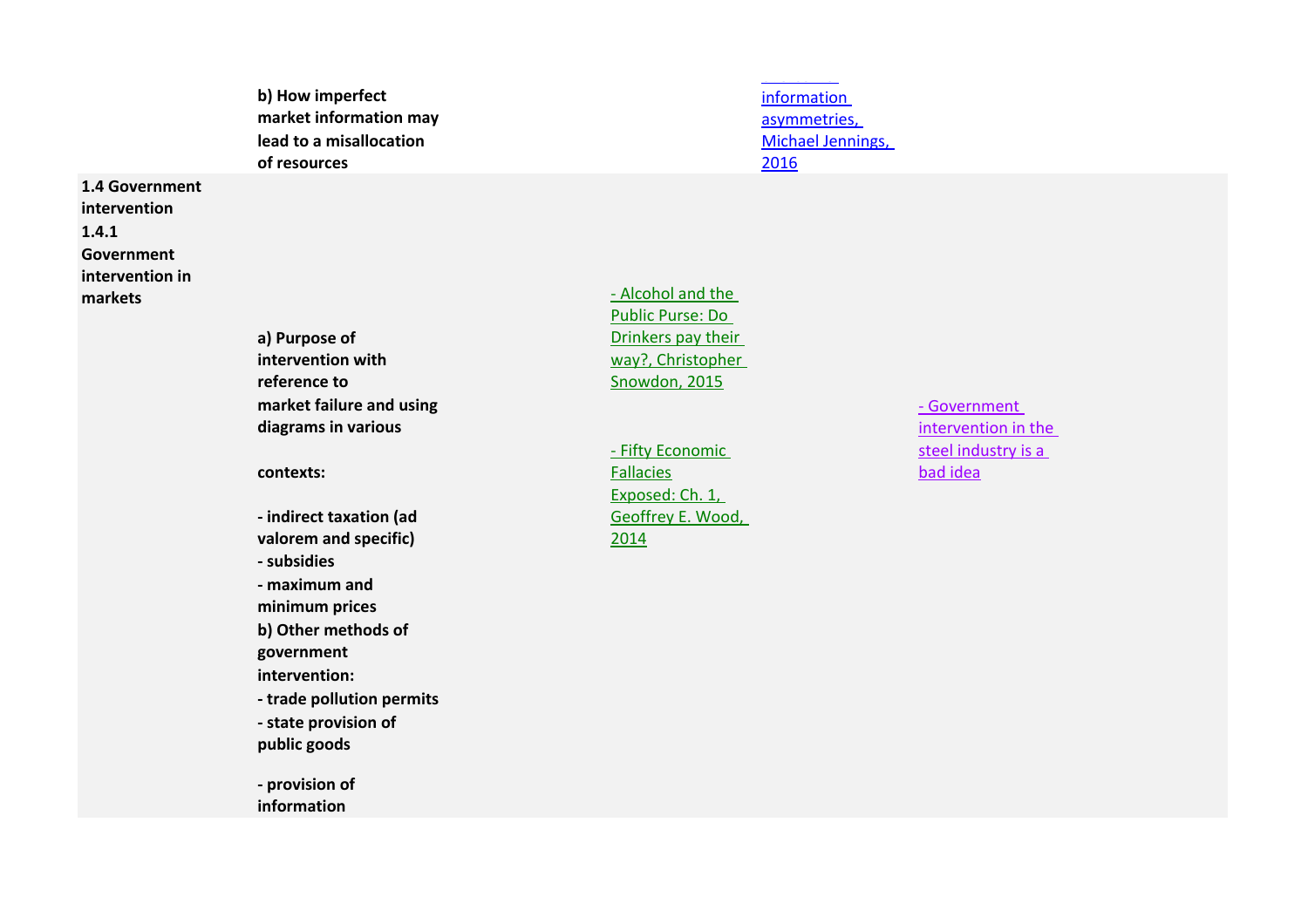|                                                 | - regulation              |                      |                                      |                      |                              |  |
|-------------------------------------------------|---------------------------|----------------------|--------------------------------------|----------------------|------------------------------|--|
| 1.4.2<br><b>Government failure</b>              |                           |                      | D. R. Myddelton,<br>2007             |                      |                              |  |
|                                                 | a) Understanding of       |                      |                                      |                      |                              |  |
|                                                 | government failure as     |                      |                                      |                      |                              |  |
|                                                 | intervention that results |                      |                                      |                      |                              |  |
|                                                 | in a net welfare loss     |                      | - Prohibitions, John                 |                      |                              |  |
|                                                 | b) Causes of              |                      | Meadowcroft et                       |                      |                              |  |
|                                                 | government failure:       |                      | al., 2008                            |                      |                              |  |
|                                                 | - distortion of price     |                      |                                      |                      |                              |  |
|                                                 | signals                   |                      |                                      |                      |                              |  |
|                                                 | - unintended              |                      | - Government                         |                      |                              |  |
|                                                 | consequences              |                      | <b>Failure and Over-</b>             |                      |                              |  |
|                                                 | - excessive               |                      | Government,                          |                      |                              |  |
|                                                 | administrative costs      |                      | <b>Edited by Colin</b>               |                      |                              |  |
|                                                 | - information gaps        |                      | Robinson, 2005                       |                      |                              |  |
|                                                 | c) Government failure in  |                      | - Public Choice - A                  |                      |                              |  |
|                                                 | various markets           |                      | Primer,                              |                      |                              |  |
|                                                 |                           |                      | Dr Eamonn Butler,                    |                      |                              |  |
|                                                 |                           |                      | 2012                                 |                      |                              |  |
| Theme 2: The UK<br>economy -<br>performance and |                           |                      |                                      |                      |                              |  |
| policies                                        |                           |                      |                                      |                      |                              |  |
| 2.1 Measures of<br>economic<br>performance      |                           |                      |                                      |                      |                              |  |
|                                                 |                           | - Missing the point, | - and the Pursuit - GDP figures: how |                      |                              |  |
| 2.1.1                                           |                           | Spring 2014          | of                                   | the                  | - What Does Nominal          |  |
|                                                 |                           |                      | Happiness, Prof.                     | financial times gets |                              |  |
| <b>Economic growth</b>                          |                           |                      | Philip Booth, 2012                   | it                   | <b>GDP Targeting Entail?</b> |  |
|                                                 |                           | - Government can     |                                      | wrong', David        |                              |  |
|                                                 |                           | make us              |                                      | Henderson, 2015      |                              |  |
|                                                 |                           |                      |                                      |                      |                              |  |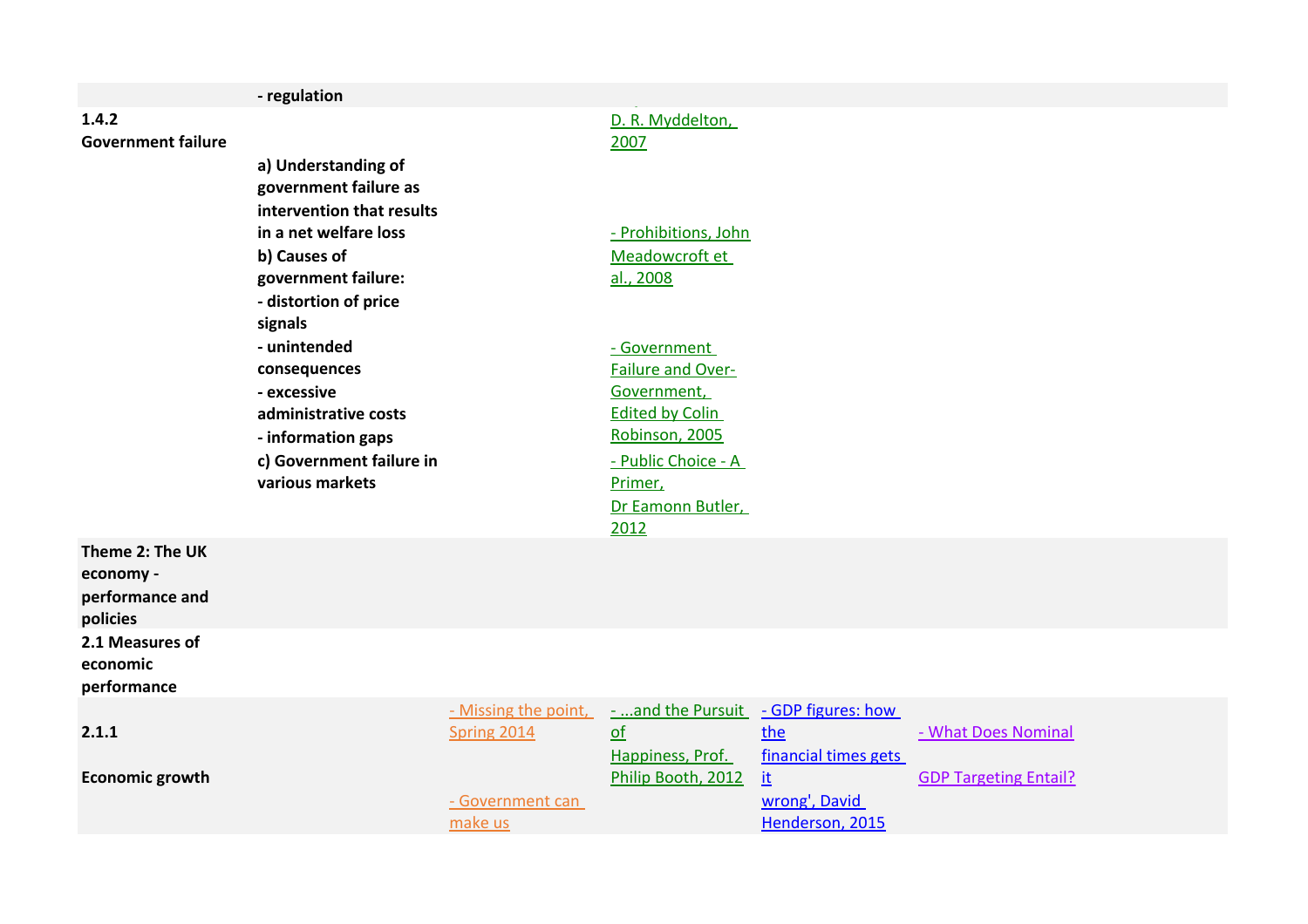**a) Rates of change of real Gross Domestic Product (GDP) as a measure of economic** [happy, Summer](https://iea.org.uk/wp-content/uploads/2016/08/EA-Summer-2013-fads.pdf) 

[2013](https://iea.org.uk/wp-content/uploads/2016/08/EA-Summer-2013-fads.pdf)

#### **growth**

**b) Distinction between:**

**- real and nominal**

**- total and per capita**

**- value and volume**

**c) Other national** 

**income measures:**

**- Gross National Product (GNP)**

**d) Comparison of rates of growth between countries and over time e) Understanding of** 

**Purchasing Power** 

**Parities**

**(PPPs) and the use of** 

**PPP-adjusted figures in international** 

**comparisons**

**f) The limitations of using GDP to compare**  $\sim$  Can the **living standards between countries and over time g) National happiness:**

**- UK national wellbeing**

[- Taxation,](https://iea.org.uk/publications/taxation-government-spending-and-economic-growth/)  [Government](https://iea.org.uk/publications/taxation-government-spending-and-economic-growth/) [Spending and](https://iea.org.uk/publications/taxation-government-spending-and-economic-growth/)  [Economic](https://iea.org.uk/publications/taxation-government-spending-and-economic-growth/) [Growth, Prof. Philip](https://iea.org.uk/publications/taxation-government-spending-and-economic-growth/)  [Booth, 2016](https://iea.org.uk/publications/taxation-government-spending-and-economic-growth/)

> [government make](https://iea.org.uk/blog/can-the-government-make-us-happy)  [us happy?', Ruth](https://iea.org.uk/blog/can-the-government-make-us-happy)  [Porter, 2012](https://iea.org.uk/blog/can-the-government-make-us-happy)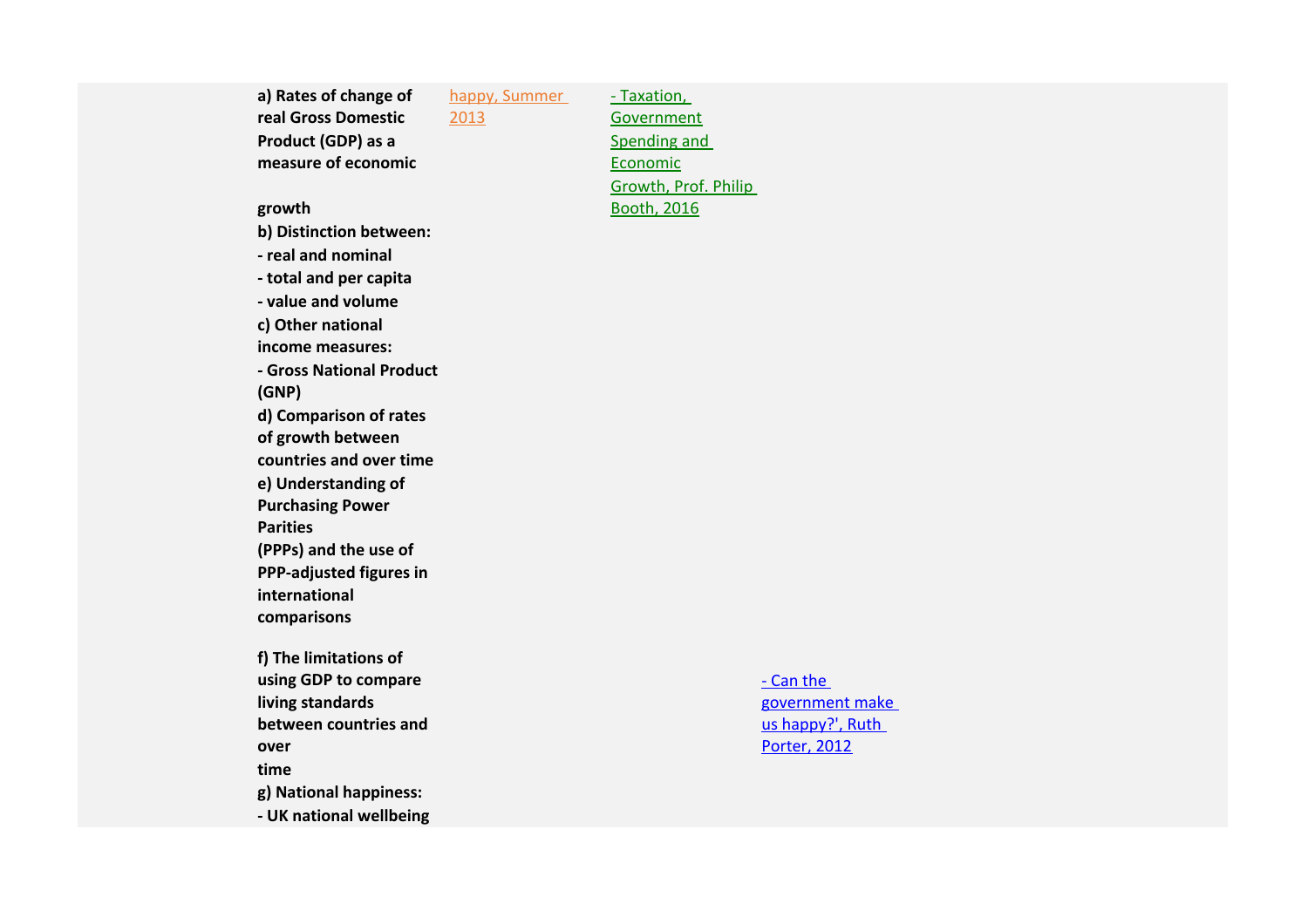|           | - The relationship<br>between real incomes<br>and<br>subjective happiness |                                          |                                                          |                    |
|-----------|---------------------------------------------------------------------------|------------------------------------------|----------------------------------------------------------|--------------------|
| 2.1.2     |                                                                           | - The Hard facts<br>About<br>Hard Money, | - Fifty Economics<br><b>Fallacies</b><br>Exposed, Ch. 3, | - Through the Roof |
| Inflation |                                                                           | Summer 2013                              | Geoffrey E. Wood,<br>2014                                |                    |
|           | a) Understanding of:                                                      |                                          |                                                          |                    |
|           | - inflation                                                               |                                          | - Denationalisation<br>$\Omega$                          |                    |
|           | - deflation                                                               |                                          | Money, F. A.<br><b>Hayek, 1976</b>                       |                    |
|           | - disinflation                                                            |                                          |                                                          |                    |
|           | b) The process of                                                         |                                          |                                                          |                    |
|           | calculating the rate of                                                   |                                          |                                                          |                    |
|           | inflation in the UK using                                                 |                                          | - Money and                                              |                    |
|           | the Consumer Prices                                                       |                                          | Micro-                                                   |                    |
|           |                                                                           |                                          | Economics, Pascal                                        |                    |
|           | Index (CPI)                                                               |                                          | Salin, 2014                                              |                    |
|           | c) The limitations of CPI                                                 |                                          |                                                          |                    |
|           | in measuring the rate                                                     |                                          |                                                          |                    |
|           | of inflation                                                              |                                          |                                                          |                    |
|           | d) The Retail Prices                                                      |                                          |                                                          |                    |
|           | Index (RPI) as an<br>alternative measure of                               |                                          |                                                          |                    |
|           | the rate of inflation                                                     |                                          |                                                          |                    |
|           | e) Causes of inflation:                                                   |                                          |                                                          |                    |
|           | - demand pull                                                             |                                          |                                                          |                    |
|           | - cost push                                                               |                                          |                                                          |                    |
|           | - growth of the money                                                     |                                          |                                                          |                    |
|           | supply                                                                    |                                          |                                                          |                    |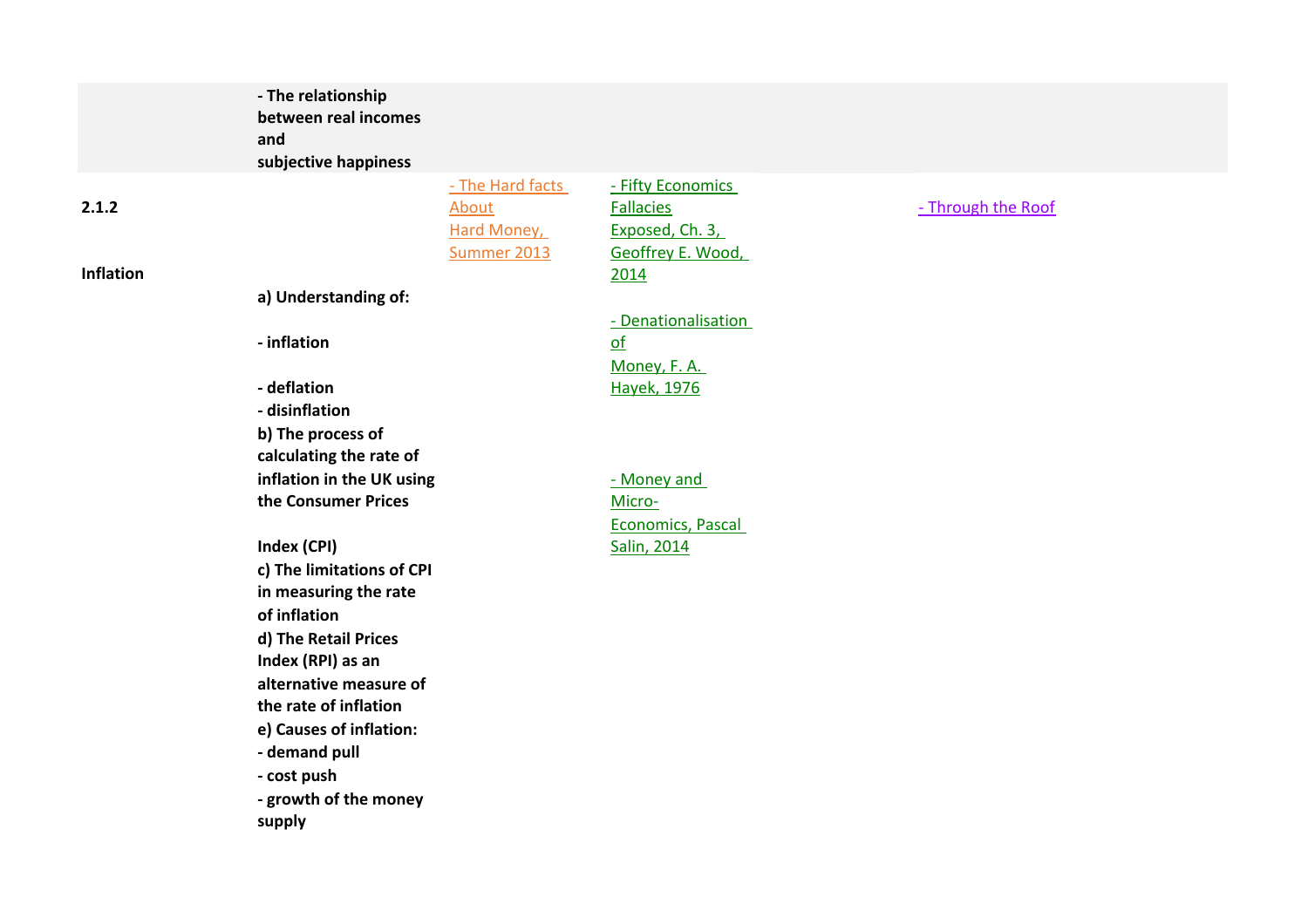**f) The effects of inflation on consumers, firms, the government and workers**

**2.1.3 Employment and unemployment**

**a) Measures of unemployment: - the claimant count - the International Labour Organisation (ILO) and the UK Labour Force Survey b) The distinction between unemployment and under-employment c) The significance of changes in the rates of: - employment - unemployment - inactivity d) The causes of unemployment: - structural** 

**unemployment - frictional** 

**unemployment**

**- seasonal** 

**unemployment**

[- The EU Jobs](http://www.iea.org.uk/publications/research/the-eu-jobs-myth-0)  [Myth, Ryan](http://www.iea.org.uk/publications/research/the-eu-jobs-myth-0) [Bourne, 2015](http://www.iea.org.uk/publications/research/the-eu-jobs-myth-0)

[- Politicans need to](http://www.iea.org.uk/in-the-media/press-release/politicians-need-to-wake-to-the-flaws-in-our-tax-system)  [wake up to the](http://www.iea.org.uk/in-the-media/press-release/politicians-need-to-wake-to-the-flaws-in-our-tax-system)  [flaws in our tax](http://www.iea.org.uk/in-the-media/press-release/politicians-need-to-wake-to-the-flaws-in-our-tax-system)  [system, Ryan](http://www.iea.org.uk/in-the-media/press-release/politicians-need-to-wake-to-the-flaws-in-our-tax-system)  [Bourne, 2014](http://www.iea.org.uk/in-the-media/press-release/politicians-need-to-wake-to-the-flaws-in-our-tax-system)

> [- Inflation and](https://iea.org.uk/publications/research/inflation-and-unemployment)  [Unemployment,](https://iea.org.uk/publications/research/inflation-and-unemployment)  [Milton Friedman,](https://iea.org.uk/publications/research/inflation-and-unemployment)  [1977](https://iea.org.uk/publications/research/inflation-and-unemployment)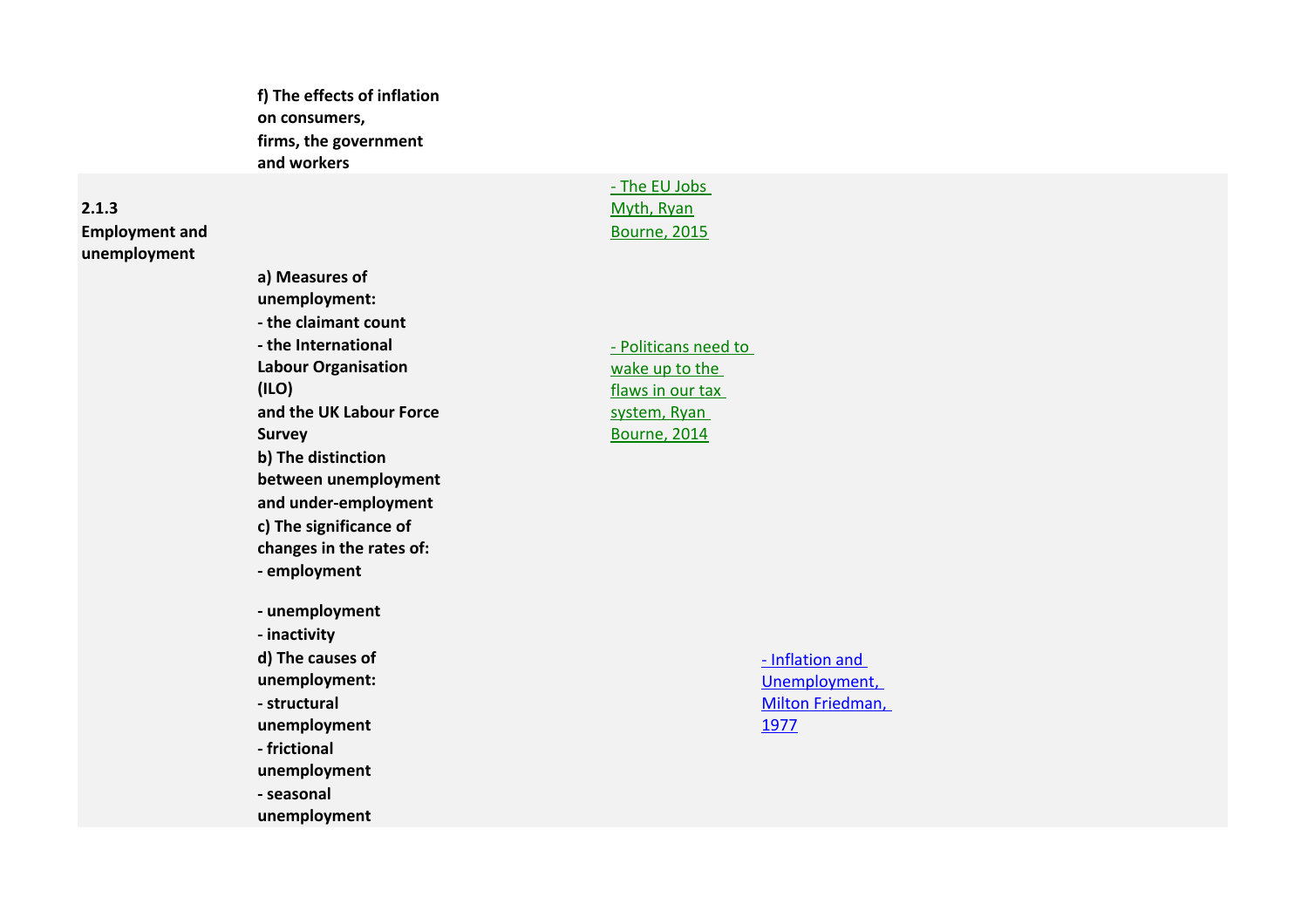**- demand deficiency and cyclical unemployment - real wage inflexibility e) The significance of migration and skills for employment and unemployment f) The effects of unemployment on**  $\blacksquare$ **consumers, firms, workers, the government and society**

**2.1.4**

#### **Balance of payments**

**a) Components of the balance of payments, with particular reference to the current account, and the balance of trade in goods and services** [Sally, 2008](http://www.iea.org.uk/publications/research/trade-policy-new-century-the-wto-ftas-and-asia-rising) **b) Current account deficits and surpluses**

[- Free to move,](https://iea.org.uk/publications/free-to-move/)  [Phillipe Legrain,](https://iea.org.uk/publications/free-to-move/)  [2016](https://iea.org.uk/publications/free-to-move/)

[evidence on net](https://iea.org.uk/in-the-media/media-coverage/dont-ignore-the-evidence-on-net-migration)  [migration', Len](https://iea.org.uk/in-the-media/media-coverage/dont-ignore-the-evidence-on-net-migration)  [Shackleton, 2015](https://iea.org.uk/in-the-media/media-coverage/dont-ignore-the-evidence-on-net-migration)

[- From Crisis to](http://www.iea.org.uk/publications/research/from-crisis-to-confidence-macroeconomics-after-the-crash)  **[Confidence](http://www.iea.org.uk/publications/research/from-crisis-to-confidence-macroeconomics-after-the-crash)** [Macroeconomics](http://www.iea.org.uk/publications/research/from-crisis-to-confidence-macroeconomics-after-the-crash)  [after the](http://www.iea.org.uk/publications/research/from-crisis-to-confidence-macroeconomics-after-the-crash) [Crash, Roger Koppl,](http://www.iea.org.uk/publications/research/from-crisis-to-confidence-macroeconomics-after-the-crash)  [2014](http://www.iea.org.uk/publications/research/from-crisis-to-confidence-macroeconomics-after-the-crash)

- Trade Policy, New [Century: The WTO,](http://www.iea.org.uk/publications/research/trade-policy-new-century-the-wto-ftas-and-asia-rising)  [FTA's and Asia](http://www.iea.org.uk/publications/research/trade-policy-new-century-the-wto-ftas-and-asia-rising)  [Rising, Razeen](http://www.iea.org.uk/publications/research/trade-policy-new-century-the-wto-ftas-and-asia-rising)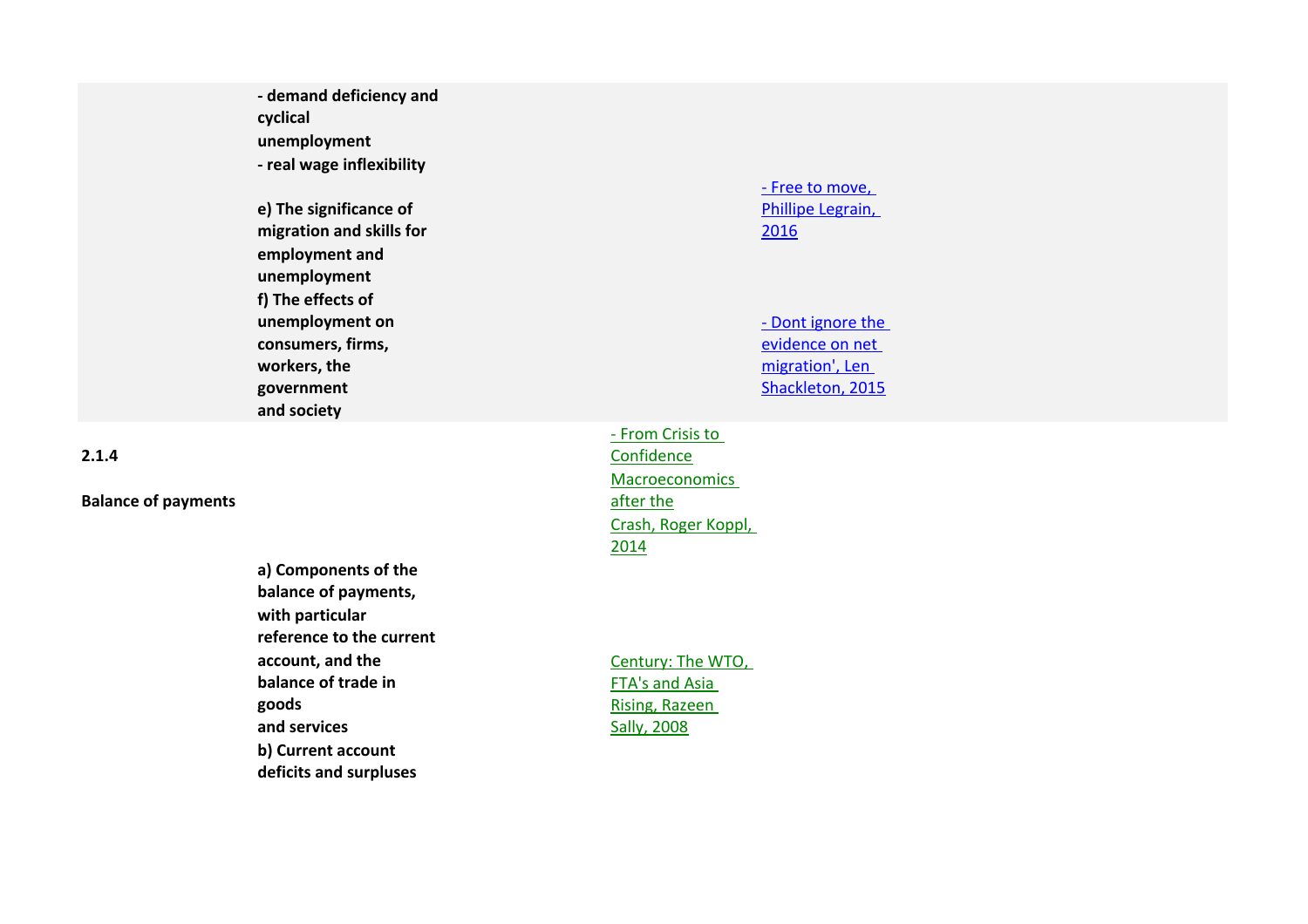**c) The relationship between current account imbalances and other macroeconomic objectives d) The interconnectedness of economies through international trade 2.2 Aggregate demand The characteristics of** 

**AD**

**(AD) 2.2.1**

> **a) Components of AD: C+I+G+(X-M) b) The relative importance of the components of AD c) The AD curve d) The distinction between a movement along, and a shift of, the AD curve of, the AD curve**

**2.2.2 Consumption (C)**

> **a) Disposable income and its influence on**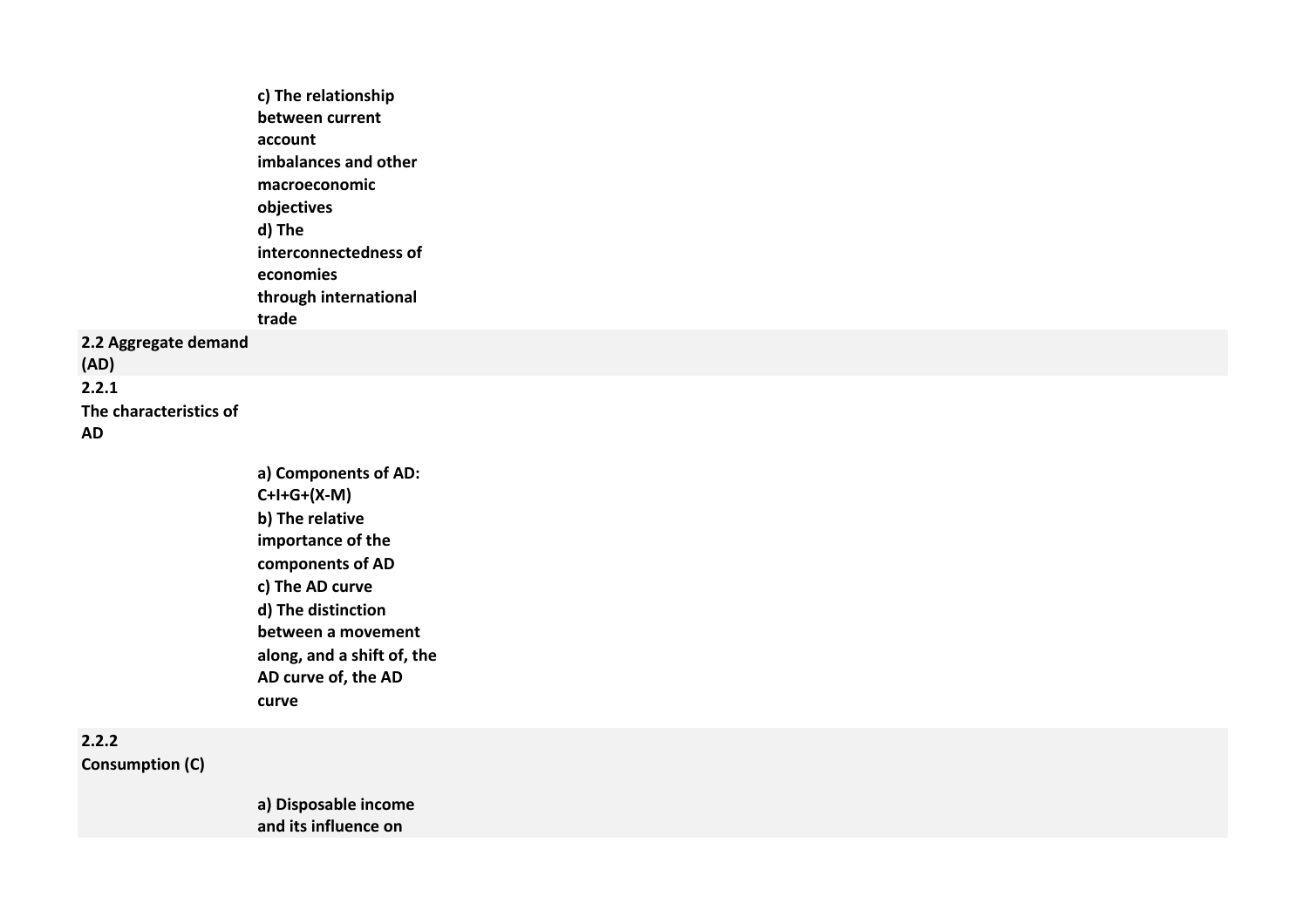**consumer spending b) An understanding of the relationship between savings and consumption c) Other influences on consumer spending:**

- **interest rates**
- **consumer confidence**
- **wealth effects**

[- Low interest rates](https://www.bbc.co.uk/iplayer/episode/b09dgfsd/newsnight-02112017)  [have costs as well as](https://www.bbc.co.uk/iplayer/episode/b09dgfsd/newsnight-02112017)  [benefits](https://www.bbc.co.uk/iplayer/episode/b09dgfsd/newsnight-02112017)

**2.2.3**

**Investment (I)**

[Spring 2014](https://iea.org.uk/wp-content/uploads/2016/08/EA-Spring-2014-fads-SMALL_0.pdf) **[Fallacies](http://www.iea.org.uk/publications/research/fifty-economic-fallacies-exposed-second-edition) [disastrous](http://www.iea.org.uk/blog/keynes%E2%80%99s-disastrous-contribution-to-economic-theory)** [Exposed, Ch. 9,](http://www.iea.org.uk/publications/research/fifty-economic-fallacies-exposed-second-edition)  [Geoffrey E. Wood,](http://www.iea.org.uk/publications/research/fifty-economic-fallacies-exposed-second-edition) contribution to [2014](http://www.iea.org.uk/publications/research/fifty-economic-fallacies-exposed-second-edition) [economic](http://www.iea.org.uk/blog/keynes%E2%80%99s-disastrous-contribution-to-economic-theory) [theory, Steven](http://www.iea.org.uk/blog/keynes%E2%80%99s-disastrous-contribution-to-economic-theory)  [Kates, 2014](http://www.iea.org.uk/blog/keynes%E2%80%99s-disastrous-contribution-to-economic-theory)

[- Running on Empty,](https://iea.org.uk/wp-content/uploads/2016/08/EA-Spring-2014-fads-SMALL_0.pdf) - Fifty Economic

[- Keynes's](http://www.iea.org.uk/blog/keynes%E2%80%99s-disastrous-contribution-to-economic-theory) 

**a) Distinction between** 

**gross and net**

**investment**

**b) Influences on** 

**investment:**

**- the rate of economic** 

**growth**

**- business expectations** 

**and confidence**

**- Keynes and 'animal** 

**spirits'**

**- demand for exports**

**- interest rates**

**- access to credit**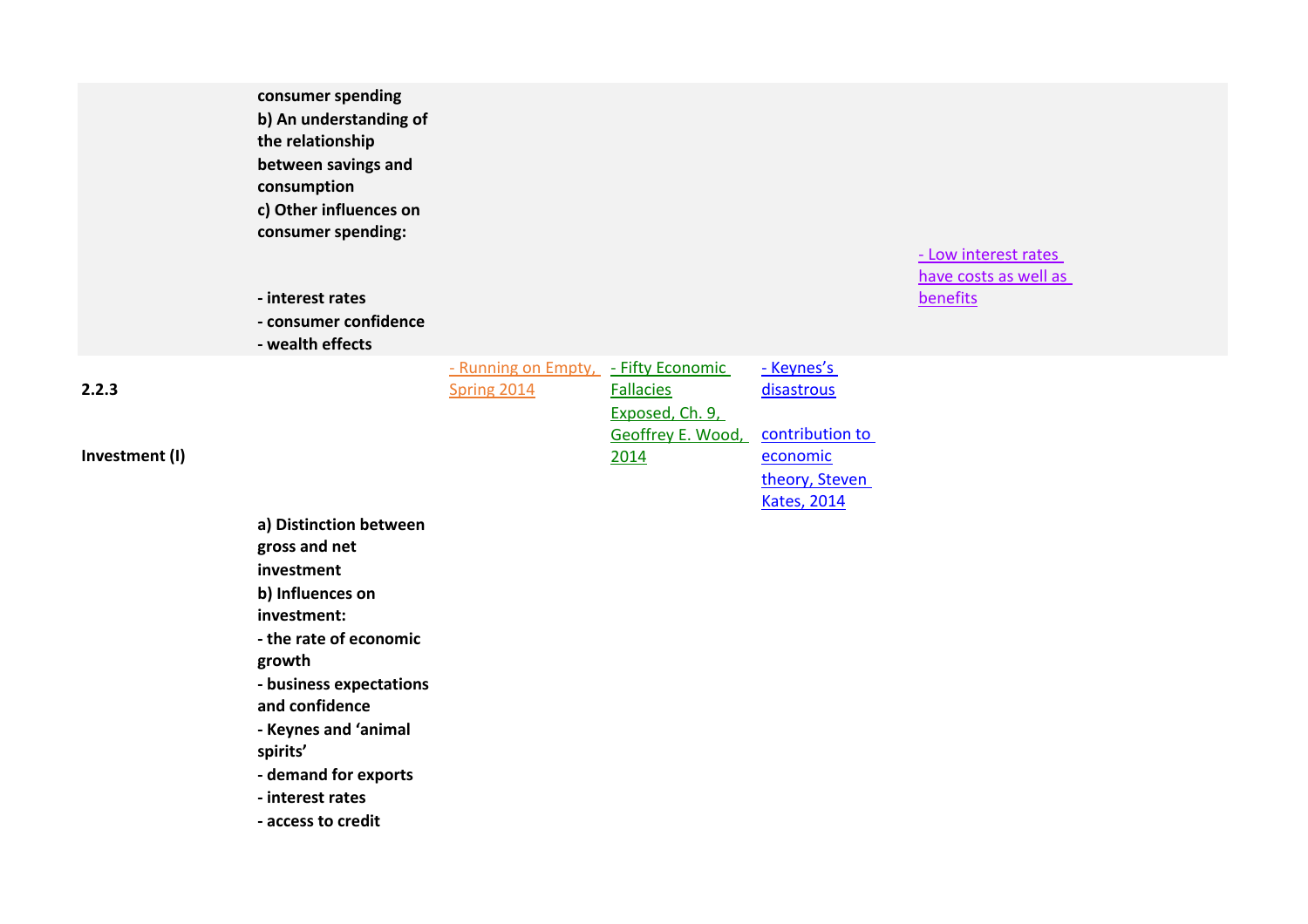|                                        | - the influence of<br>government and                                                            |                                 |                     |
|----------------------------------------|-------------------------------------------------------------------------------------------------|---------------------------------|---------------------|
| 2.2.4<br>Government<br>expenditure (G) | regulations                                                                                     |                                 |                     |
|                                        | a) The main influences<br>on government<br>expenditure:<br>- the trade cycle<br>- fiscal policy |                                 |                     |
| 2.2.5                                  |                                                                                                 | - Why is Picketty so<br>certain |                     |
|                                        |                                                                                                 | about things which              |                     |
| Net trade (X-M)                        |                                                                                                 | are                             | - Is Sterling       |
|                                        |                                                                                                 | probably                        | Devaluation the     |
|                                        |                                                                                                 | completely                      | Path to Prosperity? |
|                                        | a) The main influences                                                                          | wrong?, Prof. Philip            |                     |
|                                        | on the (net) trade                                                                              | <b>Booth, 2014</b>              |                     |
|                                        | balance:                                                                                        |                                 |                     |
|                                        | - real income                                                                                   |                                 |                     |
|                                        |                                                                                                 | - The renminbi                  |                     |
|                                        | - exchange rates                                                                                | depreciation                    |                     |
|                                        | - state of the world                                                                            | - a small step                  |                     |
|                                        | economy                                                                                         | towards                         |                     |
|                                        | - degree of                                                                                     | liberalisation, Felix           |                     |
|                                        | protectionism                                                                                   | Nozon, 2015                     |                     |
|                                        | - non-price factors                                                                             |                                 |                     |
|                                        |                                                                                                 | - Protectionism will            |                     |
|                                        |                                                                                                 | $\overline{d}$                  |                     |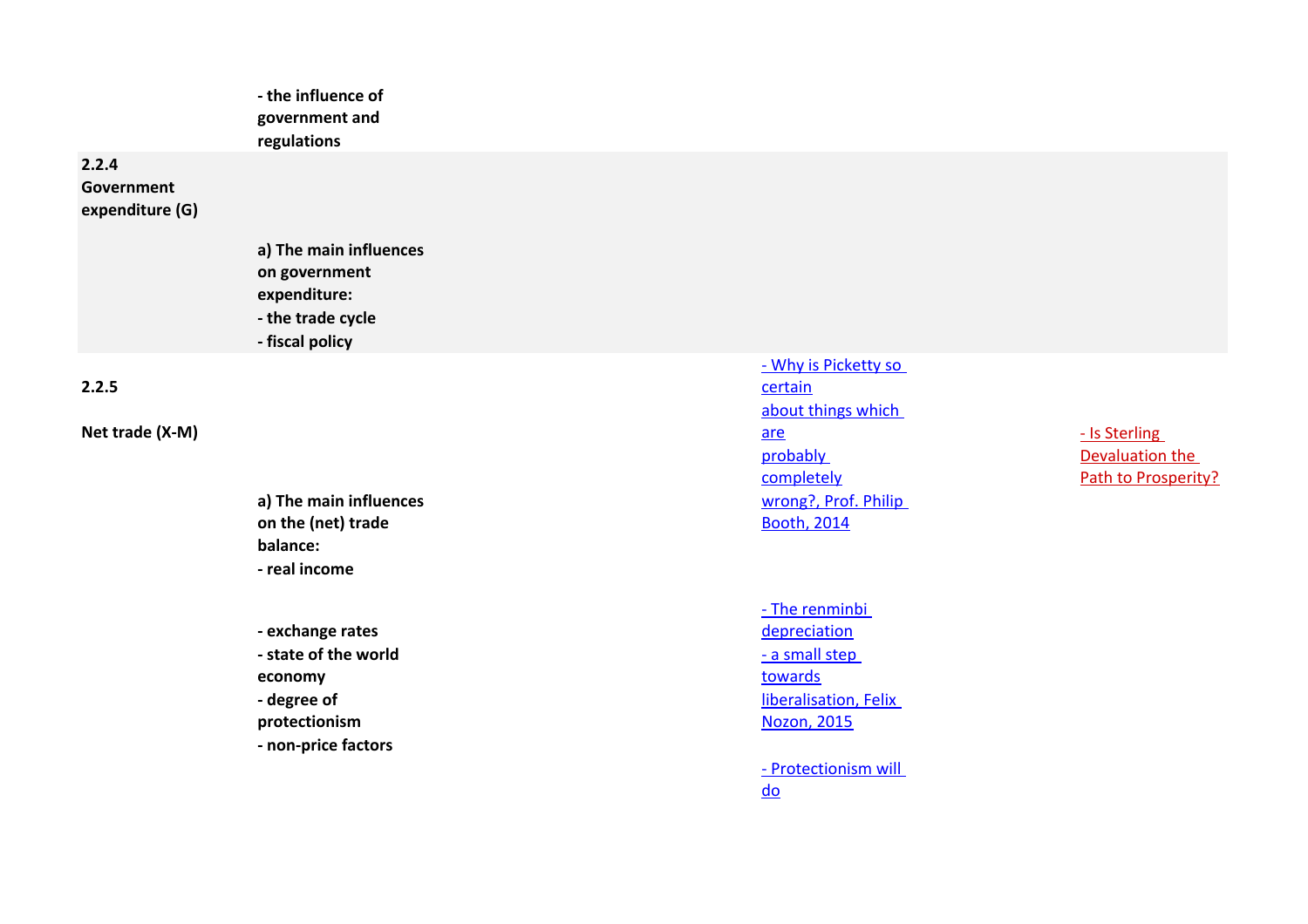[nothing for the UK](http://www.iea.org.uk/blog/protectionism-will-do-nothing-for-the-uk-%E2%80%93-or-the-quality-of-its-football)  [or the](http://www.iea.org.uk/blog/protectionism-will-do-nothing-for-the-uk-%E2%80%93-or-the-quality-of-its-football) [quality of football,](http://www.iea.org.uk/blog/protectionism-will-do-nothing-for-the-uk-%E2%80%93-or-the-quality-of-its-football)  [Ryan](http://www.iea.org.uk/blog/protectionism-will-do-nothing-for-the-uk-%E2%80%93-or-the-quality-of-its-football) [Bourne, 2014](http://www.iea.org.uk/blog/protectionism-will-do-nothing-for-the-uk-%E2%80%93-or-the-quality-of-its-football)

| 2.3 Aggregate supply   |
|------------------------|
| (AS)                   |
| 2.3.1                  |
| The characteristics of |
| AS                     |

| a) The AS curve        |
|------------------------|
| b) The distinction     |
| between movement       |
| along,                 |
| and a shift of, the AS |
| curve                  |
| c) The relationship    |
| between short-run AS   |
| and                    |
| long-run AS            |

**2.3.2**

**Short-run AS**

[- The 'soft](http://www.iea.org.uk/blog/the-%E2%80%98soft-renationalisation%E2%80%99-of-the-energy-sector)  [renationalisation'](http://www.iea.org.uk/blog/the-%E2%80%98soft-renationalisation%E2%80%99-of-the-energy-sector) [of the energy](http://www.iea.org.uk/blog/the-%E2%80%98soft-renationalisation%E2%80%99-of-the-energy-sector)  [sector, Carlo](http://www.iea.org.uk/blog/the-%E2%80%98soft-renationalisation%E2%80%99-of-the-energy-sector) [Stagnaro, 2012](http://www.iea.org.uk/blog/the-%E2%80%98soft-renationalisation%E2%80%99-of-the-energy-sector)

**a) Factors influencing short-run AS: - changes in costs of raw materials and energy - changes in exchange rates**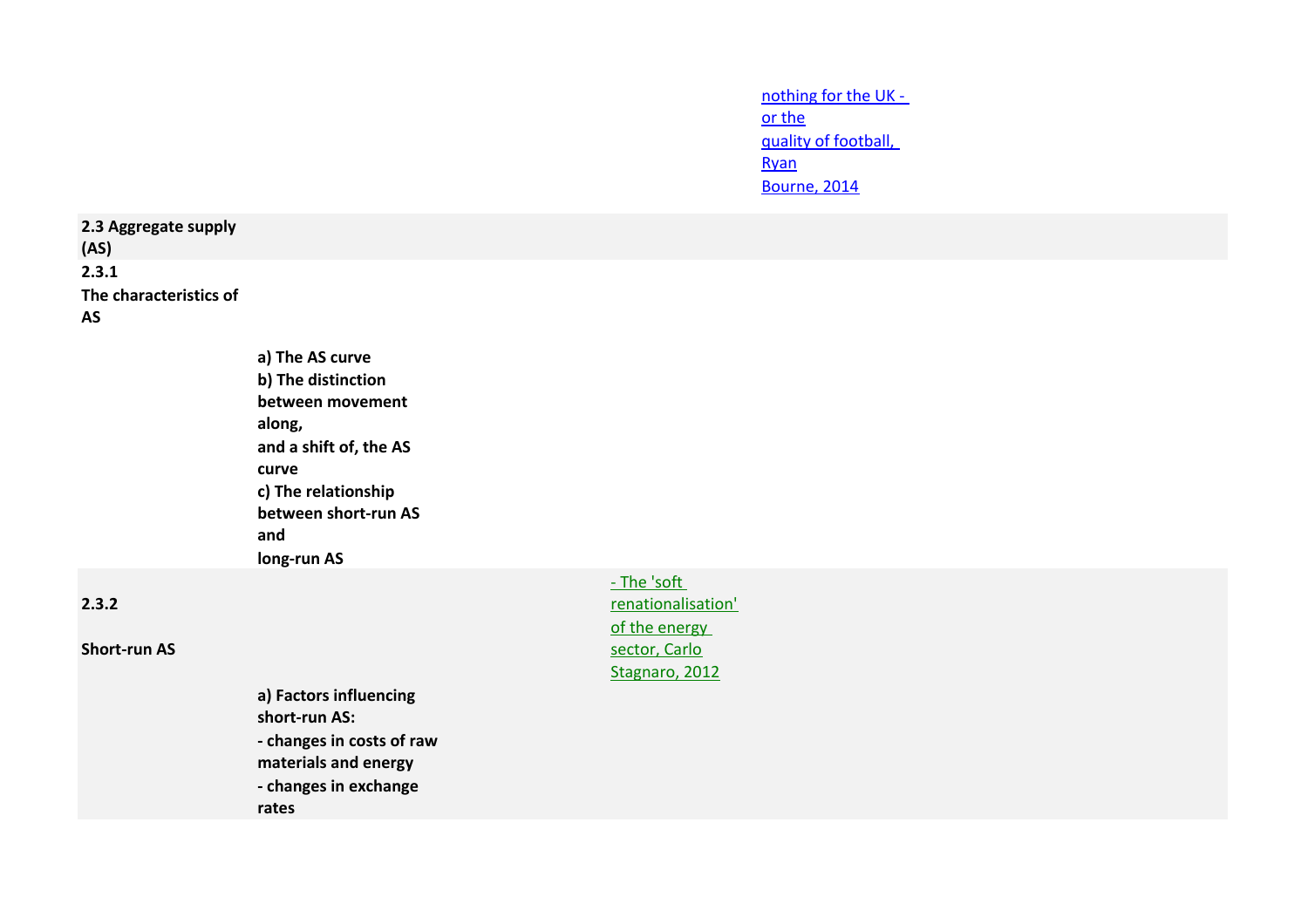|             | - changes in tax rates   |                                          |                                |                                     |                         |
|-------------|--------------------------|------------------------------------------|--------------------------------|-------------------------------------|-------------------------|
|             |                          | - Clouding the                           |                                |                                     |                         |
|             |                          | Future, Autumn                           | - Do we really want            |                                     |                         |
| 2.3.3       |                          | 2015                                     | <u>to</u>                      | - Setting up the next - THINK - The |                         |
|             |                          |                                          | make the                       | Keynesian bubble                    | <b>Economics of</b>     |
| Long-run AS |                          |                                          | broadband                      | and                                 | Change                  |
|             |                          | - The Big Chill, Spring sector more like |                                | bust?, G. R. Steele,                |                         |
|             |                          | 2014                                     | the postal                     | 2013                                |                         |
|             | a) Different shapes of   |                                          | service?, Diego                |                                     | - Annual Hayek          |
|             | the long-run AS curve:   |                                          | Zuluaga, 2015                  |                                     | <b>Memorial Lecture</b> |
|             |                          |                                          |                                | - Europe's digital                  | 2010, Prof. Gary        |
|             | - Keynesian              | - Square Peg Round                       |                                | economy                             | <b>Becker</b>           |
|             |                          |                                          | - Liberating farming needs tax |                                     |                         |
|             | - classical              | Hole, Autumn 2015                        | from                           | competition,                        |                         |
|             | b) Factors influencing   |                                          | the CAP, Sean                  | Massimiliano                        |                         |
|             | long-run AS:             |                                          | <b>Rickard, 2012</b>           | <b>Trovato and</b>                  |                         |
|             | - technological advances |                                          |                                | Diego Zuluaga, 2014                 |                         |
|             | - changes in relative    |                                          |                                |                                     |                         |
|             | productivity             |                                          | - The Challenge of             |                                     |                         |
|             | - changes in education   |                                          | Immigration - a                |                                     |                         |
|             | and skills               |                                          | Radical                        |                                     |                         |
|             | - changes in government  |                                          | Solution, Gary S.              |                                     |                         |
|             | regulations              |                                          | <b>Becker, 2011</b>            |                                     |                         |
|             | - demographic changes    |                                          |                                |                                     |                         |
|             | and migration            |                                          |                                |                                     |                         |
|             | - competition policy     |                                          |                                |                                     |                         |
|             |                          |                                          |                                |                                     |                         |

**2.4 National income**

**2.4.1 National income**

> **a) The circular flow of income**  $-$  Wealth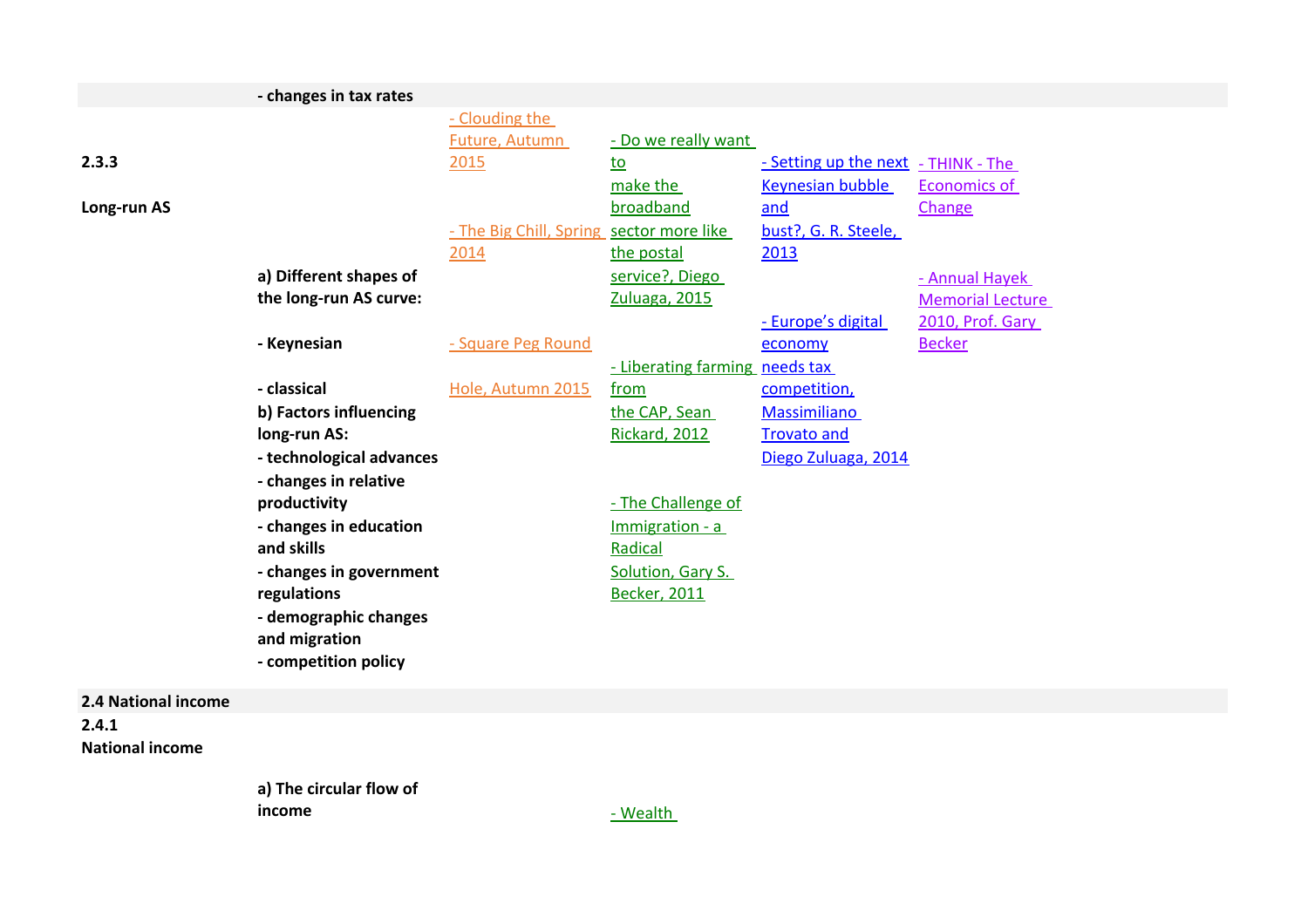|                                                               | b) The distinction<br>between income and<br>wealth                                                                                                                                                              | inequality: the<br>facts, Ryan Bourne,<br>2015 |
|---------------------------------------------------------------|-----------------------------------------------------------------------------------------------------------------------------------------------------------------------------------------------------------------|------------------------------------------------|
| 2.4.2<br><b>Injections and</b><br>withdrawals                 |                                                                                                                                                                                                                 |                                                |
|                                                               | a) The impact of<br>injections into, and<br>withdrawals from, the<br>circular flow of income                                                                                                                    |                                                |
| 2.4.3<br><b>Equilibrium levels of</b><br>real national output |                                                                                                                                                                                                                 |                                                |
|                                                               | a) The concept of<br>equilibrium real national<br>output<br>b) The use of AD/AS<br>diagrams to show how<br>shifts in AD or AS cause<br>changes in the<br>equilibrium price level<br>and real national<br>output |                                                |
| 2.4.4<br>The multiplier                                       |                                                                                                                                                                                                                 |                                                |
|                                                               | a) The multiplier ratio<br>b) The multiplier process<br>c) Effects of the                                                                                                                                       |                                                |

**multiplier on the** 

**economy**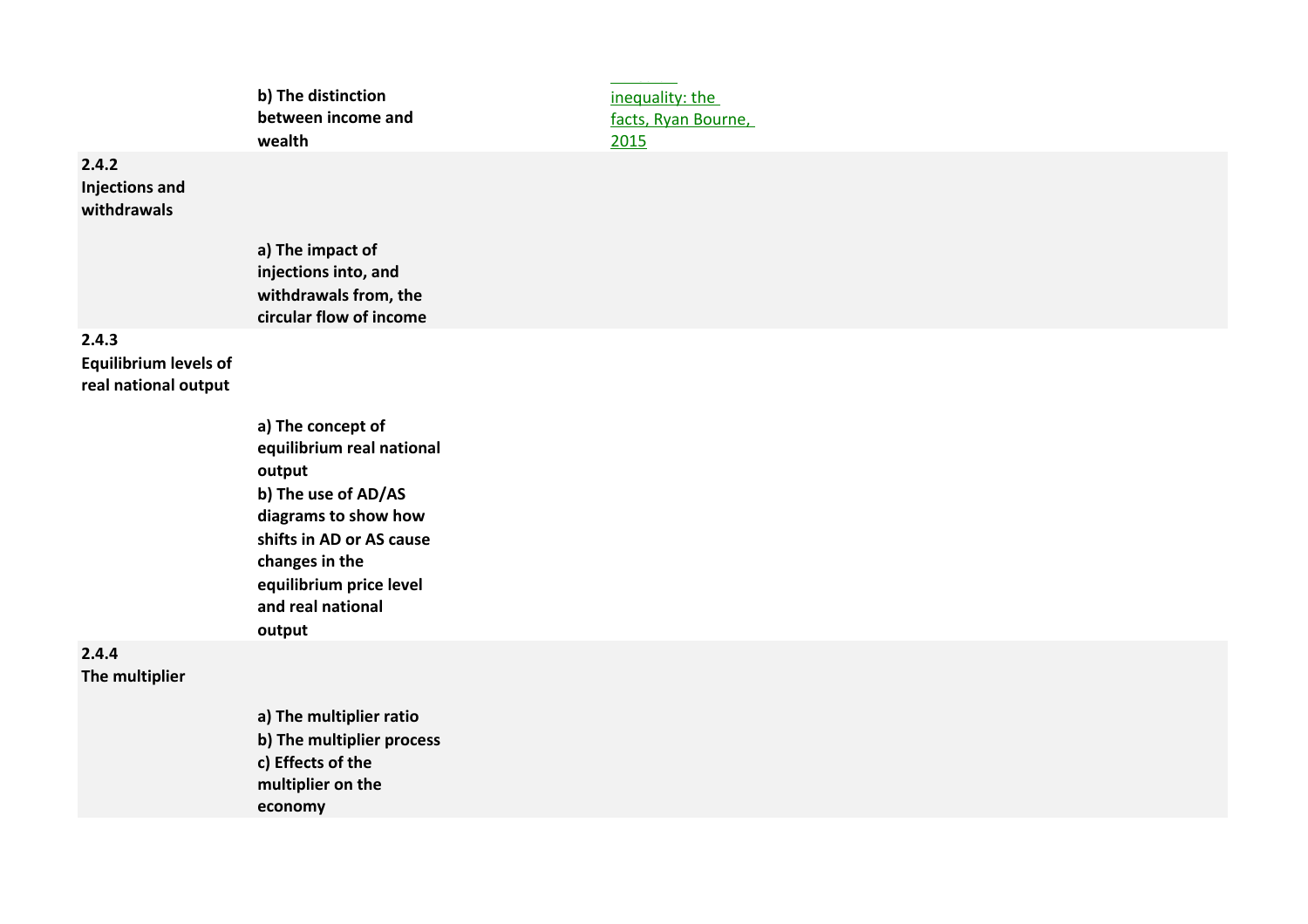**d) Understanding of marginal propensities and their effects on the multiplier: - the marginal propensity to consume (MPC) - the marginal propensity to save (MPS) - the marginal propensity to tax (MPT) - the marginal propensity to import (MPM) e) Calculations of the multiplier using the formulae 1/(1-MPC) and 1/MPW, where MPW=MPS+MPT+MPM f) The significance of the multiplier for shifts in AD**

**2.5 Economic growth**

**2.5.1**

**Causes of growth**

**a) Factors which could cause economic growth**

[- Infrastructure](http://www.iea.org.uk/blog/infrastructure-investment-and-economic-growth)  **[investment](http://www.iea.org.uk/blog/infrastructure-investment-and-economic-growth)** [and economic](http://www.iea.org.uk/blog/infrastructure-investment-and-economic-growth)  [growth,](http://www.iea.org.uk/blog/infrastructure-investment-and-economic-growth) [David Starkie, 2015](http://www.iea.org.uk/blog/infrastructure-investment-and-economic-growth)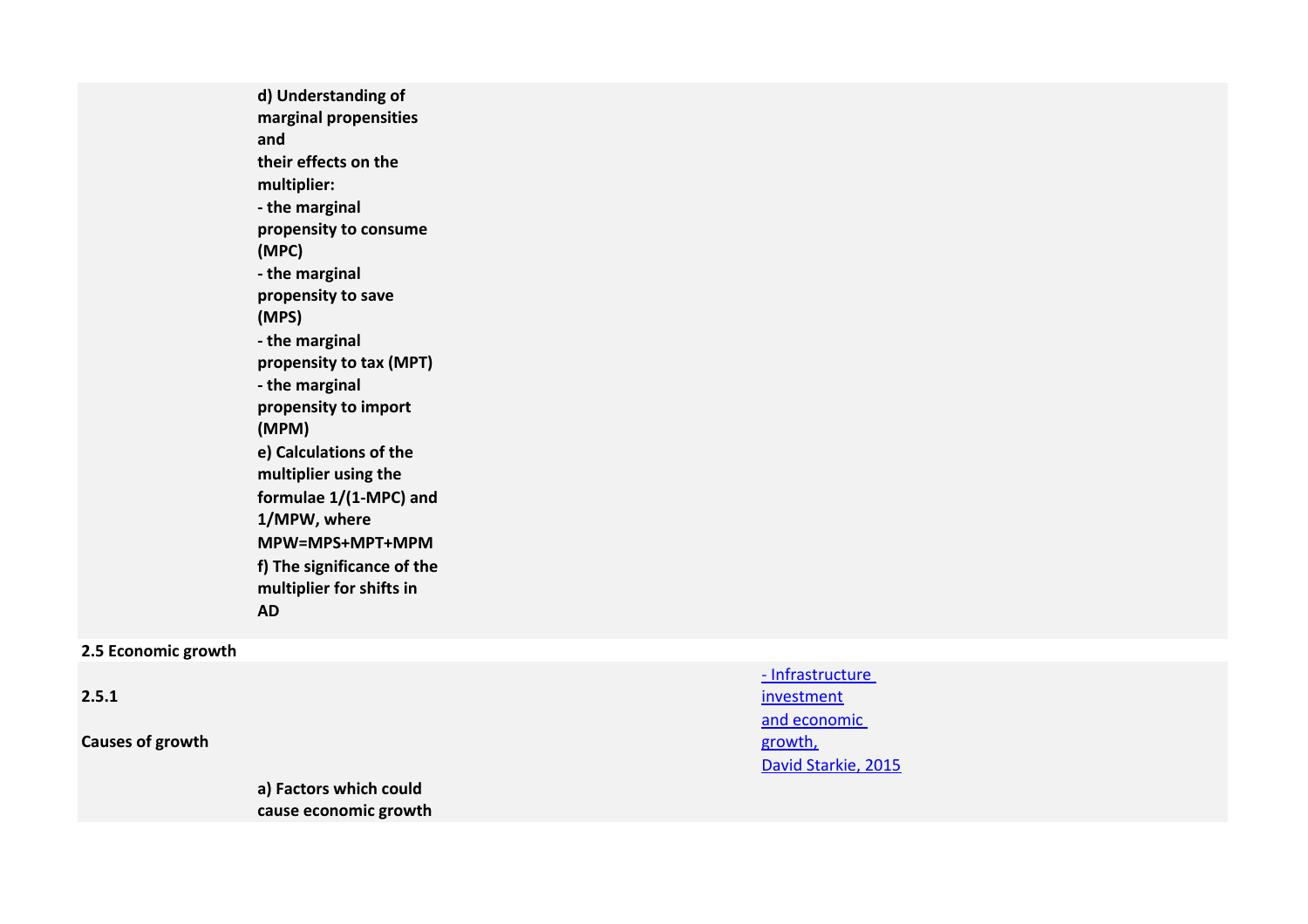| b) The distinction   | - The Economics of - Fifty Economic  |                  |
|----------------------|--------------------------------------|------------------|
| between actual and   | International                        | <b>Fallacies</b> |
|                      | Development, Prof. Exposed, Ch. 2,   |                  |
|                      | William Easterley, Geoffrey E. Wood, |                  |
| potential growth     | 2016                                 | 2014             |
| c) The importance of |                                      |                  |

**2.5.2 Output gaps**

> **a) Distinction between actual growth rates and long-term trends in growth rates b) Understanding of positive and negative output gaps and the difficulties of measurement c) Use of an AD/AS diagram to illustrate an output gap (level of spare capacity) in an economy**

**international trade for (export-led) economic** 

**growth**

#### **2.5.3**

**Trade (business) cycle**

**a) Understanding of the trade (business) cycle**

[- Causes and Cures](http://www.iea.org.uk/publications/research/causes-and-cures-of-the-great-recession)  [of the](http://www.iea.org.uk/publications/research/causes-and-cures-of-the-great-recession)  $\frac{1}{2}$  What Austrian [Great Recession,](http://www.iea.org.uk/publications/research/causes-and-cures-of-the-great-recession)  **[Steven](http://www.iea.org.uk/publications/research/causes-and-cures-of-the-great-recession)** [Horwitz, 2012](http://www.iea.org.uk/publications/research/causes-and-cures-of-the-great-recession)

[business cycle](http://www.iea.org.uk/blog/what-austrian-business-cycle-theory-does-and-does-not-claim-as-true)  [theory does and](http://www.iea.org.uk/blog/what-austrian-business-cycle-theory-does-and-does-not-claim-as-true)  does not claim as true, Anthony J. [Evans, 2010](http://www.iea.org.uk/blog/what-austrian-business-cycle-theory-does-and-does-not-claim-as-true)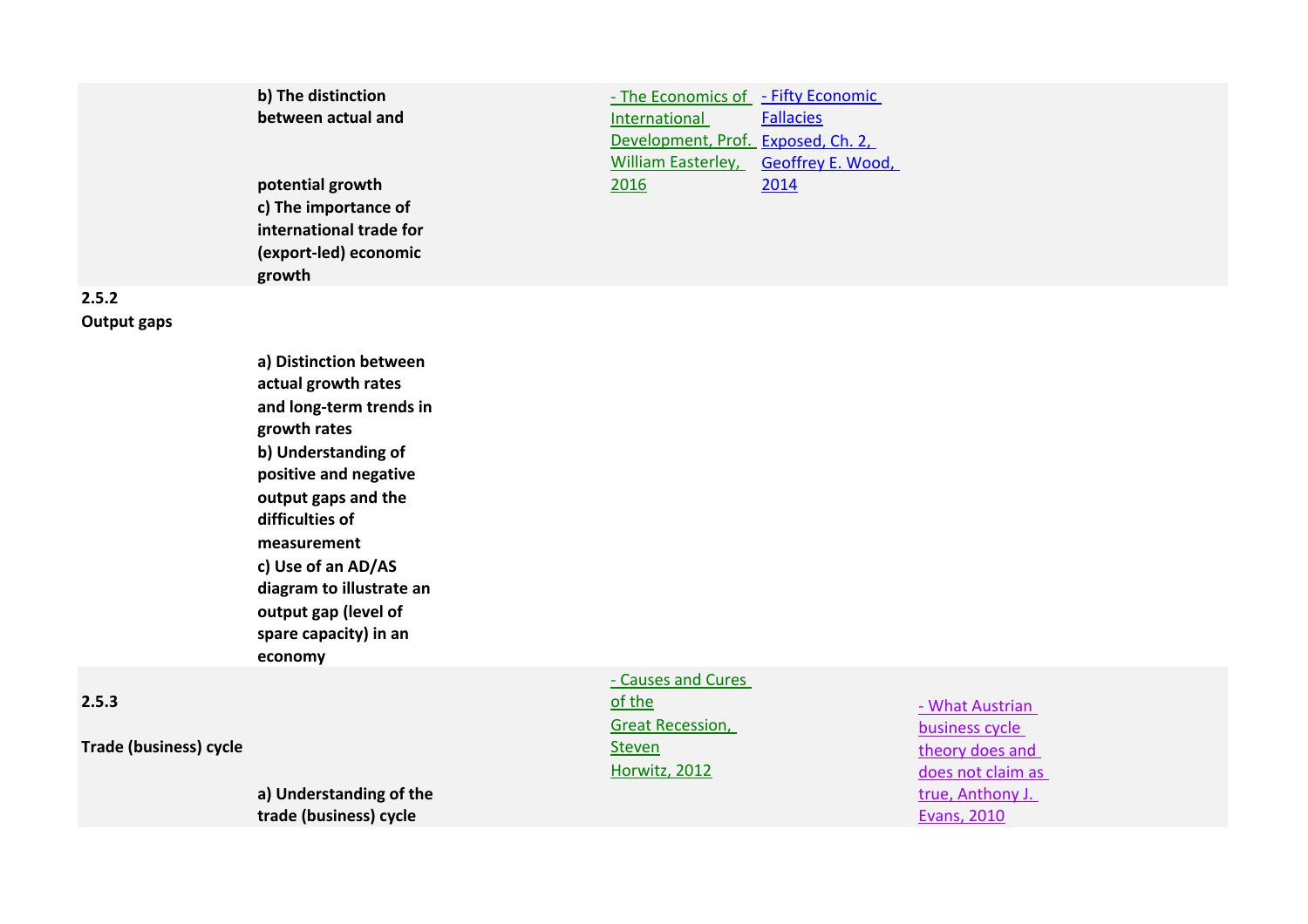|                                                         | b) Characteristics of a<br>boom<br>c) Characteristics of a<br>recession                                                                                            |                                                                              |                                                                                                                                                                   |
|---------------------------------------------------------|--------------------------------------------------------------------------------------------------------------------------------------------------------------------|------------------------------------------------------------------------------|-------------------------------------------------------------------------------------------------------------------------------------------------------------------|
| 2.5.4<br>The impact of<br>economic growth               | a) The benefits and<br>costs of economic<br>growth<br>and the impact on:<br>- consumers<br>- firms<br>- the government<br>- current and future<br>living standards |                                                                              | - Unaffordable<br>housing:<br>Causes,<br>consequences and<br>solutions', Dr.<br><b>Kristian</b><br>Niemietz, 2015                                                 |
| 2.6 Macroeconomic<br>objectives and<br>policies         |                                                                                                                                                                    |                                                                              |                                                                                                                                                                   |
| 2.6.1<br><b>Possible</b><br>macroeconomic<br>objectives | a) Economic growth<br>b) Low unemployment<br>c) Low and stable rate of<br>inflation                                                                                | - Stagnations - Has<br>Growth<br>Gone for Good? -<br>Page 41, Autumn<br>2015 | - Leading<br>Economists warn<br>1% could become<br>the UK's new norm,<br><b>IEA, 2013</b><br>- Climate Change<br>Policy:<br>Challenging the<br><b>Activists</b> , |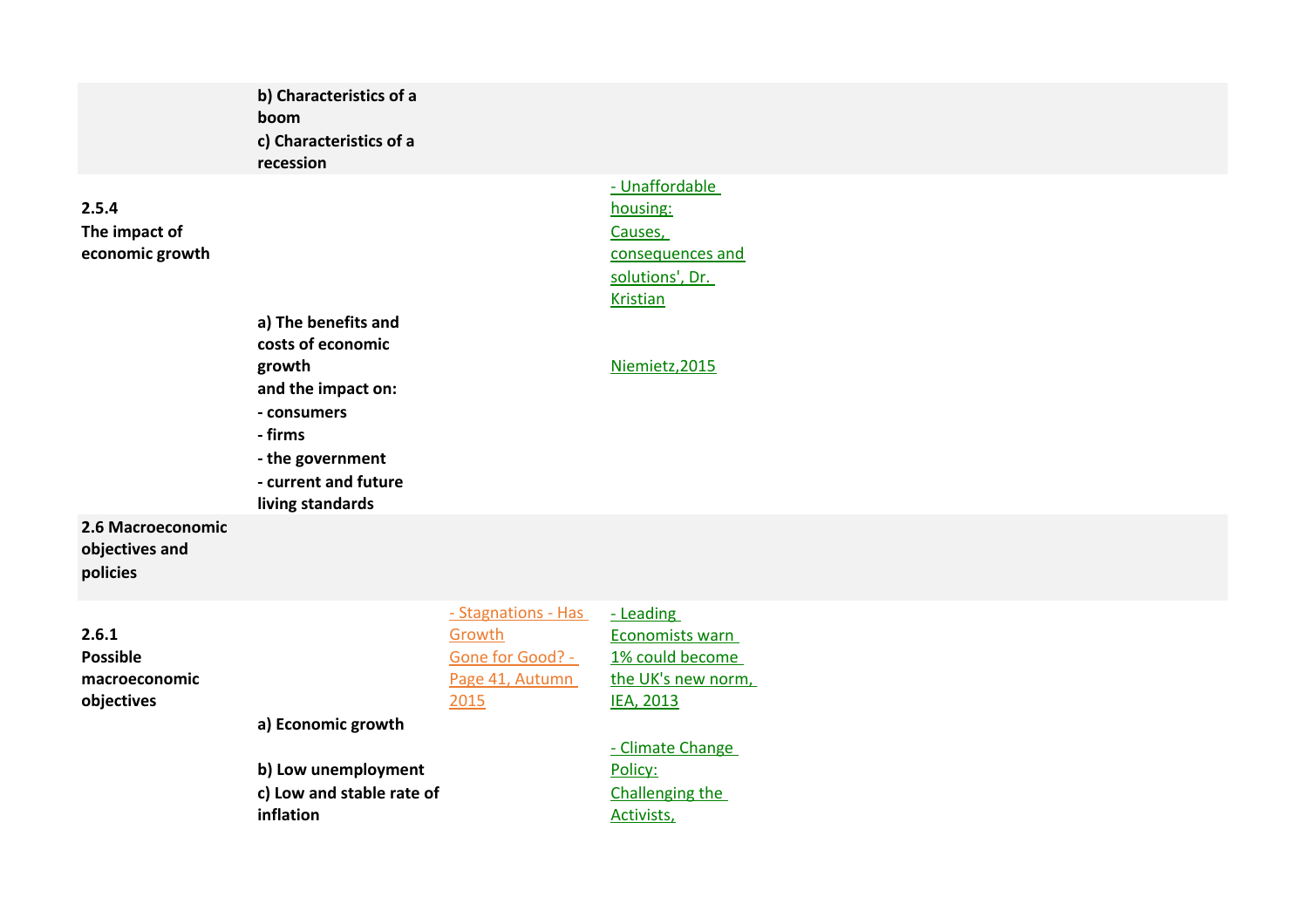|                             | d) Balance of payments<br>equilibrium on<br>current account<br>e) Balanced government<br>budget<br>f) Protection of the<br>environment<br>g) Greater income<br>equality | Colin Robinson,<br>2008                                                      |                                                                                     |                                      |
|-----------------------------|-------------------------------------------------------------------------------------------------------------------------------------------------------------------------|------------------------------------------------------------------------------|-------------------------------------------------------------------------------------|--------------------------------------|
| 2.6.2                       |                                                                                                                                                                         | - Fifty Economic<br><b>Fallacies</b><br>Exposed, Ch. 4,<br>Geoffrey E. Wood, | - Monetarists' blind<br>spot on<br>quantitative easing,<br><b>Anthony J. Evans,</b> |                                      |
| <b>Demand-side policies</b> |                                                                                                                                                                         | 2014                                                                         | 2011                                                                                | - Monetary Policy<br><b>Decision</b> |
|                             | a) Distinction between<br>monetary and fiscal                                                                                                                           | - Verdict on the<br>Crash:                                                   |                                                                                     |                                      |
|                             | policy                                                                                                                                                                  | <b>Causes and Policy</b>                                                     |                                                                                     |                                      |
|                             | b) Monetary policy                                                                                                                                                      | Implications, Prof.                                                          |                                                                                     |                                      |
|                             | instruments:                                                                                                                                                            | Philip Booth, 2009                                                           |                                                                                     | - Financial Risk and                 |
|                             | - interest rates                                                                                                                                                        |                                                                              |                                                                                     | <b>Quantitative Easing</b>           |
|                             | - asset purchases to                                                                                                                                                    | - Causes and Cures                                                           |                                                                                     |                                      |
|                             | increase the money                                                                                                                                                      | of the                                                                       |                                                                                     |                                      |
|                             | supply (quantitative                                                                                                                                                    | <b>Great Recession,</b>                                                      |                                                                                     |                                      |
|                             | easing)                                                                                                                                                                 | <b>Steven</b>                                                                |                                                                                     | - Verdict on the Crash               |
|                             | c) Fiscal policy                                                                                                                                                        |                                                                              |                                                                                     |                                      |
|                             | instruments:                                                                                                                                                            | Horwitz, 2012                                                                |                                                                                     |                                      |
|                             | - government spending<br>and taxation                                                                                                                                   |                                                                              |                                                                                     |                                      |
|                             |                                                                                                                                                                         |                                                                              |                                                                                     |                                      |
|                             | d) Distinction between<br>government budget                                                                                                                             |                                                                              | - Crises of<br>Governments,                                                         |                                      |
|                             | (fiscal) deficit and                                                                                                                                                    |                                                                              | Robert Barro, 2011                                                                  |                                      |
|                             | surplus                                                                                                                                                                 |                                                                              |                                                                                     |                                      |
|                             |                                                                                                                                                                         |                                                                              |                                                                                     |                                      |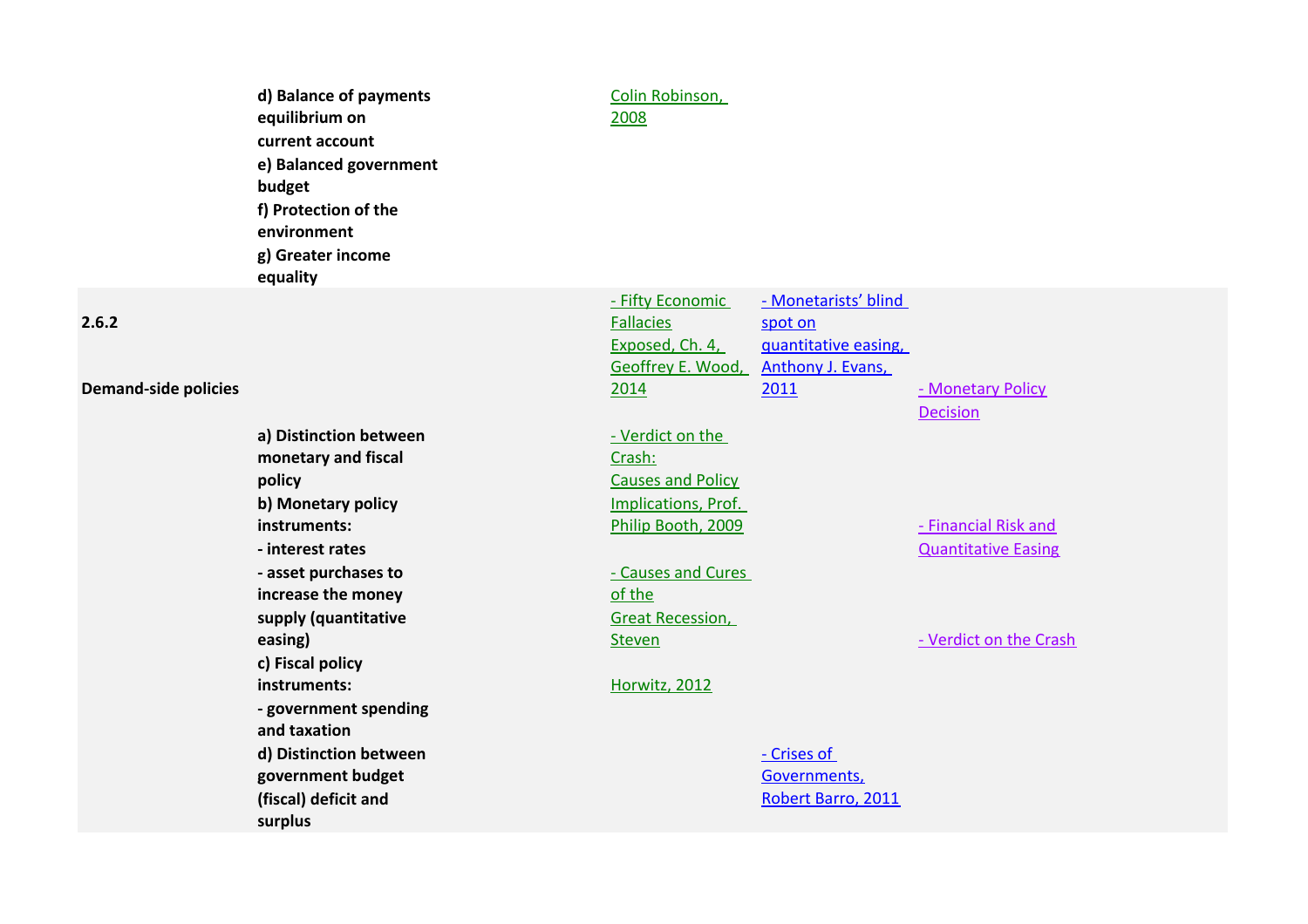**e) Distinction between, and examples of, direct and indirect taxation f) Use of AD/AS diagrams to illustrate demand-side policies**

**g) The role of the Bank of England: - the role and operation of the Bank of England's Monetary Policy Committee h) Awareness of demand-side policies in the** Great **Global Financial Crisis of 2008 - different interpretations - policy responses in the** 

**US and UK**

**Strengths and weaknesses of demand-side policies**

**2.6.3 Supply-side policies**

[- Low Pay and the](http://www.iea.org.uk/publications/research/low-pay-and-the-cost-of-living-a-supply-side-approach) - The supply side [Cost of](http://www.iea.org.uk/publications/research/low-pay-and-the-cost-of-living-a-supply-side-approach) [needs love](http://www.iea.org.uk/blog/the-supply-side-needs-love-too) [Living: a Supply-](http://www.iea.org.uk/publications/research/low-pay-and-the-cost-of-living-a-supply-side-approach)[Side](http://www.iea.org.uk/publications/research/low-pay-and-the-cost-of-living-a-supply-side-approach) [too', Joshua Woods,](http://www.iea.org.uk/blog/the-supply-side-needs-love-too)  [2015](http://www.iea.org.uk/blog/the-supply-side-needs-love-too) [Approach, Ryan](http://www.iea.org.uk/publications/research/low-pay-and-the-cost-of-living-a-supply-side-approach)  [Bourne, 2014](http://www.iea.org.uk/publications/research/low-pay-and-the-cost-of-living-a-supply-side-approach)

[- Central Banking in](https://iea.org.uk/wp-content/uploads/2016/07/upldrelease157pdfSummary.pdf)  [a Free Society', Tim](https://iea.org.uk/wp-content/uploads/2016/07/upldrelease157pdfSummary.pdf)  [Congdon, 2016](https://iea.org.uk/wp-content/uploads/2016/07/upldrelease157pdfSummary.pdf)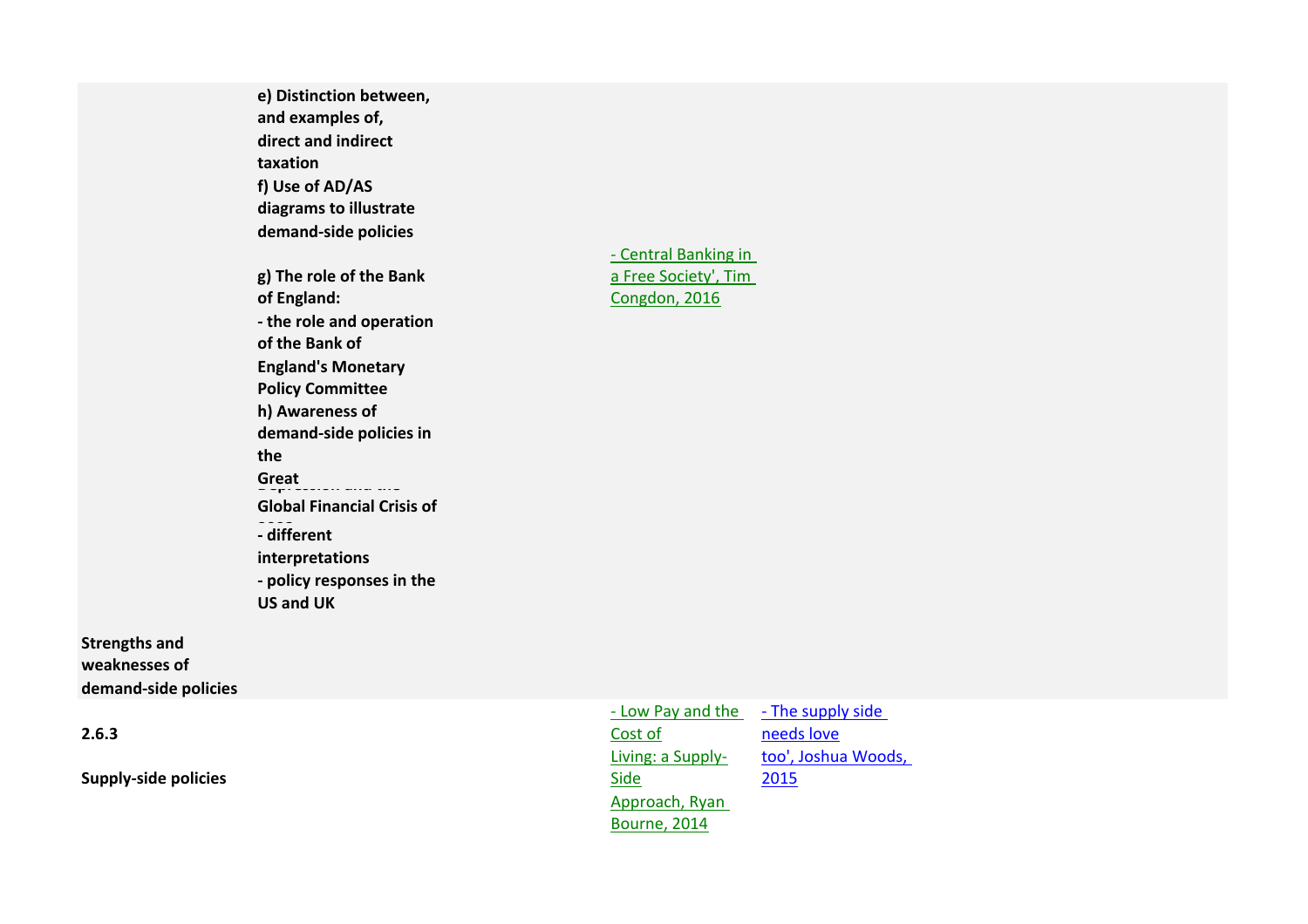**a) Distinction between market-based and**

**interventionist methods b) Market-based and interventionist policies: - to increase incentives** [non-discrimination,](http://www.iea.org.uk/publications/research/transforming-welfare-incentives-localisation-and-non-discrimination-web-public) **- to promote competition - to reform the labour market - to improve skills and quality of the labour**

**force - to improve infrastructure c) Use of AD/AS diagrams to illustrate supplyside policies d) Strengths and weaknesses of supplyside**

**policies**

[- Transforming](http://www.iea.org.uk/publications/research/transforming-welfare-incentives-localisation-and-non-discrimination-web-public)  [welfare](http://www.iea.org.uk/publications/research/transforming-welfare-incentives-localisation-and-non-discrimination-web-public)  [incentives,](http://www.iea.org.uk/publications/research/transforming-welfare-incentives-localisation-and-non-discrimination-web-public)  [localisation and](http://www.iea.org.uk/publications/research/transforming-welfare-incentives-localisation-and-non-discrimination-web-public) [Kristian Niemietz,](http://www.iea.org.uk/publications/research/transforming-welfare-incentives-localisation-and-non-discrimination-web-public)  [2010](http://www.iea.org.uk/publications/research/transforming-welfare-incentives-localisation-and-non-discrimination-web-public)

[- Understanding](http://www.iea.org.uk/publications/research/understanding-the-labour-market-for-older-workers-web-publication)  [the Labour](http://www.iea.org.uk/publications/research/understanding-the-labour-market-for-older-workers-web-publication) [Market for Older](http://www.iea.org.uk/publications/research/understanding-the-labour-market-for-older-workers-web-publication)  **[Workers](http://www.iea.org.uk/publications/research/understanding-the-labour-market-for-older-workers-web-publication)** [John S. Heywood](http://www.iea.org.uk/publications/research/understanding-the-labour-market-for-older-workers-web-publication)  [and W.](http://www.iea.org.uk/publications/research/understanding-the-labour-market-for-older-workers-web-publication)

Stanley Siebert, [2008](http://www.iea.org.uk/publications/research/understanding-the-labour-market-for-older-workers-web-publication)

[- Transport](http://www.iea.org.uk/publications/research/transport-infrastructure-adding-value)  [Infrastructure:](http://www.iea.org.uk/publications/research/transport-infrastructure-adding-value) [Adding Value',](http://www.iea.org.uk/publications/research/transport-infrastructure-adding-value)  [David](http://www.iea.org.uk/publications/research/transport-infrastructure-adding-value) [Starkie, 2013](http://www.iea.org.uk/publications/research/transport-infrastructure-adding-value)

[- Low Pay and the](http://www.iea.org.uk/publications/research/low-pay-and-the-cost-of-living-a-supply-side-approach)  [Cost of](http://www.iea.org.uk/publications/research/low-pay-and-the-cost-of-living-a-supply-side-approach) [Living: a Supply-](http://www.iea.org.uk/publications/research/low-pay-and-the-cost-of-living-a-supply-side-approach)[Side](http://www.iea.org.uk/publications/research/low-pay-and-the-cost-of-living-a-supply-side-approach)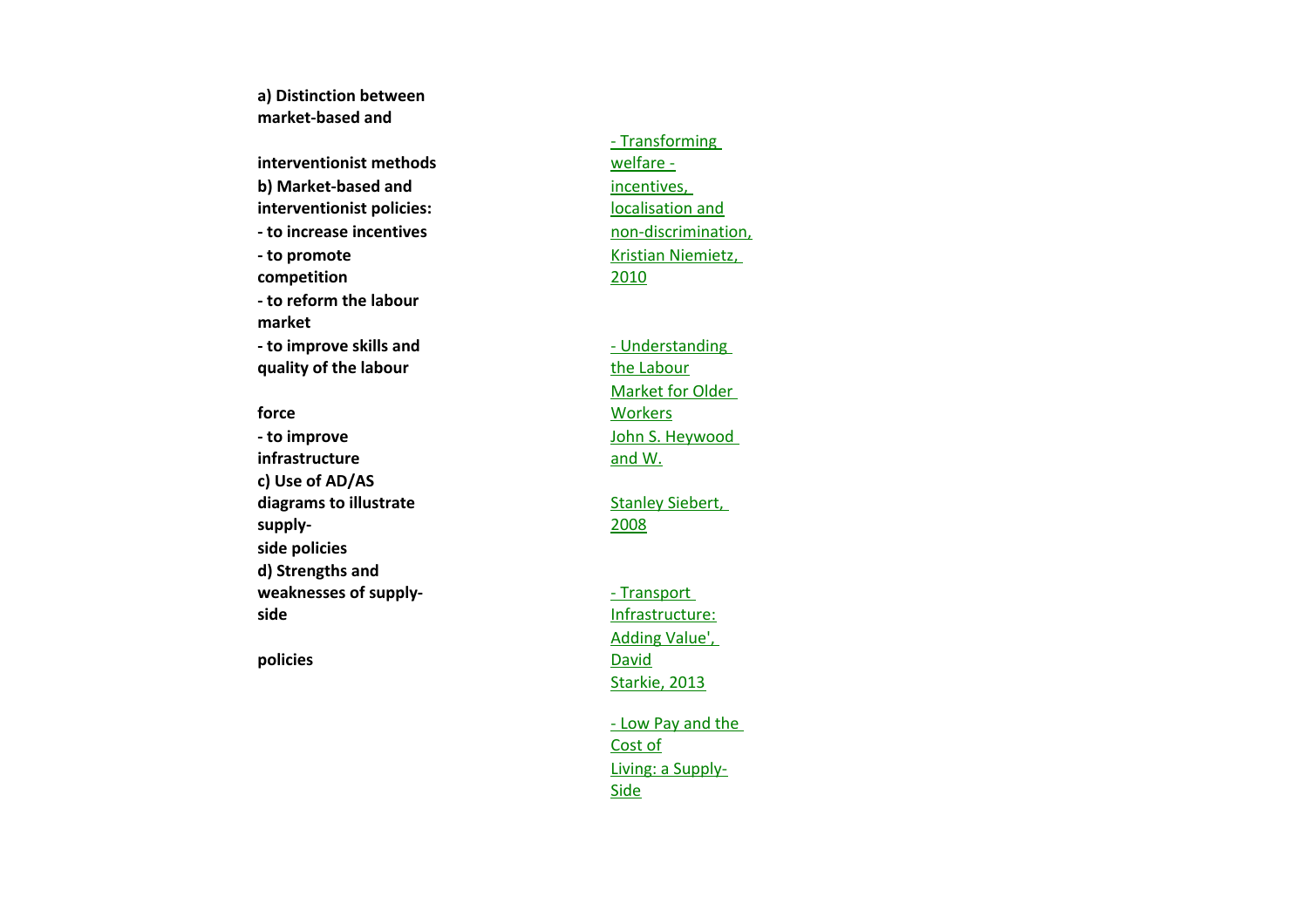|                                                                                       |                                                                                                                                                                          | Approach, Ryan<br><b>Bourne, 2014</b>                                          |                                                                                |
|---------------------------------------------------------------------------------------|--------------------------------------------------------------------------------------------------------------------------------------------------------------------------|--------------------------------------------------------------------------------|--------------------------------------------------------------------------------|
|                                                                                       |                                                                                                                                                                          | - Privatisation,<br>Competition and<br>Regulation, Steven<br>Littlechild, 2000 |                                                                                |
| 2.6.4<br><b>Conflicts and tradeoffs</b><br>between objectives<br>and policies         |                                                                                                                                                                          |                                                                                | - The Living Wage:<br>beware<br>the trade-off<br>deniers,<br>Ryan Bourne, 2015 |
|                                                                                       | a) Potential conflicts<br>and trade-offs between<br>the macroeconomic<br>objectives<br>b) Short-run Phillips<br>curve<br>c) Potential policy<br>conflicts and trade-offs |                                                                                |                                                                                |
| <b>Theme 3: Business</b><br>behaviour<br>and the labour market<br>3.1 Business growth |                                                                                                                                                                          |                                                                                |                                                                                |
| 3.1.1<br>Sizes and types of                                                           |                                                                                                                                                                          |                                                                                | - Self Employment,<br>Small<br><b>Firms and</b>                                |

[Enterprise,](http://www.iea.org.uk/publications/research/self-employment-small-firms-and-enterprise)

[Peter Urwin, 2011](http://www.iea.org.uk/publications/research/self-employment-small-firms-and-enterprise)

**firms**

**a) Reasons why some firms tend to remain**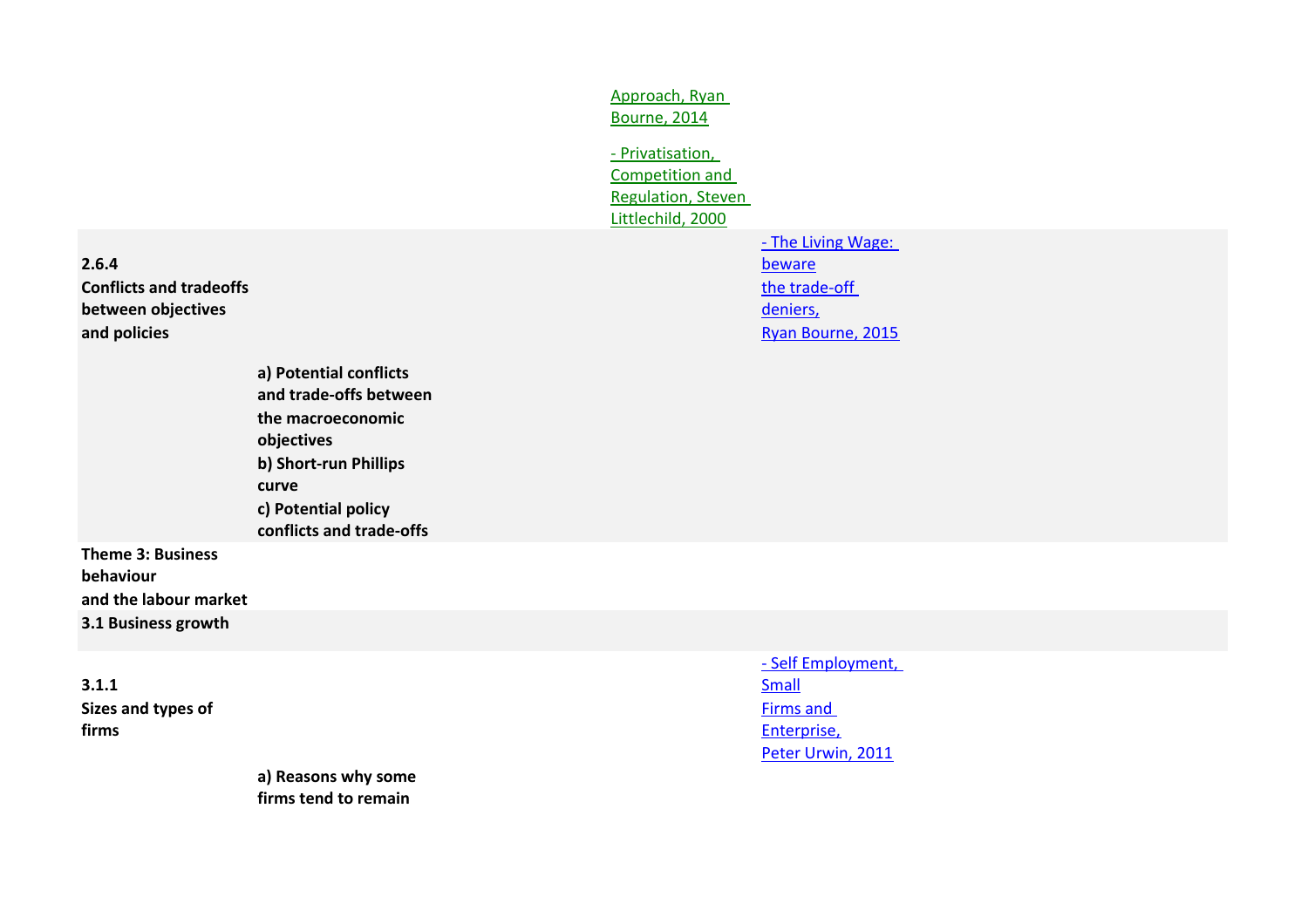**small and why others grow b) Significance of the divorce of ownership from control: the principal-agent problem c) Distinction between public and private**  $\overline{\phantom{a}}$  [- The Flaws in Rent](https://iea.org.uk/publications/research/the-flaws-in-rent-ceilings)

**sector organisations d) Distinction between profit and not-forprofit organisations**

# [Ceilings, Ryan](https://iea.org.uk/publications/research/the-flaws-in-rent-ceilings)  [Bourne, 2014](https://iea.org.uk/publications/research/the-flaws-in-rent-ceilings)

### **3.1.2 Business growth**

[- Hung up on Red](https://iea.org.uk/wp-content/uploads/2016/08/EA-Summer-2013-Analysis.pdf)  [Tape, Summer 2013](https://iea.org.uk/wp-content/uploads/2016/08/EA-Summer-2013-Analysis.pdf)

**a) How businesses grow:**

**- organic growth**

**- forward and backward** 

**vertical integration**

**- horizontal integration**

**- conglomerate** 

**integration**

**b) Advantages and** 

**disadvantages of:**

**- organic growth**

**- vertical integration**

**- horizontal integration**

**- conglomerate** 

**integration**

**c) Constraints on** 

**business growth:**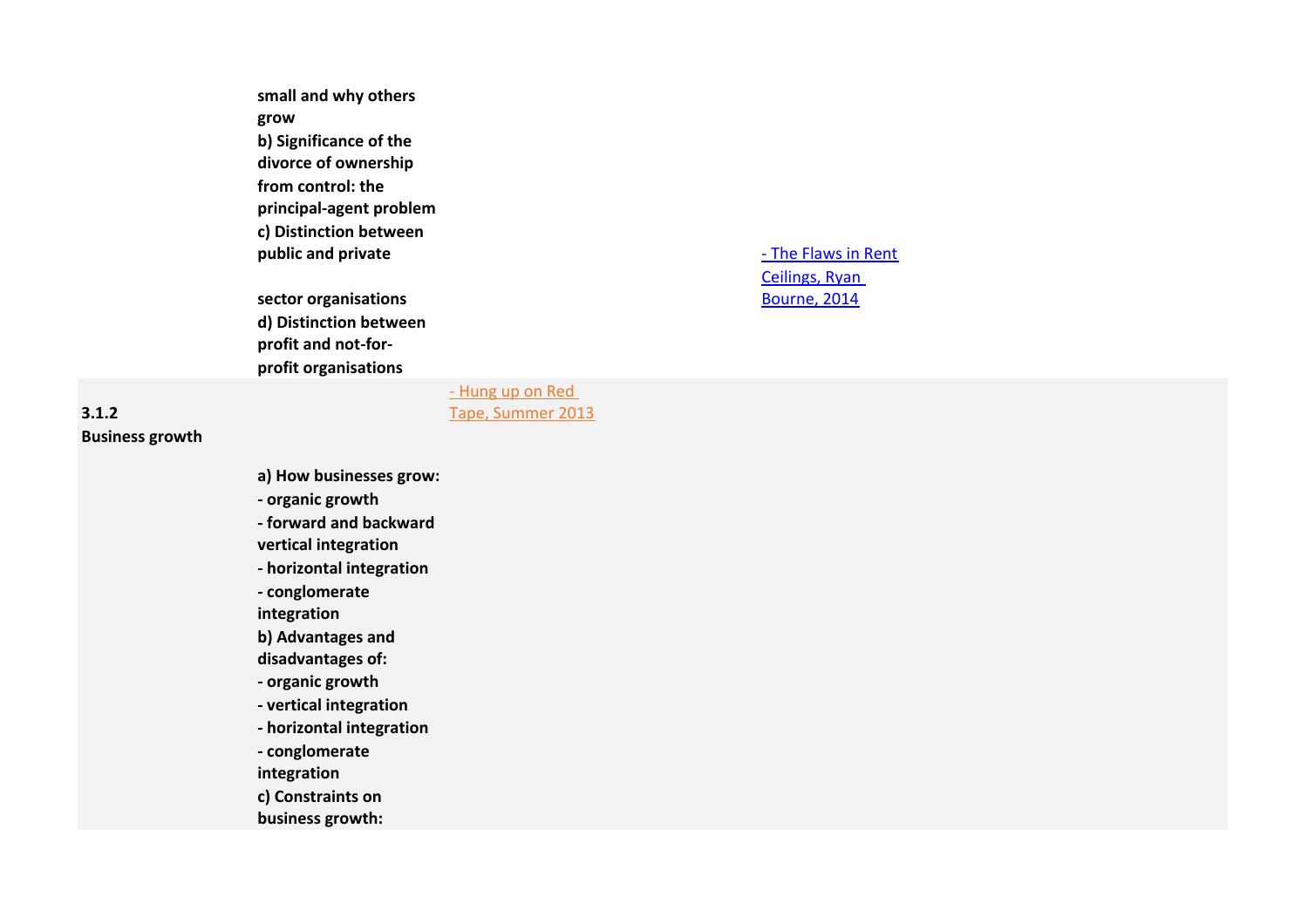- **size of the market**
- **access to finance**
- **owner objectives**
- **regulation**

## **3.1.3**

**Demergers**

**a) Reasons for demergers b) Impact of demergers on businesses, workers and consumers**

#### **3.2 Business**

**objectives**

#### **3.2.1**

**Business objectives**

- **a) Different business objectives and reasons for them:**
- **profit maximisation**
- **revenue maximisation**
- **sales maximisation**
- **satisficing**
- **b) Diagrams and**
- **formulae to illustrate**

**the**

- **different business**
- **objectives:**
- **profit maximisation**

| - A Brief on                      | - The burden of 'too |
|-----------------------------------|----------------------|
| <b>Business Ethics -</b>          | much                 |
| The Essential Ideas, choice, Mark |                      |
| Tibor                             | Pennington, 2011     |
| R. Machan, 2007                   |                      |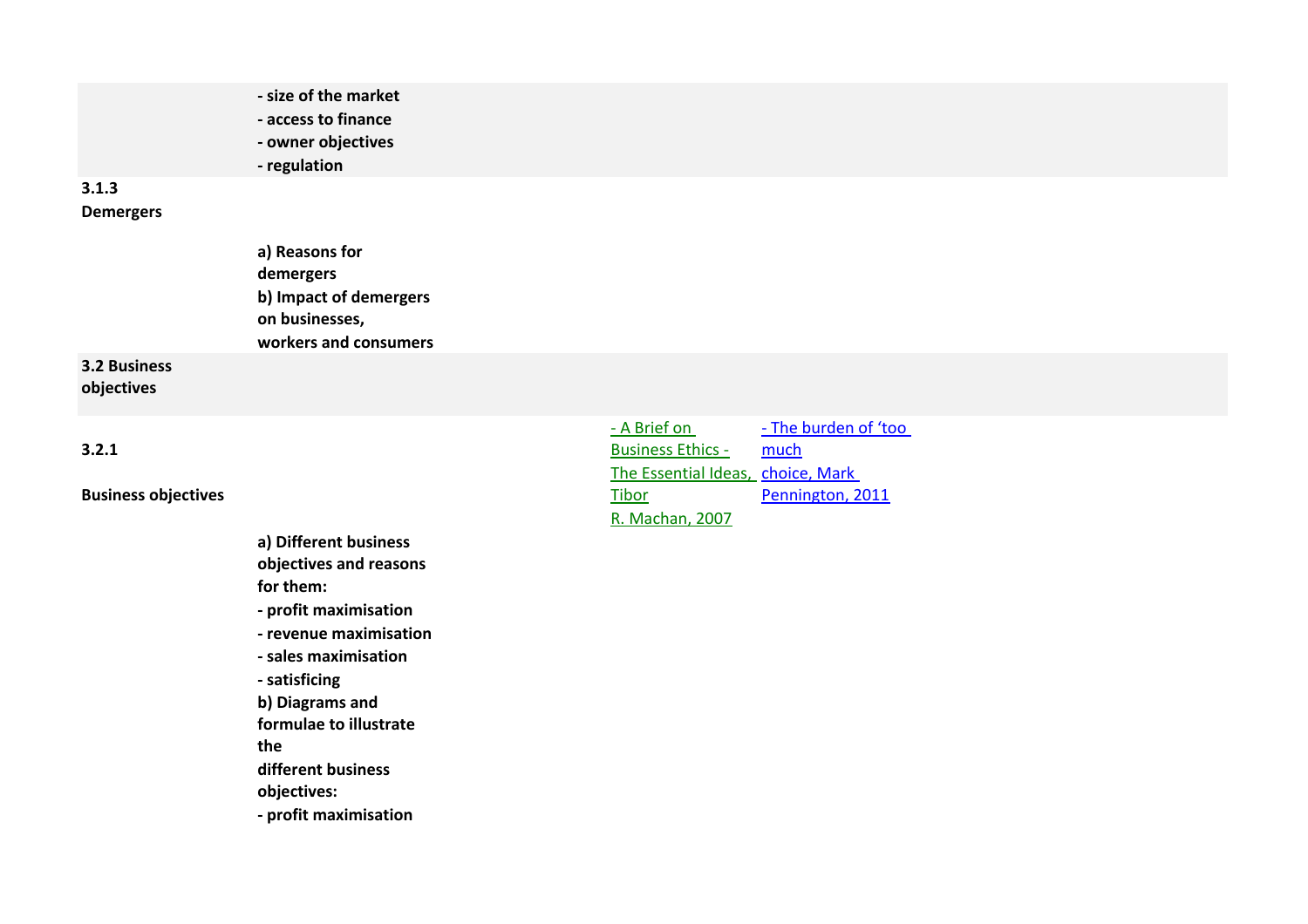- **revenue maximisation**
- **sales maximisation**

**3.3 Revenues, costs and profits**

**3.3.1**

**Revenue**

**a) Formulae to calculate and understand the relationship between: - total revenue - average revenue - marginal revenue b) Price elasticity of demand and its relationship to revenue concepts (calculation required)**

**3.3.2 Costs**

**a) Formulae to calculate** 

**and understand the**

**relationship between:**

**- total cost**

**- total fixed cost**

**- total variable cost**

**- average (total) cost**

**- average fixed cost**

**- average variable cost**

**- marginal cost**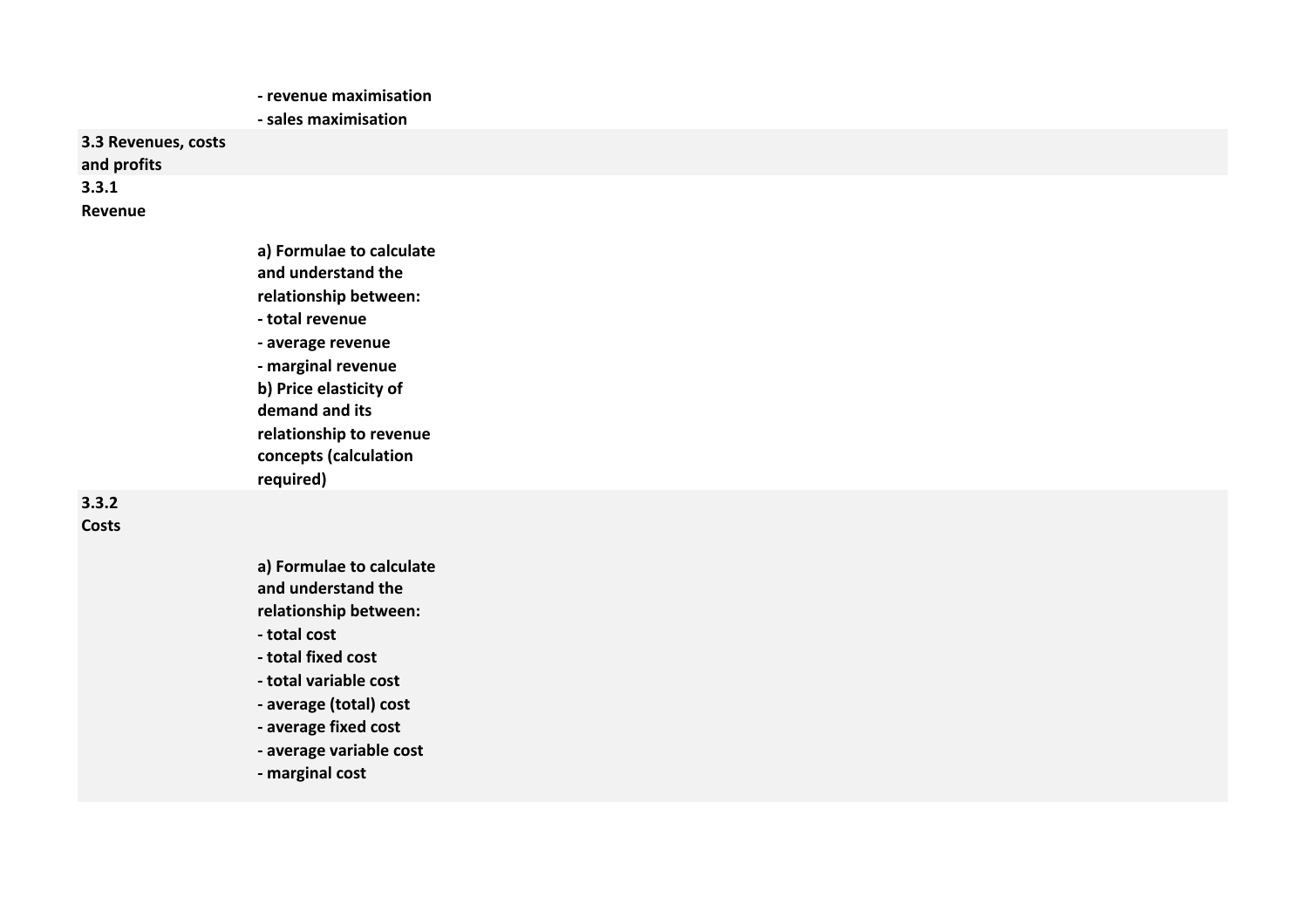**b) Derivation of shortrun cost curves from the assumption of diminishing marginal productivity c) Relationship between short-run and longrun average cost curves**

**3.3.3 Economies and** 

**diseconomies of scale**

**a) Types of economies and diseconomies of scale b) Minimum efficient scale c) Distinction between internal and external economies of scale**

[- PubCo's](https://iea.org.uk/in-the-media/media-coverage/pubcos-economies-of-scale)  [economies of scale,](https://iea.org.uk/in-the-media/media-coverage/pubcos-economies-of-scale)  [Christopher](https://iea.org.uk/in-the-media/media-coverage/pubcos-economies-of-scale)  [Snowdon, 2014](https://iea.org.uk/in-the-media/media-coverage/pubcos-economies-of-scale)

**3.3.4**

**Normal profits, supernormal profits and losses** description of the burden of the burden of the burden of the burden of the burden of

> **a) Condition for profit maximisation b) Normal profit, supernormal profit and losses c) Short-run and longrun shut-down points:**

['too much choice',](https://iea.org.uk/blog/the-burden-of-%E2%80%98too-much-choice%E2%80%99)  [Mark Pennington,](https://iea.org.uk/blog/the-burden-of-%E2%80%98too-much-choice%E2%80%99)  [2011](https://iea.org.uk/blog/the-burden-of-%E2%80%98too-much-choice%E2%80%99)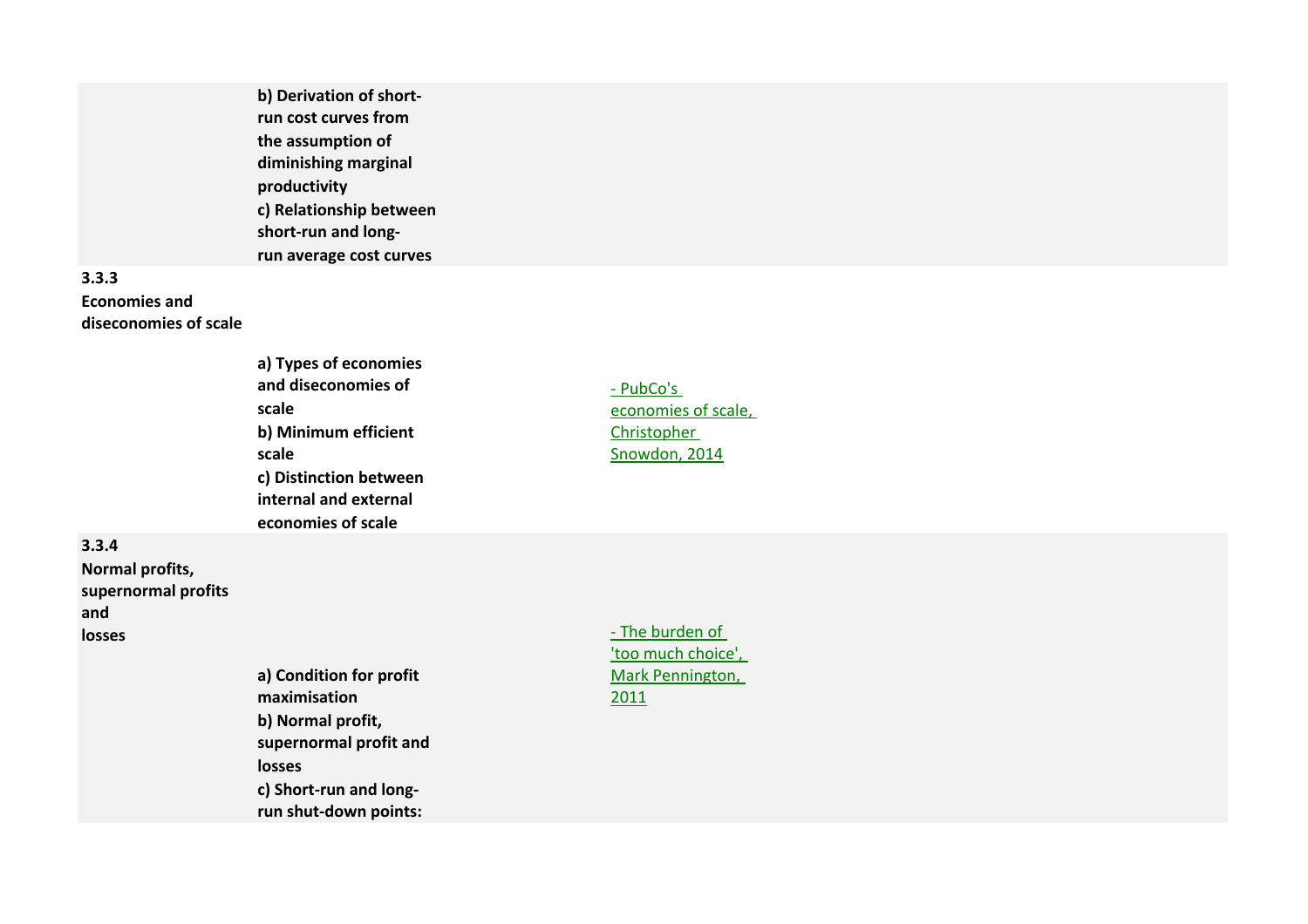|                                     | diagrammatic analysis                                                                                                                                                 |                                                                                                                               |                                                                                                                                                  |                       |                                                   |
|-------------------------------------|-----------------------------------------------------------------------------------------------------------------------------------------------------------------------|-------------------------------------------------------------------------------------------------------------------------------|--------------------------------------------------------------------------------------------------------------------------------------------------|-----------------------|---------------------------------------------------|
| <b>3.4 Market structures</b>        |                                                                                                                                                                       |                                                                                                                               |                                                                                                                                                  |                       |                                                   |
| 3.4.1<br><b>Efficiency</b>          |                                                                                                                                                                       |                                                                                                                               |                                                                                                                                                  |                       |                                                   |
|                                     | a) Allocative efficiency<br>b) Productive efficiency<br>c) Dynamic efficiency<br>d) X-inefficiency<br>e) Efficiency/inefficiency<br>in different market<br>structures |                                                                                                                               |                                                                                                                                                  |                       | - Winter is coming:<br><b>NHS crisis Talks</b>    |
| 3.4.2<br><b>Perfect competition</b> |                                                                                                                                                                       |                                                                                                                               |                                                                                                                                                  | - Free Market Masters |                                                   |
|                                     | a) Characteristics of<br>perfect competition<br>b) Profit maximising<br>equilibrium in the short<br>run and long run<br>c) Diagrammatic analysis                      | - With flexibility<br>and<br>competitiveness,<br>the City can<br>prosper after<br><b>Brexit, Gerard</b><br><b>Lyons, 2018</b> | - Don't just blame<br>energy<br>giants: government<br>$\underline{\mathbf{i}}$<br><b>blunting</b><br>competition,<br>Prof. Philip Booth,<br>2014 |                       | - What's next for<br>uber and the gig<br>economy? |
| 3.4.3<br>Monopolistic run           |                                                                                                                                                                       |                                                                                                                               |                                                                                                                                                  |                       |                                                   |
|                                     | a) Characteristics of<br>monopolistically<br>competitive markets<br>b) Profit maximising<br>equilibrium in the short<br>run and long run                              |                                                                                                                               |                                                                                                                                                  |                       |                                                   |
|                                     |                                                                                                                                                                       |                                                                                                                               |                                                                                                                                                  |                       |                                                   |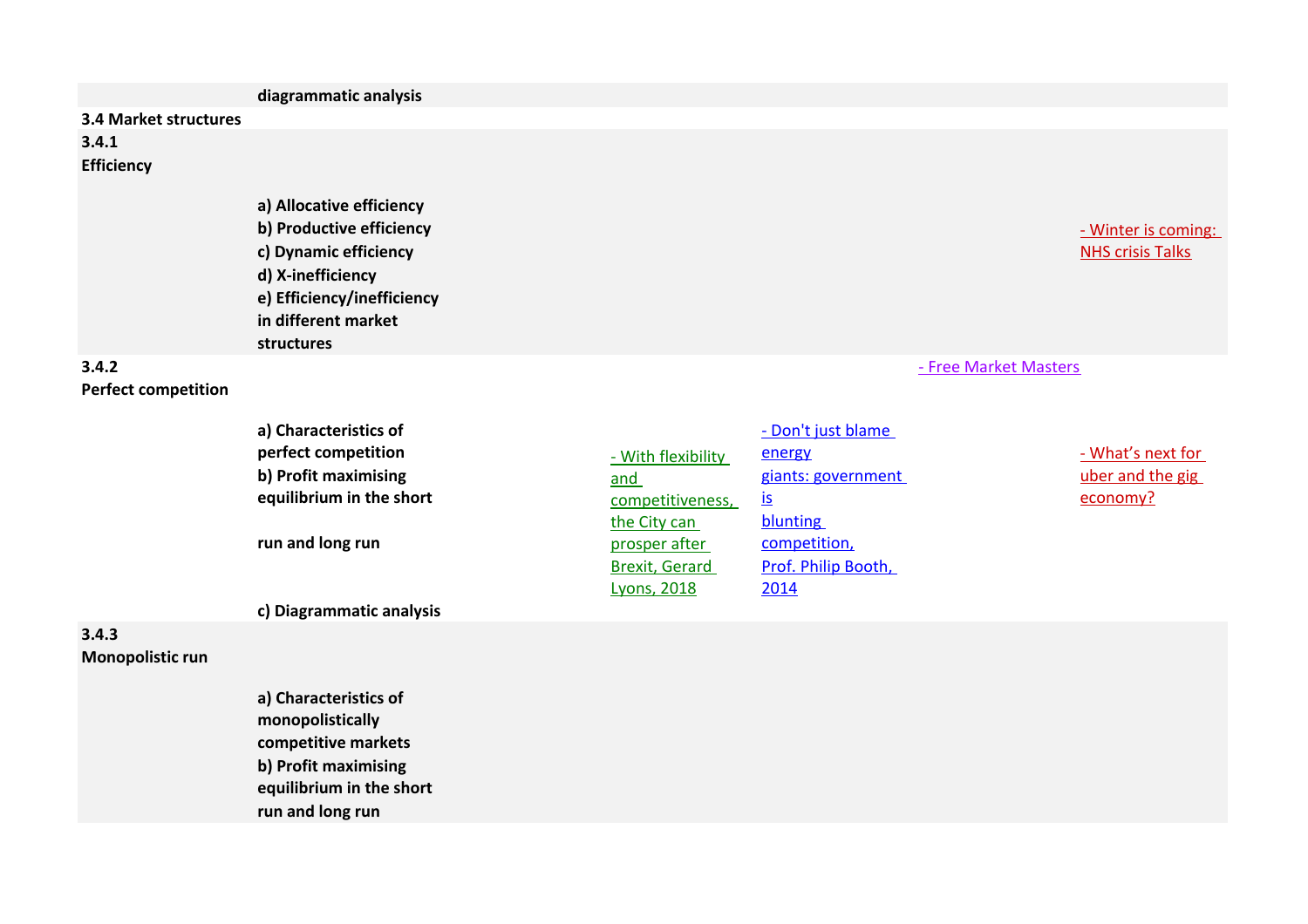# **3.4.4 Oligopoly**

**a) Characteristics of oligopoly - high barriers to entry and exit - high concentration ratio - interdependence of firms - product differentiation b) Calculation of n-firm concentration ratios and their significance c) Reasons for collusive and non-collusive behaviour d) Overt and tacit collusion; cartels and price leadership e) Simple game theory: the prisoner's dilemma in a simple two firm/two outcome model f) Types of price competition: - price wars - predatory pricing - limit pricing**

[- Austrian thoughts](https://iea.org.uk/blog/austrian-thoughts-on-competition-policy)  [on competition](https://iea.org.uk/blog/austrian-thoughts-on-competition-policy)  [policy, Philip](https://iea.org.uk/blog/austrian-thoughts-on-competition-policy)  [Booth, 2011](https://iea.org.uk/blog/austrian-thoughts-on-competition-policy)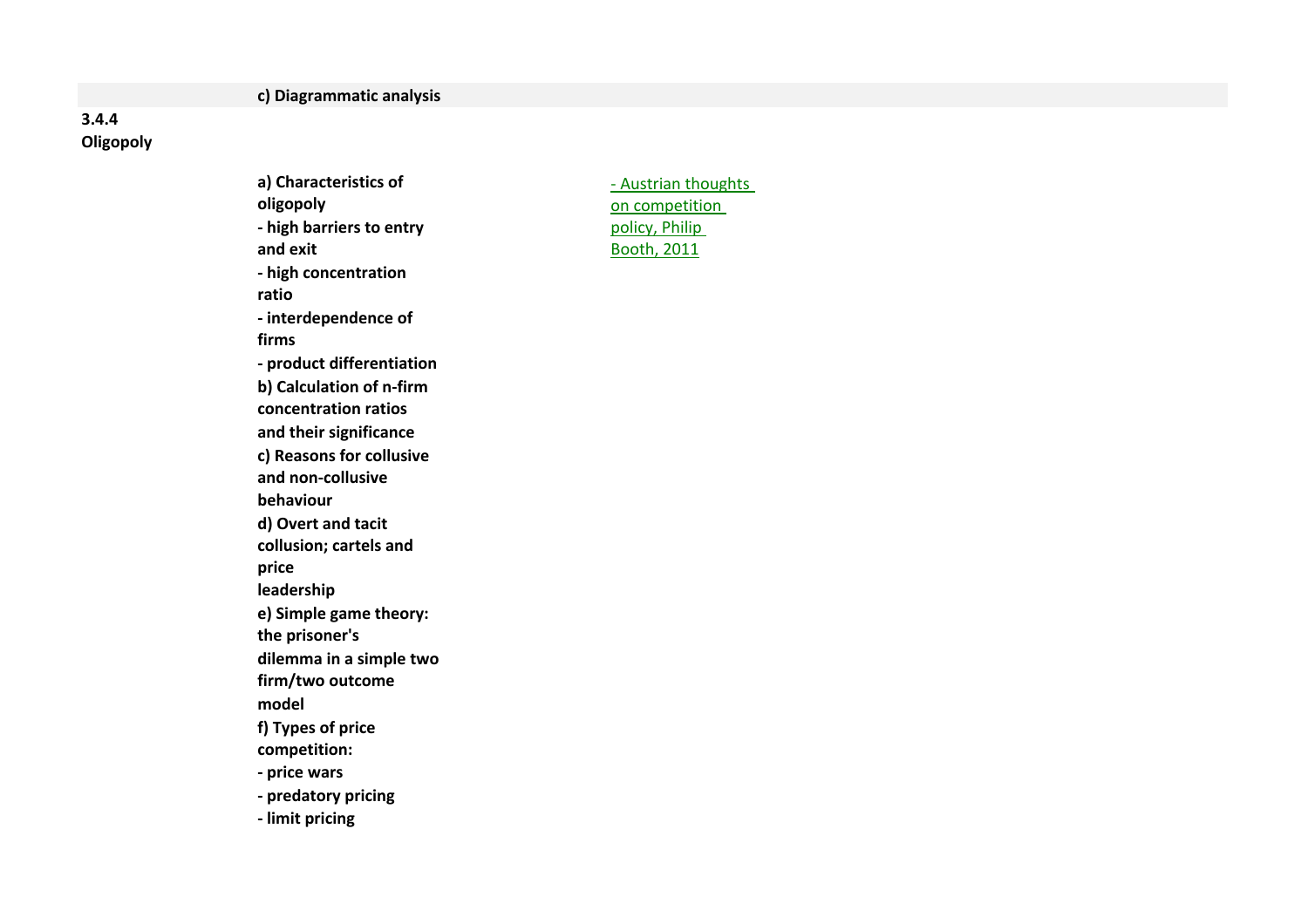**g) Types of non-price competition**

**Monopoly**

**3.4.5** [- Lifestyle Economics](http://www.iea.org.uk/multimedia/video/lifestyle-economics)

**a) Characteristics of monopoly b) Profit maximising equilibrium c) Diagrammatic analysis d) Third degree price discrimination: - necessary conditions - diagrammatic analysis - costs and benefits to consumers and producers e) Costs and benefits of monopoly to firms, consumers, employees and suppliers f) Natural monopoly**

**3.4.6 Monopsony**

> **a) Characteristics and conditions for a monopsony to operate b) Costs and benefits of a monopsony to firms, consumers, employees and suppliers**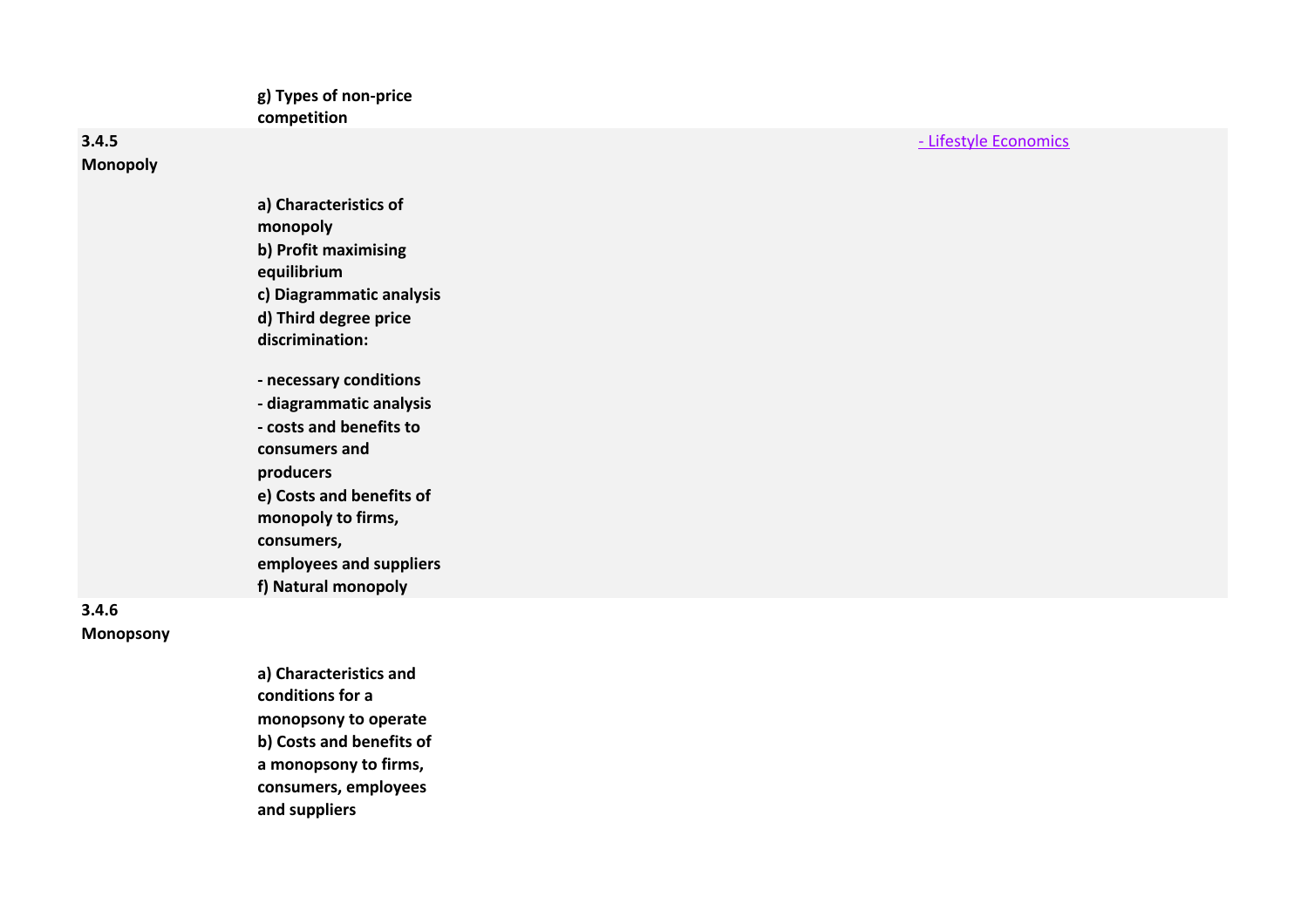| 3.4.7                    |                                                                                                                                                                                                                          | - Markets in the<br>Firm', Tyler<br><b>Cowen and David</b> |
|--------------------------|--------------------------------------------------------------------------------------------------------------------------------------------------------------------------------------------------------------------------|------------------------------------------------------------|
| Contestability           |                                                                                                                                                                                                                          | Parker, 2009                                               |
|                          | a) Characteristics of<br>contestable markets<br>b) Implications of<br>contestable markets for<br>the behaviour of firms<br>c) Types of barrier to<br>entry and exit<br>d) Sunk costs and the<br>degree of contestability |                                                            |
| 3.5 Labour market        |                                                                                                                                                                                                                          |                                                            |
| 3.5.1                    |                                                                                                                                                                                                                          |                                                            |
| <b>Demand for labour</b> |                                                                                                                                                                                                                          |                                                            |
|                          | a) Factors that influence<br>the demand for<br>labour<br>b) Demand for labour as<br>a derived demand                                                                                                                     |                                                            |
| 3.5.2                    |                                                                                                                                                                                                                          |                                                            |

**Supply of labour**

**a) Factors that influence the supply of labour to a particular occupation b) Market failure in labour markets: the**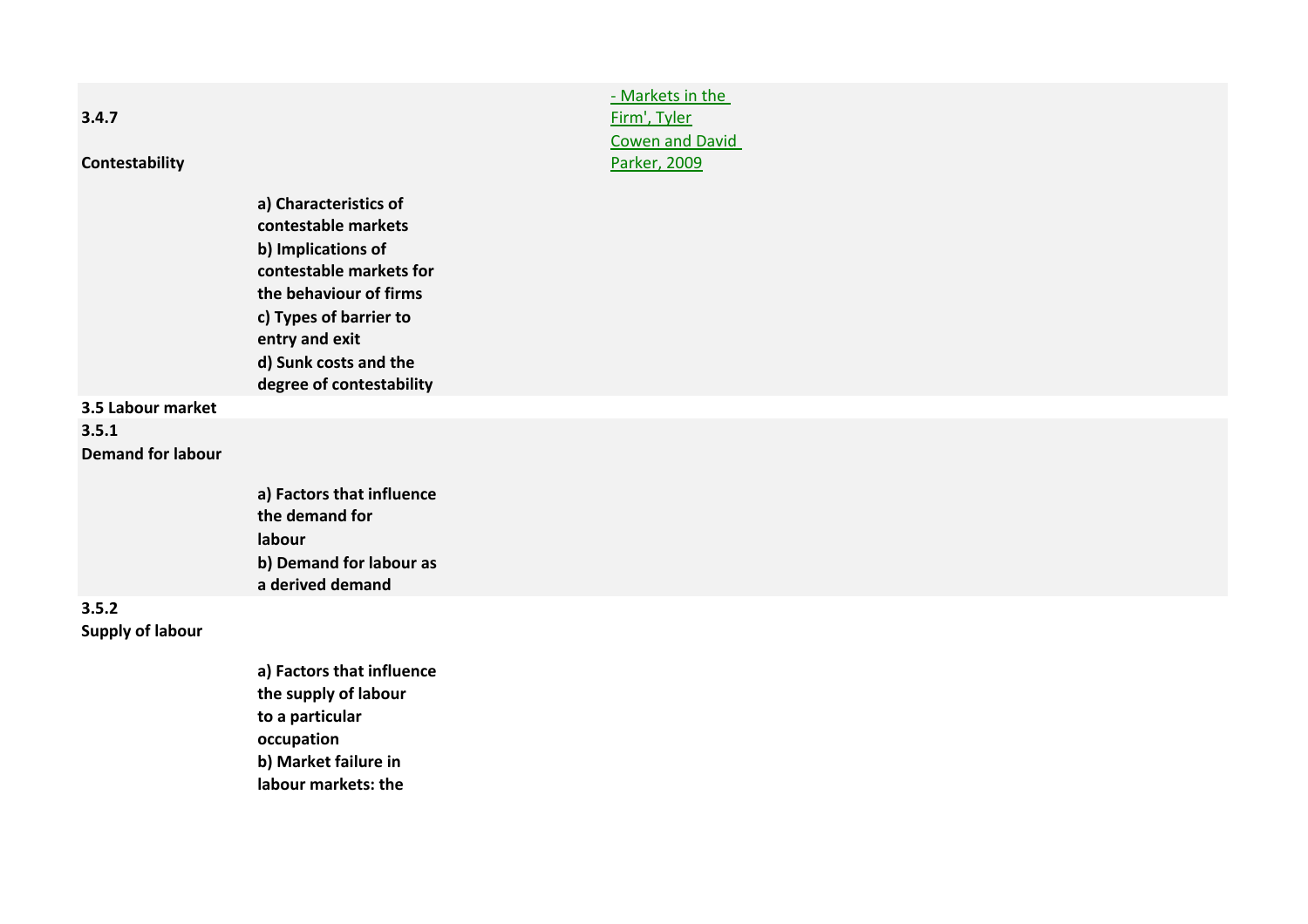# **geographical and occupational mobility and immobility of labour**

| Summer 2013           | Wage:               | Wage - will             | - Does the Minimum                  |
|-----------------------|---------------------|-------------------------|-------------------------------------|
|                       |                     |                         | <b>Wage Hurt Workers?</b>           |
|                       | Silver Bullet or    | job losses be           |                                     |
|                       | Poisoned            | minimal?,               |                                     |
|                       | Challace?, Ryan     | Daniel Aaronson,        |                                     |
|                       | <b>Bourne</b>       | <b>Eric</b>             |                                     |
|                       | and J.R.            | <b>French and Isaac</b> |                                     |
|                       | Shackleton, 2014    | <b>Sorkin, 2015</b>     |                                     |
| a) Diagrammatic       |                     |                         |                                     |
| analysis of labour    |                     |                         |                                     |
|                       |                     |                         |                                     |
|                       | - And How Much      |                         |                                     |
| equilibrium           | Do You              |                         |                                     |
| b) Understanding of   |                     |                         |                                     |
| current labour market | and J. R            |                         |                                     |
|                       | Shackleton, 2016    |                         |                                     |
| c) Government         |                     |                         |                                     |
| intervention in the   |                     |                         |                                     |
|                       |                     |                         |                                     |
|                       |                     |                         |                                     |
| - maximum and         |                     |                         |                                     |
| minimum wages         | - Working to rule - |                         |                                     |
| - public sector wage  | the damaging        |                         |                                     |
|                       | economics of UK     |                         |                                     |
| - policies to tackle  | employment          |                         |                                     |
| labour market         | regulation, Len     |                         |                                     |
|                       | Shackleton, 2017    |                         |                                     |
|                       | - The Wage Flaw,    | - The Minimum           | - The minimum<br>Earn?, Ryan Bourne |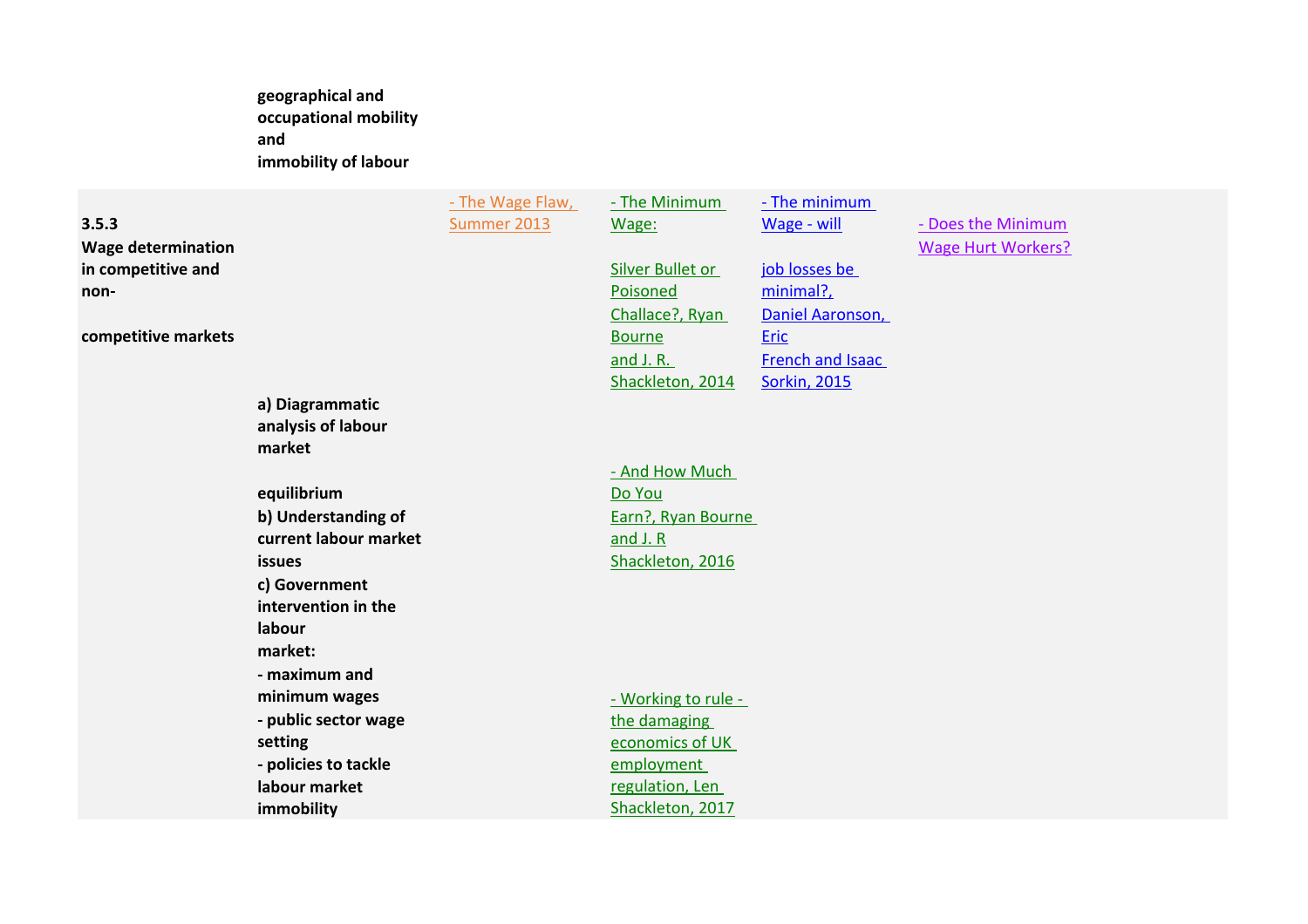**d) The significance of the elasticity of demand for labour and the elasticity of supply of labour**

#### **3.6 Government intervention**

**3.6.1 Government intervention**

[- Thatcher: The](http://www.iea.org.uk/publications/research/thatcher-the-myth-of-deregulation)  [Myth of](http://www.iea.org.uk/publications/research/thatcher-the-myth-of-deregulation) [Deregulation, Prof.](http://www.iea.org.uk/publications/research/thatcher-the-myth-of-deregulation)  [Philip Booth, 2015](http://www.iea.org.uk/publications/research/thatcher-the-myth-of-deregulation)

# **intervention to control mergers b) Government intervention to control monopolies: - price regulation** [- Thought Control,](https://iea.org.uk/wp-content/uploads/2017/03/EA-SPRING-2017_FADS.pdf)  **- profit regulation - quality standards - performance targets c) Government intervention to promote competition and**

**a) Government** 

**contestability:**

**- enhancing competition between firms**

**through promotion of** 

**small business**

**- deregulation**

**- competitive tendering** 

**for government**

[Spring 2017](https://iea.org.uk/wp-content/uploads/2017/03/EA-SPRING-2017_FADS.pdf) **- The right and** [wrong forms of](https://iea.org.uk/blog/the-right-and-wrong-form-of-government-intervention)  **Government** [regulation, Peter](https://iea.org.uk/blog/the-right-and-wrong-form-of-government-intervention)  [King, 2010](https://iea.org.uk/blog/the-right-and-wrong-form-of-government-intervention)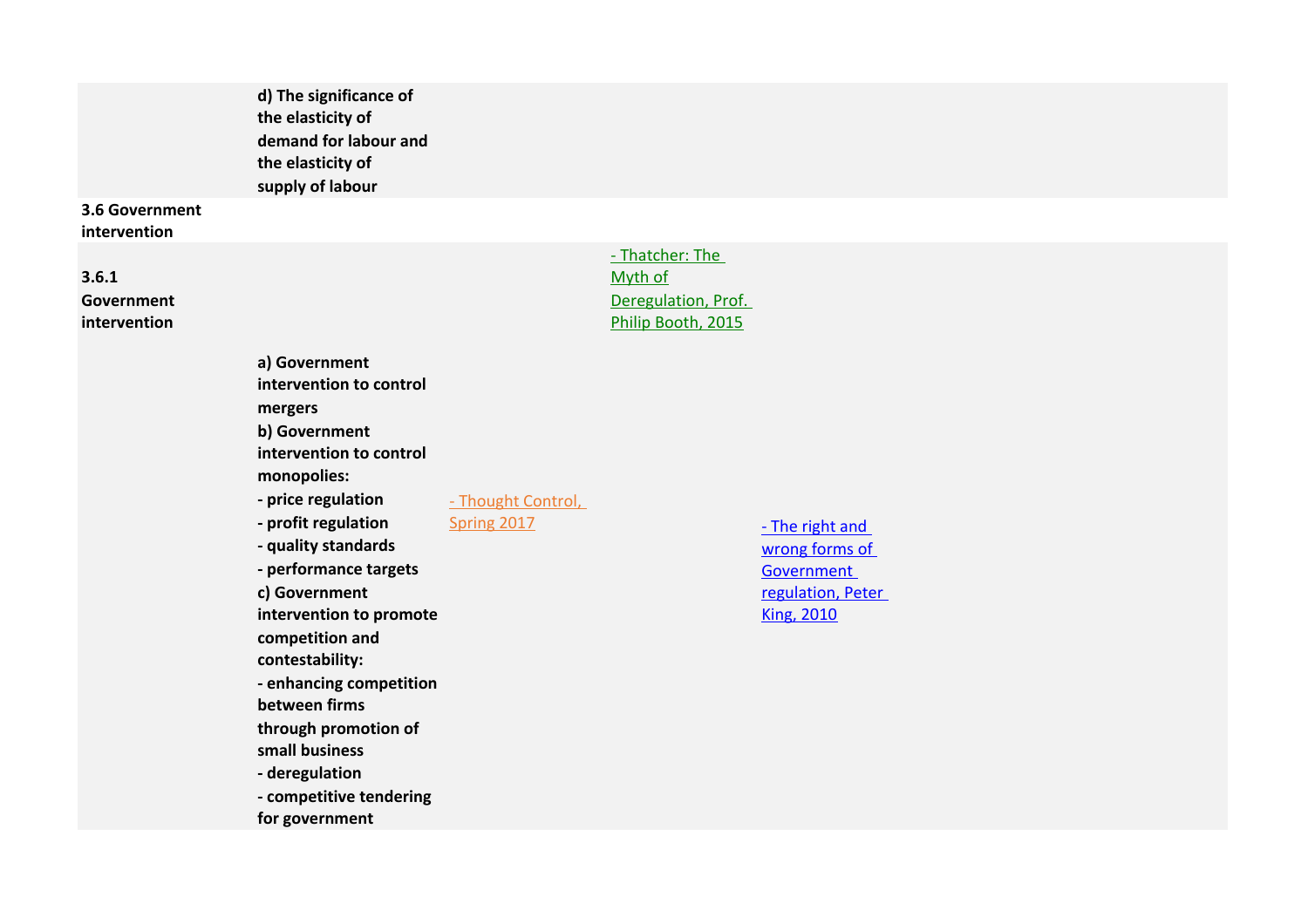**contracts**

**- privatisation**

**d) Government** 

**intervention to protect**

**suppliers and** 

**employees:**

- **restrictions on monopsony power of firms**
- **nationalization**

#### **3.6.2**

**The impact of government intervention**

> **a) The impact of government intervention on: - prices - profit - efficiency - quality - choice**

**b) Limits to government** 

**intervention:**

- **regulatory capture**
- **asymmetric**

**information**

**Theme 4: A global perspective**

**4.1.1**

- Believe it or not: [the world](http://www.iea.org.uk/blog/believe-it-or-not-the-world-is-becoming-more-equal)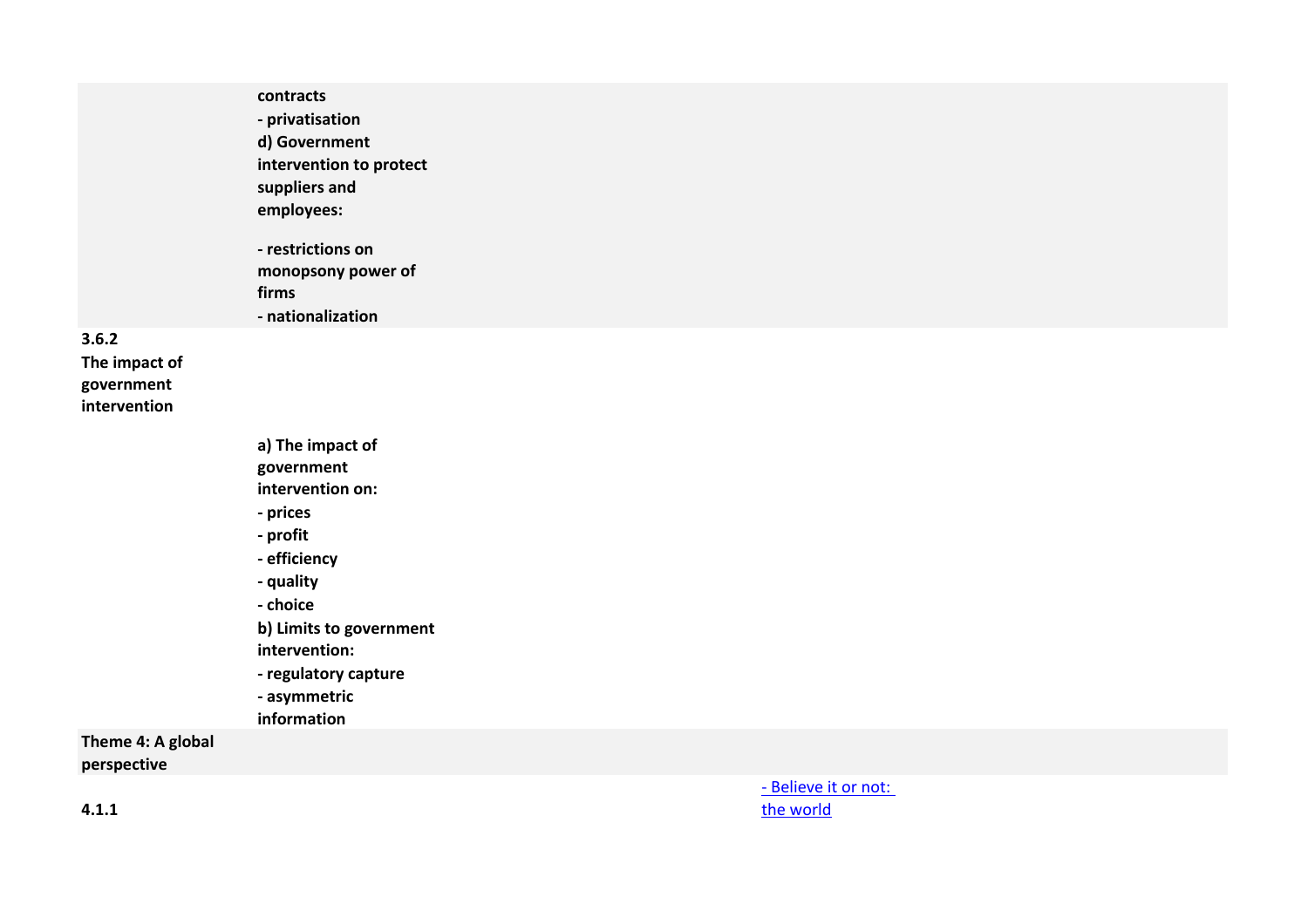**Globalisation**

**a) Characteristics of globalisation b) Factors contributing to globalisation in the last 50 years [havens](https://www.youtube.com/watch?v=UtK78nU6BxA) havens havens havens havens havens c) Impacts of globalisation and global companies on individual countries, governments, producers and consumers, workers and the environment**

[is becoming more](http://www.iea.org.uk/blog/believe-it-or-not-the-world-is-becoming-more-equal)  [equal,](http://www.iea.org.uk/blog/believe-it-or-not-the-world-is-becoming-more-equal) [Marian L. Tupy,](http://www.iea.org.uk/blog/believe-it-or-not-the-world-is-becoming-more-equal)  [2015](http://www.iea.org.uk/blog/believe-it-or-not-the-world-is-becoming-more-equal)

[- The threat of](https://iea.org.uk/the-threat-of-economic-nationalism-the-debate-within-catholic-social-teaching/)  [economic](https://iea.org.uk/the-threat-of-economic-nationalism-the-debate-within-catholic-social-teaching/)  [debate within the](https://iea.org.uk/the-threat-of-economic-nationalism-the-debate-within-catholic-social-teaching/)  [Catholic Social](https://iea.org.uk/the-threat-of-economic-nationalism-the-debate-within-catholic-social-teaching/)  [Teaching, Prof.](https://iea.org.uk/the-threat-of-economic-nationalism-the-debate-within-catholic-social-teaching/)  [Philip Booth, 2017](https://iea.org.uk/the-threat-of-economic-nationalism-the-debate-within-catholic-social-teaching/)

[- Public opinion is](https://iea.org.uk/blog/public-opinion-is-turning-against-free-trade-and-globalisation)  turning away from [Globalisation',](https://iea.org.uk/blog/public-opinion-is-turning-against-free-trade-and-globalisation)  [Diego Zuluaga, 2016](https://iea.org.uk/blog/public-opinion-is-turning-against-free-trade-and-globalisation) [- The impact of](http://www.bbc.co.uk/programmes/b045xvw0)  [Globalisation](http://www.bbc.co.uk/programmes/b045xvw0)

[- Paradise Papers:](https://www.youtube.com/watch?v=UtK78nU6BxA)  [The benefits of tax](https://www.youtube.com/watch?v=UtK78nU6BxA) 

**4.1.2 Specialisation and trade**

> **a) Absolute and comparative advantage (numerical and diagrammatic): assumptions and limitations relating to the theory of comparative advantage b) Advantages and disadvantages of**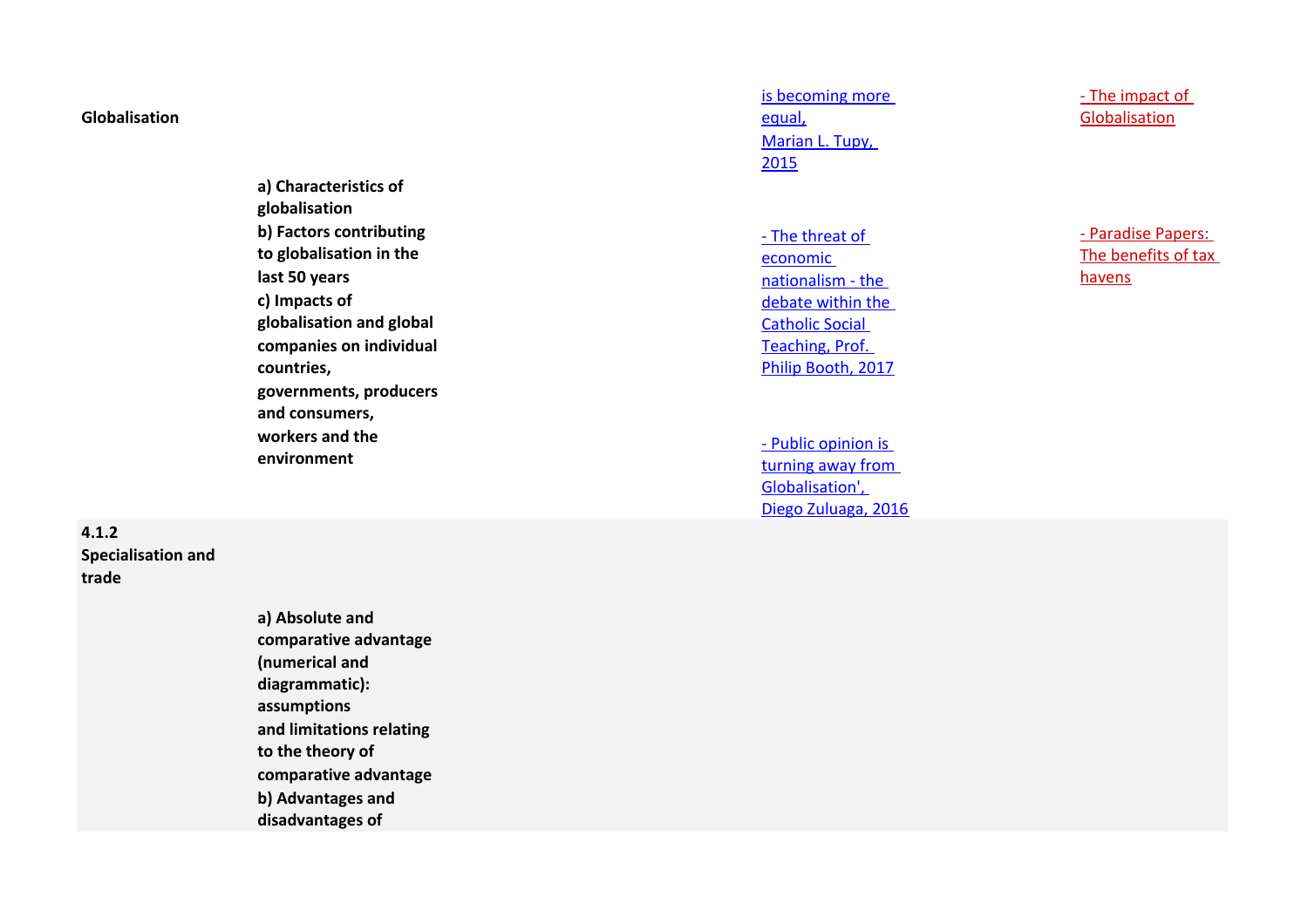**specialisation and trade in an international context**

### **4.1.3 Pattern of trade**

**a) Factors influencing the p countries and changes in trade flows between countries pattern of trade between between between a - comparative advantage - impact of emerging economies - growth of trading blocs and bilateral trading agreements - changes in relative exchange rates**

[international](https://iea.org.uk/publications/the-economics-of-international-development/)  [development,](https://iea.org.uk/publications/the-economics-of-international-development/)  [William Easterly et](https://iea.org.uk/publications/the-economics-of-international-development/)  [al., 2016](https://iea.org.uk/publications/the-economics-of-international-development/) 

# **4.1.4**

**a) Calculation of terms of trade b) Factors influencing a country's terms of trade c) Impact of changes in a country's terms of trade**

**Terms of trade** [- The Case For](https://www.youtube.com/watch?v=JtYJlVzXpIU) the Case Terms of trade - The Case For the Case Terms of trade - The Case For [Unilateral Free Trade](https://www.youtube.com/watch?v=JtYJlVzXpIU)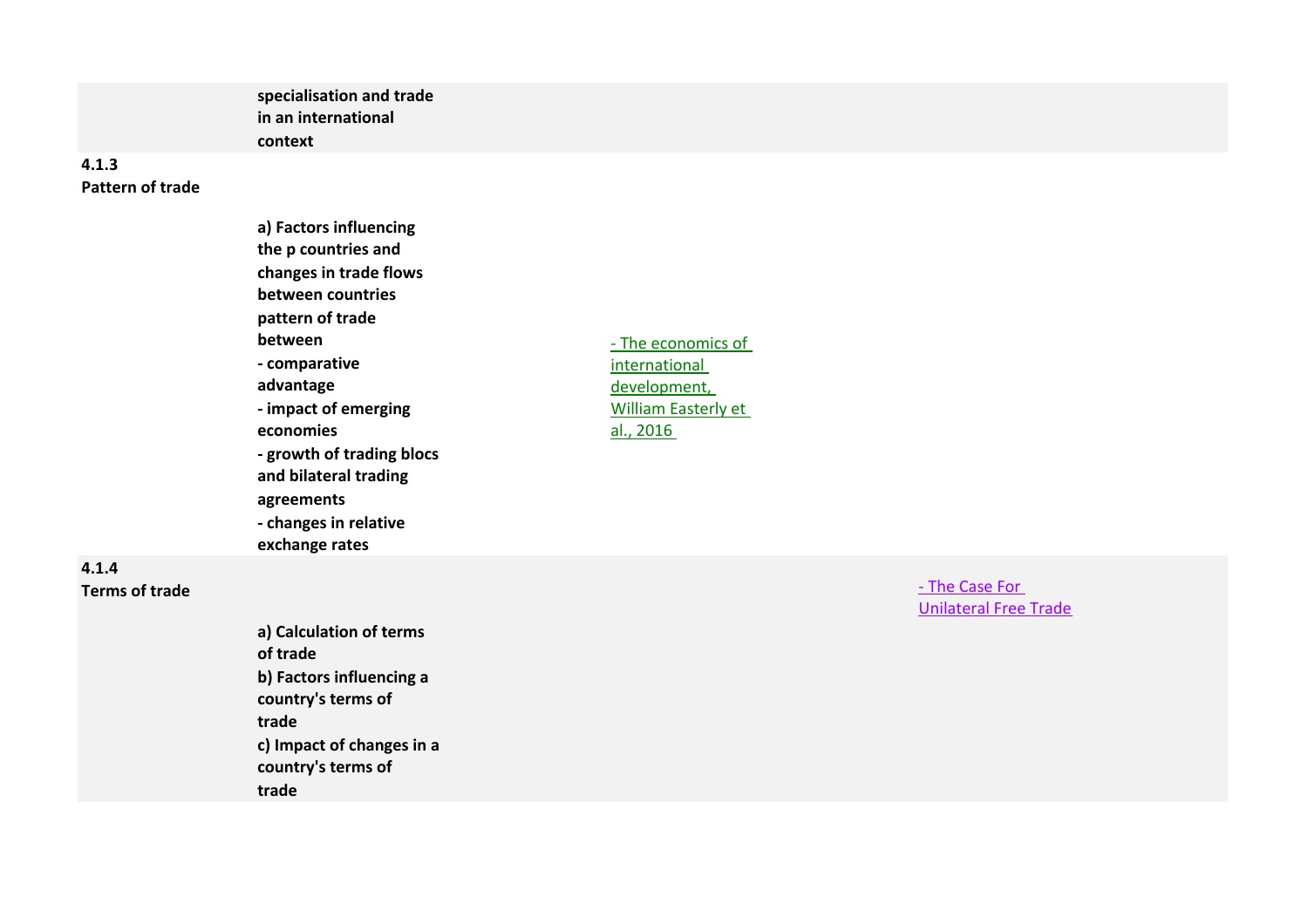**4.1.5**

**Trading blocs and the World Trade Organisation (WTO)**

[- Swiss role: what](https://iea.org.uk/wp-content/uploads/2016/08/EA-Spring-2015_EUROZONE.pdf)  [the euro](https://iea.org.uk/wp-content/uploads/2016/08/EA-Spring-2015_EUROZONE.pdf) and the EU state of the euro of the EU state of the EU state of the EU state of the EU state of the EU [could learn from](https://iea.org.uk/wp-content/uploads/2016/08/EA-Spring-2015_EUROZONE.pdf)  [Switzerland, Spring](https://iea.org.uk/wp-content/uploads/2016/08/EA-Spring-2015_EUROZONE.pdf)  [2015](https://iea.org.uk/wp-content/uploads/2016/08/EA-Spring-2015_EUROZONE.pdf)

**(regional trade agreements and bilateral trade agreements): - free trade areas - customs unions - common markets - monetary unions: conditions necessary for their success with particular reference to Eurozone** [2018](https://iea.org.uk/media/lets-leave-the-eus-customs-union-for-good/) **b) Costs and benefits of regional trade**

**c) Role of the WTO in trade liberalisation d) Possible conflicts between regional trade agreements and the WTO**

**the**

**agreements**

**a) Types of trading blocs** 

[- The UK can do](https://iea.org.uk/publications/the-uk-can-do-better-than-the-eus-customs-union/)  [better than the](https://iea.org.uk/publications/the-uk-can-do-better-than-the-eus-customs-union/)  [EU's customs](https://iea.org.uk/publications/the-uk-can-do-better-than-the-eus-customs-union/)  [union, Julian](https://iea.org.uk/publications/the-uk-can-do-better-than-the-eus-customs-union/)  [Jessop, 2018](https://iea.org.uk/publications/the-uk-can-do-better-than-the-eus-customs-union/) [- The eurozone crisis](https://iea.org.uk/blog/the-eurozone-crisis-and-the-future-of-monetary-unions)  [and the future of](https://iea.org.uk/blog/the-eurozone-crisis-and-the-future-of-monetary-unions)  [monetary unions,](https://iea.org.uk/blog/the-eurozone-crisis-and-the-future-of-monetary-unions)  [Michael Jeffers,](https://iea.org.uk/blog/the-eurozone-crisis-and-the-future-of-monetary-unions)  [2012](https://iea.org.uk/blog/the-eurozone-crisis-and-the-future-of-monetary-unions)

[- Let's leave the EU](https://iea.org.uk/media/lets-leave-the-eus-customs-union-for-good/)  [customs union for](https://iea.org.uk/media/lets-leave-the-eus-customs-union-for-good/)  [good, Julian Jessop,](https://iea.org.uk/media/lets-leave-the-eus-customs-union-for-good/) 

[- Free trade cannot](https://iea.org.uk/in-the-media/press-release/free-trade-cannot-wait-for-the-wto)  wait for the WTO, [2008](https://iea.org.uk/in-the-media/press-release/free-trade-cannot-wait-for-the-wto)

> [- Free trade, not](http://www.iea.org.uk/blog/free-trade-not-sanctions-is-the-key-to-helping-the-world%E2%80%99s-poor)  [sanctions,](http://www.iea.org.uk/blog/free-trade-not-sanctions-is-the-key-to-helping-the-world%E2%80%99s-poor)

**4.1.6**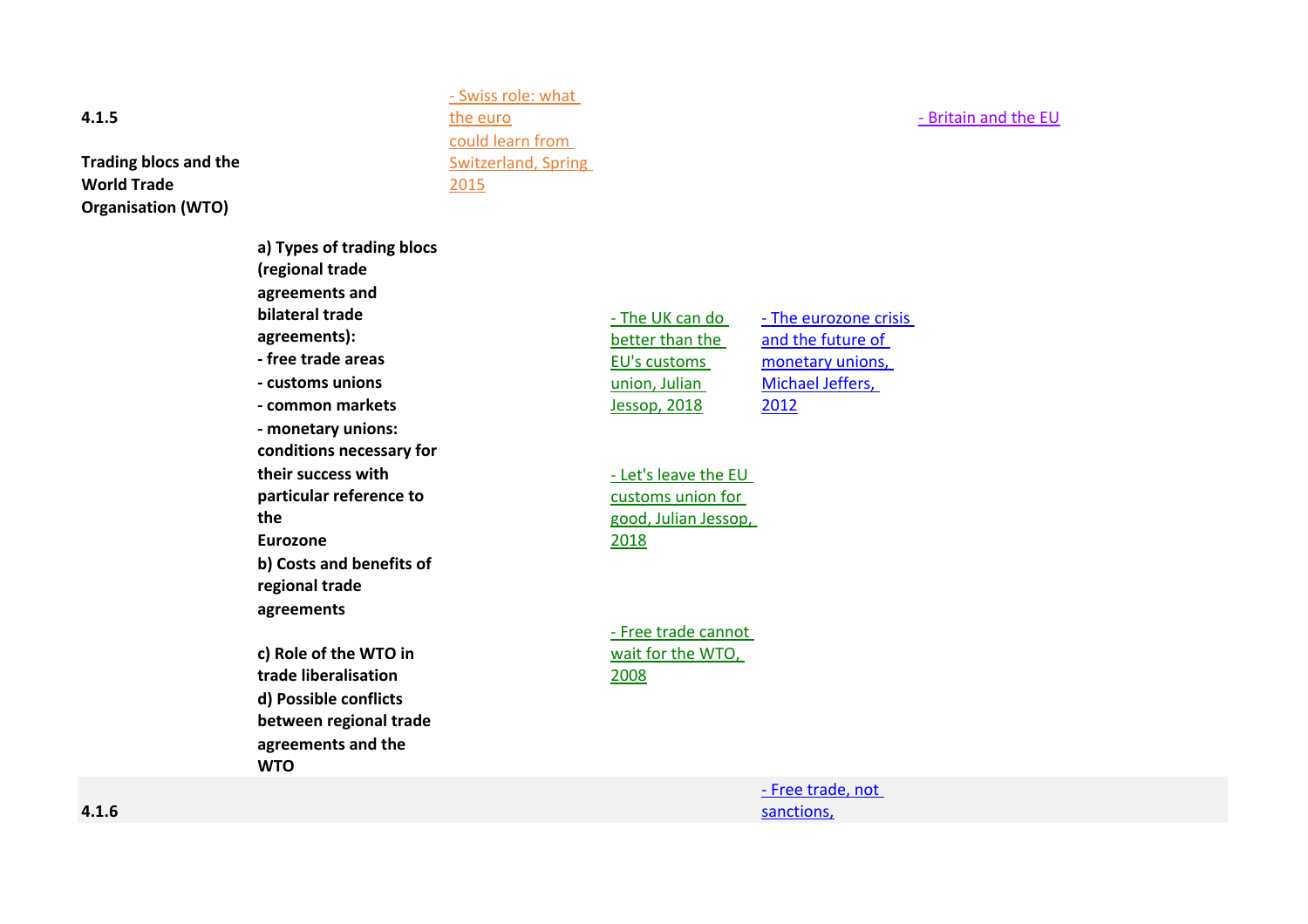**Restrictions on free trade**

> **a) Reasons for restrictions on free trade b) Types of restrictions on trade:**

**- tariffs**

**- quotas**

**- subsidies to domestic producers - non-tariff barriers c) Impact of protectionist policies on**

**consumers, producers,** 

**governments, living standards, equality**

**4.1.7 Balance of payments**

> **a) Components of the balance of payments: - the current account - the capital and financial accounts b) Causes of deficits and surpluses on the current account c) Measures to reduce a country's imbalance**

[helping the world's](http://www.iea.org.uk/blog/free-trade-not-sanctions-is-the-key-to-helping-the-world%E2%80%99s-poor)  [poor,](http://www.iea.org.uk/blog/free-trade-not-sanctions-is-the-key-to-helping-the-world%E2%80%99s-poor) [Steven Horwitz,](http://www.iea.org.uk/blog/free-trade-not-sanctions-is-the-key-to-helping-the-world%E2%80%99s-poor)  [2014](http://www.iea.org.uk/blog/free-trade-not-sanctions-is-the-key-to-helping-the-world%E2%80%99s-poor)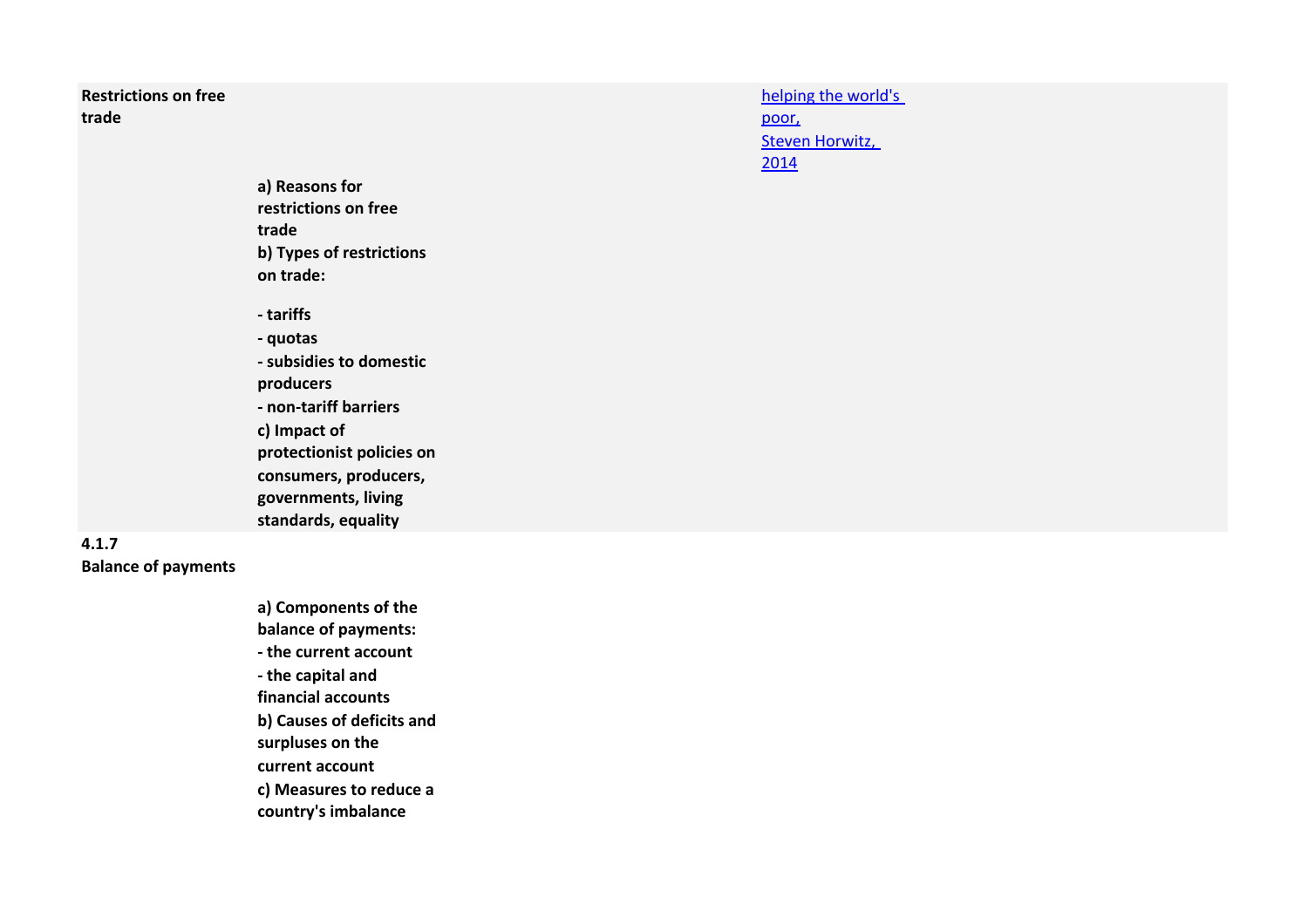**on the current account d) Significance of global trade imbalances**

#### **4.1.8**

#### **Exchange rates**

**a) Exchange rate systems:**

**- floating**

**- fixed - managed** [Hard Money,](https://iea.org.uk/wp-content/uploads/2016/08/EA-Summer-2013-city-view.pdf)  [Summer 2013](https://iea.org.uk/wp-content/uploads/2016/08/EA-Summer-2013-city-view.pdf)

[- The Hard facts](https://iea.org.uk/wp-content/uploads/2016/08/EA-Summer-2013-city-view.pdf) 

[About](https://iea.org.uk/wp-content/uploads/2016/08/EA-Summer-2013-city-view.pdf)

[- Denationalisation](https://iea.org.uk/wp-content/uploads/2016/07/Denationalisation%20of%20Money.pdf)  [of](https://iea.org.uk/wp-content/uploads/2016/07/Denationalisation%20of%20Money.pdf) [money, F.A Hayek,](https://iea.org.uk/wp-content/uploads/2016/07/Denationalisation%20of%20Money.pdf) - A policy for a [1974](https://iea.org.uk/wp-content/uploads/2016/07/Denationalisation%20of%20Money.pdf) lower exchange rate [will not boost](https://iea.org.uk/blog/a-policy-for-a-lower-exchange-rate-will-not-boost-economic-growth)  [economic growth,](https://iea.org.uk/blog/a-policy-for-a-lower-exchange-rate-will-not-boost-economic-growth)  Prof. Philip Booth, [2012](https://iea.org.uk/blog/a-policy-for-a-lower-exchange-rate-will-not-boost-economic-growth)

**appreciation of a currency**

**b) Distinction between** 

**revaluation and**

**c) Distinction between devaluation and**

**depreciation of a currency d) Factors influencing floating exchange rates e) Government intervention in currency markets through foreign currency transactions and the use of interest rates**

[- The renminbi](https://iea.org.uk/blog/the-renminbi-depreciation-%E2%80%93-a-small-step-towards-liberalisation)  [depreciation - a](https://iea.org.uk/blog/the-renminbi-depreciation-%E2%80%93-a-small-step-towards-liberalisation)  small step towards [liberalisation, Felix](https://iea.org.uk/blog/the-renminbi-depreciation-%E2%80%93-a-small-step-towards-liberalisation)  [Nozon, 2015](https://iea.org.uk/blog/the-renminbi-depreciation-%E2%80%93-a-small-step-towards-liberalisation)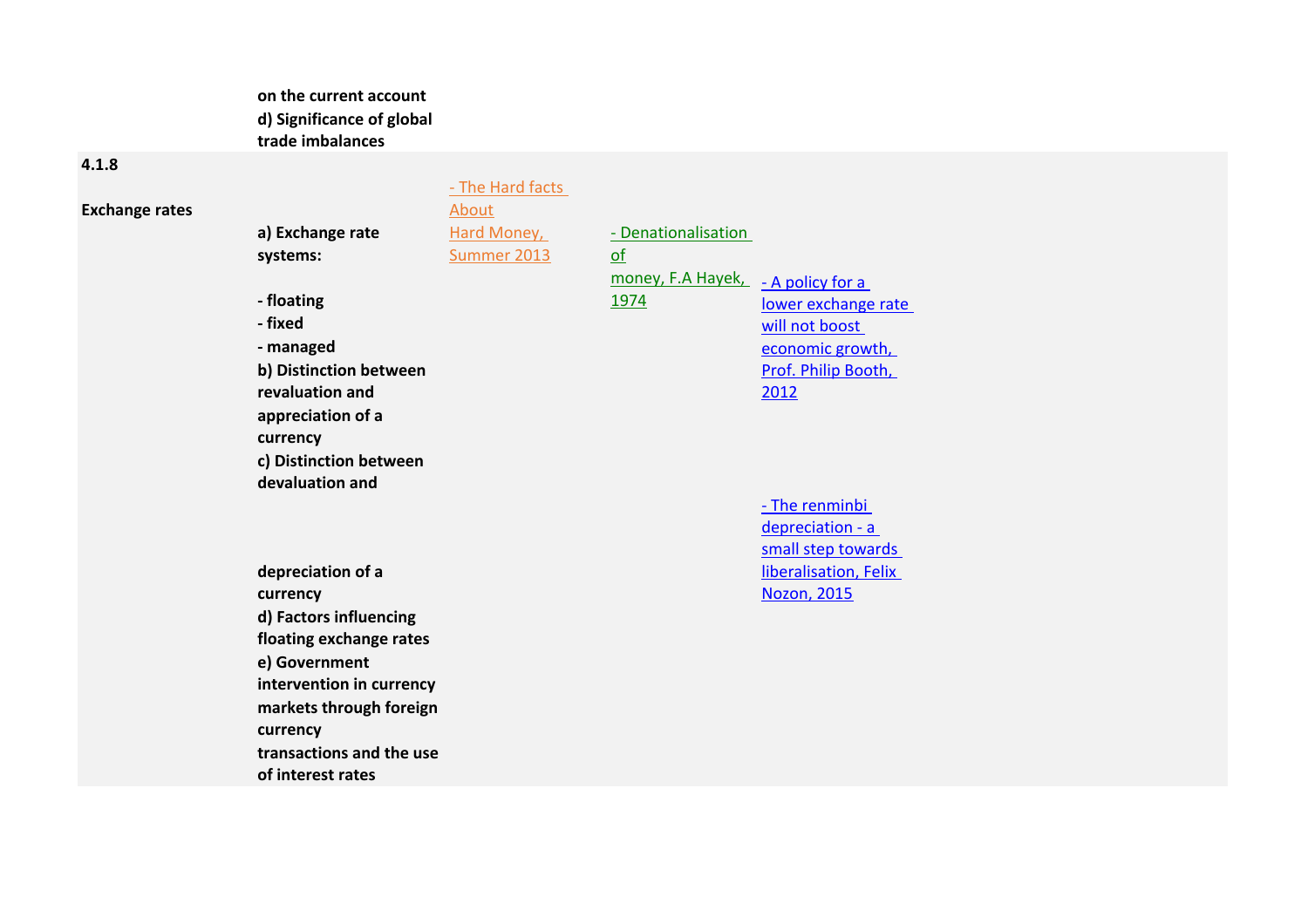**f) Competitive devaluation/depreciatio n and its consequences g) Impact of changes in exchange rates: - the current account of the balance of payments (reference to Marshall-Lerner condition and J curve effect) - economic growth and employment/unemploy ment - rate of inflation - foreign direct investment (FDI) flows**

#### **4.1.9**

**International competitiveness**

> **a) Measures of international competitiveness: - relative unit labour costs - relative export prices b) Factors influencing international competitiveness**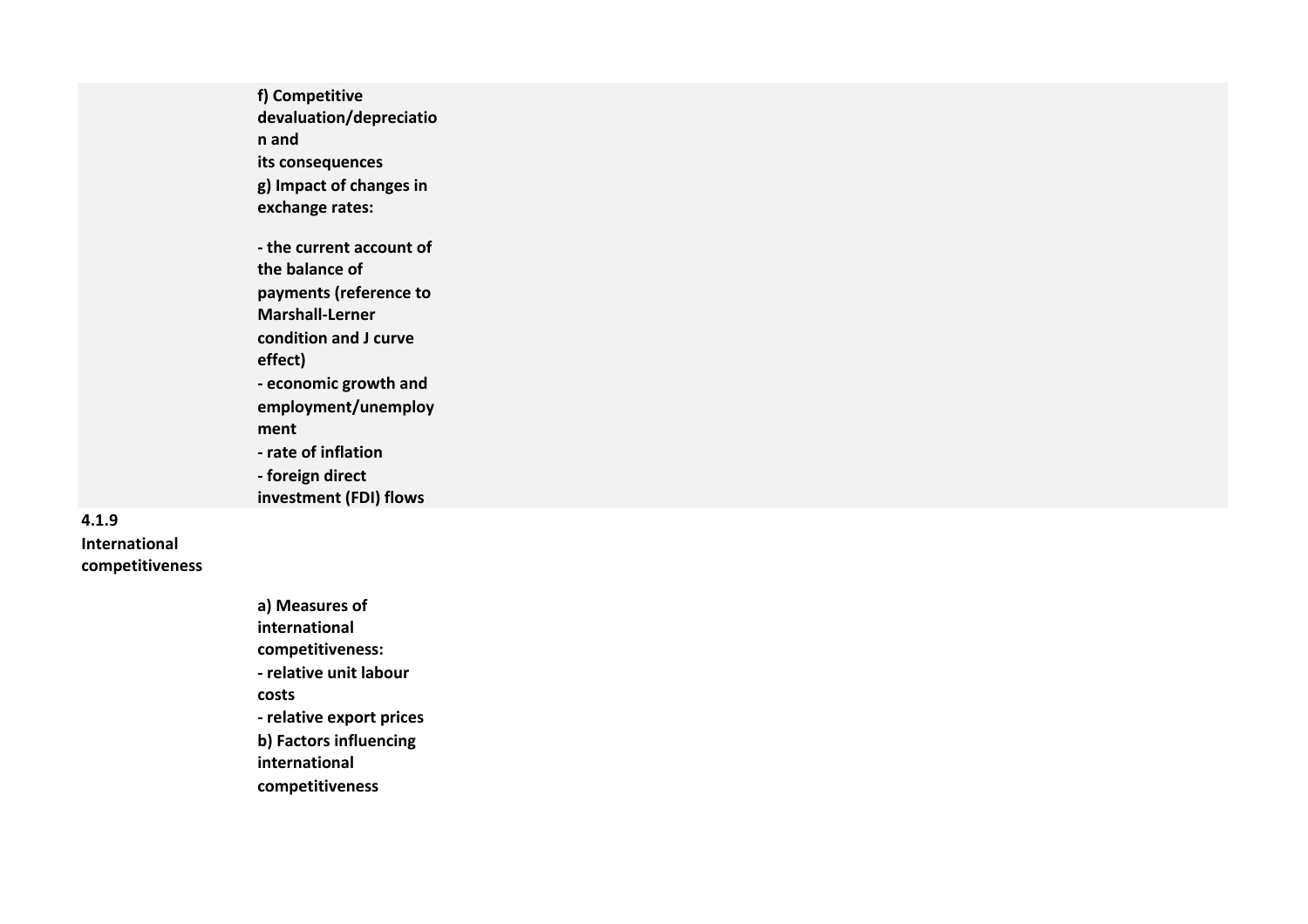**c) Significance of international competitiveness: - benefits of being internationally competitive problems of being internationally uncompetitive**

# **4.2 Poverty and**

# **inequality**

|                              |                                                    |                     | - Wealth               |                    |                    |
|------------------------------|----------------------------------------------------|---------------------|------------------------|--------------------|--------------------|
|                              |                                                    |                     | <b>Inequality: The</b> |                    |                    |
|                              |                                                    |                     | Facts, Ryan            | - The death and    |                    |
| 4.2.1                        |                                                    |                     | <b>Bourne, 2015</b>    | rebirth of         |                    |
| <b>Absolute and relative</b> |                                                    |                     |                        | relative poverty   |                    |
| poverty                      |                                                    |                     |                        | figures,           |                    |
|                              |                                                    | - The rich get rich |                        | <b>Christopher</b> |                    |
|                              |                                                    | and the             |                        | Snowdon, 2015      |                    |
|                              | a) Distinction between                             | poor get richer!,   |                        |                    |                    |
|                              | absolute poverty and                               | <b>Spring 2015</b>  |                        |                    |                    |
|                              |                                                    |                     |                        | - Redefining the   |                    |
|                              | relative poverty                                   |                     |                        | <b>Poverty</b>     |                    |
|                              | <b>b) Measures of absolute</b> - The Long March of |                     |                        | Debate, Kristian   |                    |
|                              | poverty and relative                               | <u>the</u>          |                        | Niemietz, 2012     |                    |
|                              | poverty                                            | Poor, Autumn 2016   |                        |                    |                    |
|                              | c) Causes of changes in                            |                     |                        |                    |                    |
|                              | absolute poverty and                               |                     |                        |                    |                    |
|                              | relative poverty                                   |                     |                        |                    |                    |
|                              |                                                    | - The Inequality    | - Regulation not       | - Latin America: A |                    |
| 4.2.2                        |                                                    | Puzzle, Spring 2015 | the                    | tale of            | - How China became |
|                              |                                                    |                     |                        |                    |                    |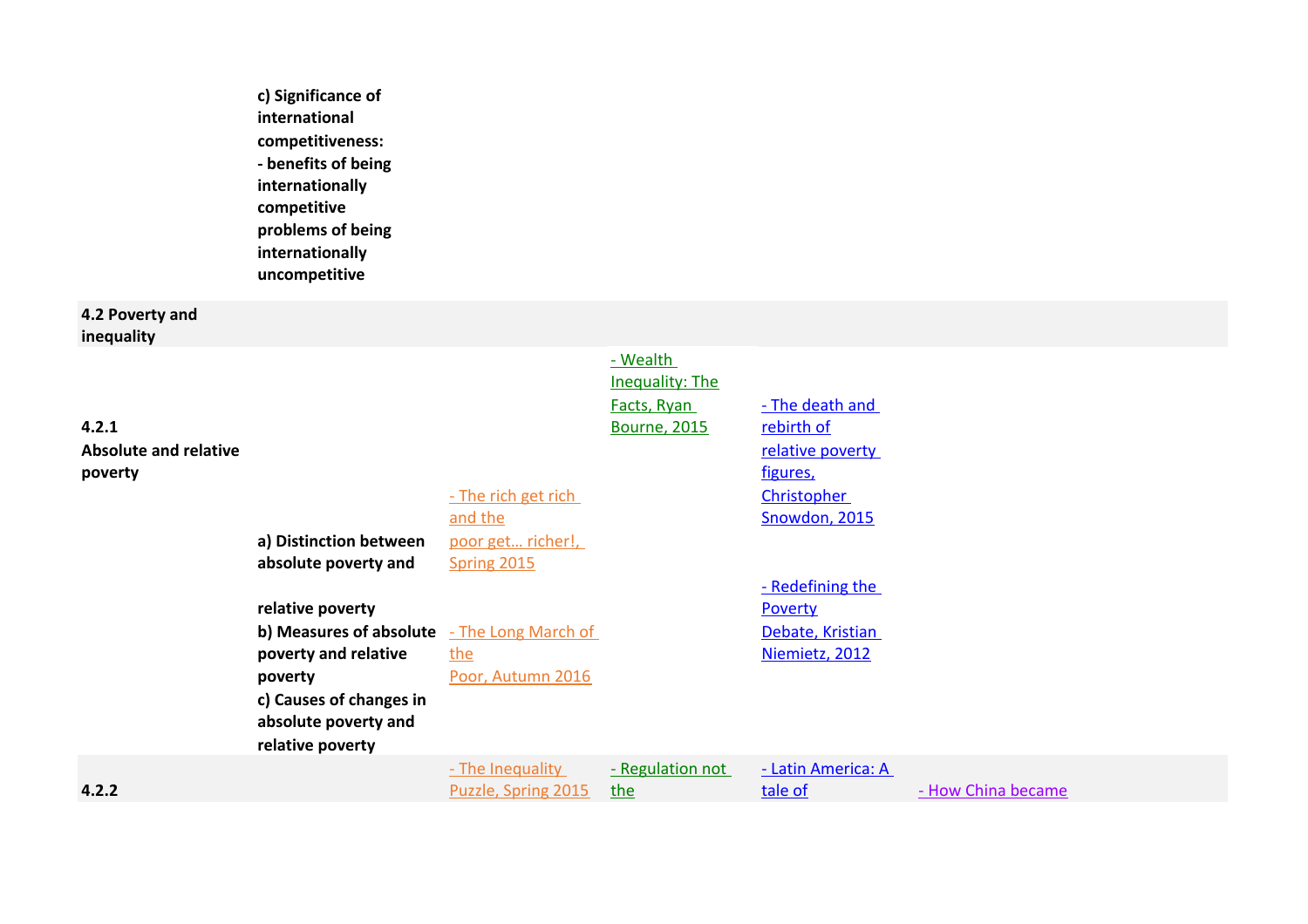| <b>Inequality</b>                           | a) Distinction between<br>wealth and income<br>inequality<br>b) Measurements of<br>income inequality:<br>- the Lorenz curve<br>(diagrammatic analysis)                                                                                        | - The World is<br><b>Becoming</b><br>More Equal, Spring<br>2015                   | <b>Answer to Child</b><br>Labour,<br>Tim Congdon, 2005 Zuluaga, 2015 | two continents,<br><b>Diego</b> | Capitalist |
|---------------------------------------------|-----------------------------------------------------------------------------------------------------------------------------------------------------------------------------------------------------------------------------------------------|-----------------------------------------------------------------------------------|----------------------------------------------------------------------|---------------------------------|------------|
|                                             | - the Gini coefficient<br>c) Causes of income and<br>wealth inequality<br>within countries and<br>between countries<br>d) Impact of economic<br>change and<br>development on<br>inequality<br>e) Significance of<br>capitalism for inequality | - Thatcherism: the<br>rich got<br>richer, the poor got<br>poorer?, Autumn<br>2016 |                                                                      |                                 |            |
| 4.3 Emerging and<br>developing<br>economies |                                                                                                                                                                                                                                               |                                                                                   |                                                                      |                                 |            |
| 4.3.1<br><b>Measures of</b><br>development  |                                                                                                                                                                                                                                               |                                                                                   |                                                                      |                                 |            |
|                                             | a) The three dimensions<br>of the Human                                                                                                                                                                                                       |                                                                                   |                                                                      |                                 |            |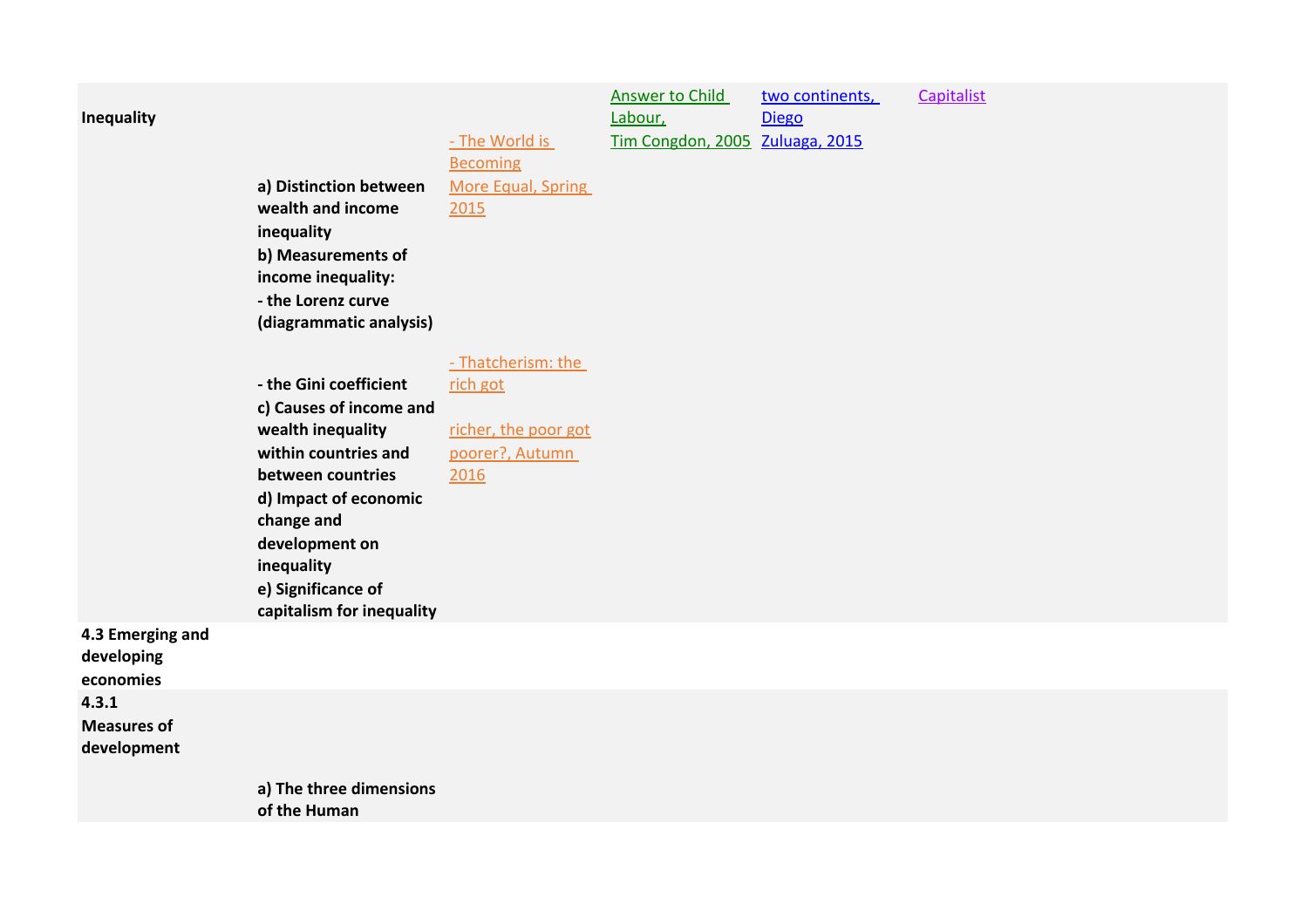**Development Index (HDI) (education, health and living standards) and how they are measured and combined b) The advantages and limitations of using the HDI to compare levels of development between countries and over time c) Other indicators of development 4.3.2** [- India: a recipe for](https://iea.org.uk/wp-content/uploads/2016/08/EA-Spring-2014-Interview-SMALL_0.pdf)  [growth, Spring 2014](https://iea.org.uk/wp-content/uploads/2016/08/EA-Spring-2014-Interview-SMALL_0.pdf) [- Pension Provision:](http://www.iea.org.uk/publications/research/pension-provision-government-failure-around-the-world) - The social role of [Government](http://www.iea.org.uk/publications/research/pension-provision-government-failure-around-the-world)  [Failure around the](http://www.iea.org.uk/publications/research/pension-provision-government-failure-around-the-world)  [world, Prof. Philip](http://www.iea.org.uk/publications/research/pension-provision-government-failure-around-the-world)  [Booth, 2008](http://www.iea.org.uk/publications/research/pension-provision-government-failure-around-the-world) [banks is](http://www.iea.org.uk/blog/the-social-role-of-banks-is-banking) The Section 1 - Professor Easterly **Factors influencing growth and development** [banking, Prof. Philip](http://www.iea.org.uk/blog/the-social-role-of-banks-is-banking)  [Booth, 2015](http://www.iea.org.uk/blog/the-social-role-of-banks-is-banking) **a) Impact of economic factors in different**

[discusses the role of](http://www.iea.org.uk/multimedia/video/interview-with-professor-easterly-on-institutions-and-development)  [institutions in](http://www.iea.org.uk/multimedia/video/interview-with-professor-easterly-on-institutions-and-development)  [development](http://www.iea.org.uk/multimedia/video/interview-with-professor-easterly-on-institutions-and-development) **countries:** [- The economic case](http://www.iea.org.uk/blog/the-economic-case-against-patents)  [against](http://www.iea.org.uk/blog/the-economic-case-against-patents) **- primary product dependency** [patents, Mikko](http://www.iea.org.uk/blog/the-economic-case-against-patents)  [Arevuo, 2015](http://www.iea.org.uk/blog/the-economic-case-against-patents) **- volatility of commodity prices** [- High Speed 2: the](http://www.iea.org.uk/publications/research/high-speed-2-the-next-government-project-disaster)  [Next](http://www.iea.org.uk/publications/research/high-speed-2-the-next-government-project-disaster) **- savings gap: Harrod-Domar model** [Government](http://www.iea.org.uk/publications/research/high-speed-2-the-next-government-project-disaster)  **[Project](http://www.iea.org.uk/publications/research/high-speed-2-the-next-government-project-disaster) - foreign currency gap** [Disaster?, Kyn](http://www.iea.org.uk/publications/research/high-speed-2-the-next-government-project-disaster)  [Aizlewood](http://www.iea.org.uk/publications/research/high-speed-2-the-next-government-project-disaster) **Aizlewood [- High Speed 2: the Next](https://www.youtube.com/watch?v=nZ1ekevQ7SM) - capital flight** [and Richard](http://www.iea.org.uk/publications/research/high-speed-2-the-next-government-project-disaster)  [Wellings](http://www.iea.org.uk/publications/research/high-speed-2-the-next-government-project-disaster) **[Government Project](https://www.youtube.com/watch?v=nZ1ekevQ7SM) - demographic factors** [Disaster?](https://www.youtube.com/watch?v=nZ1ekevQ7SM)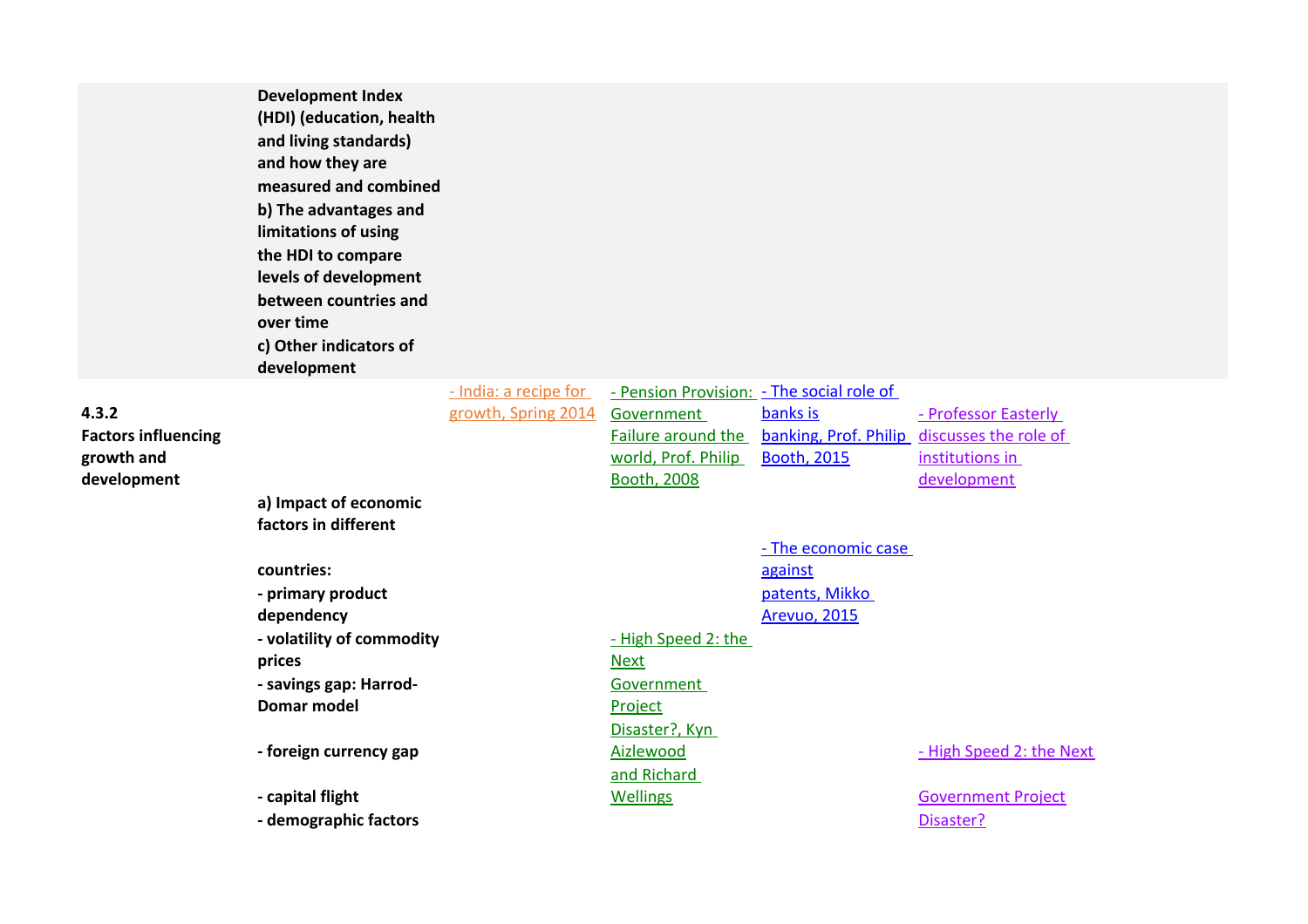# **- debt - access to credit and banking - infrastructure - education/skills - absence of property rights b) Impact of noneconomic factors in different countries**

|                               |                          | - Myth conception:      | - Barriers to        |                       |
|-------------------------------|--------------------------|-------------------------|----------------------|-----------------------|
| 4.3.3                         |                          | foreign                 | prosperity -         | - Protectionism is an |
| <b>Strategies influencing</b> |                          |                         | developing           | economic blind        |
| growth and                    |                          | aid is the key to well- | countries and        | alley, Tom            |
| development                   |                          | being, Autumn 2016      | the need for trade   | Papworth, 2011        |
|                               |                          |                         | liberalisation,      |                       |
|                               |                          |                         | Sushil Mohan et al., |                       |
|                               |                          |                         | 2012                 |                       |
|                               | a) Market-orientated     | - Doing Business:       |                      |                       |
|                               | strategies:              | <b>Singapore</b>        |                      |                       |
|                               |                          |                         | - Fair Trade         | - Why Childcare       |
|                               | - trade liberalisation   | Style, Spring 2014      | <b>Without the</b>   | subsidies have been   |
|                               |                          |                         | Froth, Sushil        | ineffective, Len      |
|                               | - promotion of FDI       |                         | <b>Mohan, 2012</b>   | Shackleton, 2014      |
|                               | - removal of             |                         |                      |                       |
|                               | government subsidies     |                         |                      |                       |
|                               | - floating exchange rate |                         |                      |                       |
|                               | systems                  |                         |                      |                       |
|                               | - microfinance schemes   |                         |                      |                       |
|                               | - privatisation          |                         |                      |                       |
|                               |                          |                         |                      |                       |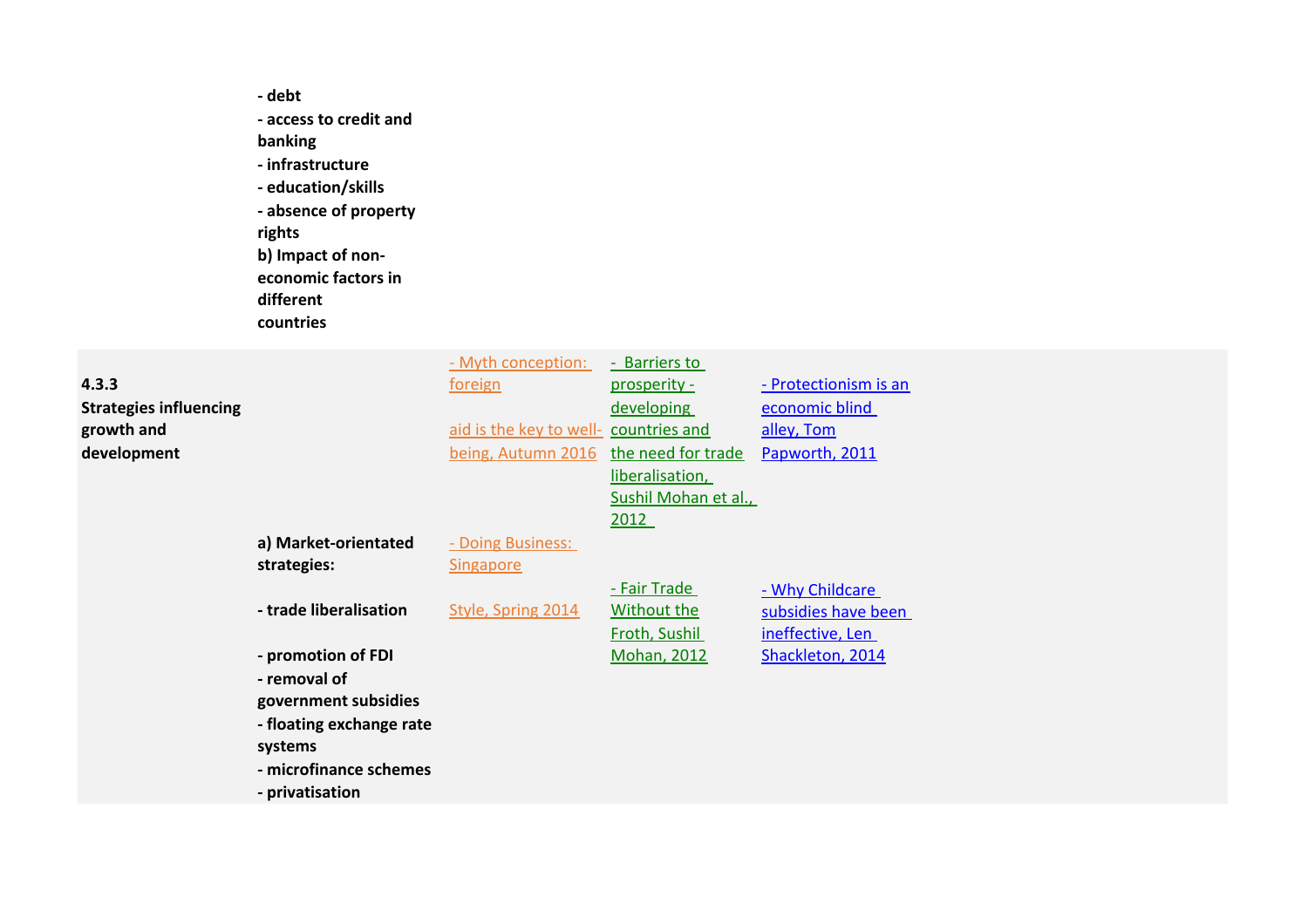**b) Interventionist strategies: - development of human capital**

**- protectionism - managed exchange rates - infrastructure development - promoting joint ventures with global companies**  $\overline{\phantom{0}}$  - Sea Change: How **- buffer stock schemes c) Other strategies: - industrialisation: the Lewis model - development of tourism - development of primary industries - Fairtrade schemes - aid - debt relief d) Awareness of the role of international institutions and non-**

**government**

**organisations (NGOs):**

**- World Bank**

**- International** 

**Monetary Fund (IMF)**

**- NGOs**

[- Industrial](https://iea.org.uk/publications/balancing-the-economy-the-hand-of-government-or-the-invisible-hand/)  [Strategy: The](https://iea.org.uk/publications/balancing-the-economy-the-hand-of-government-or-the-invisible-hand/) [Hand of](https://iea.org.uk/publications/balancing-the-economy-the-hand-of-government-or-the-invisible-hand/)  [Government or](https://iea.org.uk/publications/balancing-the-economy-the-hand-of-government-or-the-invisible-hand/) [the Invisible](https://iea.org.uk/publications/balancing-the-economy-the-hand-of-government-or-the-invisible-hand/)  [Hand?, Len](https://iea.org.uk/publications/balancing-the-economy-the-hand-of-government-or-the-invisible-hand/) [Shackleton and](https://iea.org.uk/publications/balancing-the-economy-the-hand-of-government-or-the-invisible-hand/)  [Ryan](https://iea.org.uk/publications/balancing-the-economy-the-hand-of-government-or-the-invisible-hand/) [Bourne, 2016](https://iea.org.uk/publications/balancing-the-economy-the-hand-of-government-or-the-invisible-hand/)

[markets & property](https://iea.org.uk/publications/sea-change-how-markets-property-rights-could-transform-the-fishing-industry/)  [rights could](https://iea.org.uk/publications/sea-change-how-markets-property-rights-could-transform-the-fishing-industry/)  [transform the](https://iea.org.uk/publications/sea-change-how-markets-property-rights-could-transform-the-fishing-industry/)  [fishing industry, Dr](https://iea.org.uk/publications/sea-change-how-markets-property-rights-could-transform-the-fishing-industry/)  [Richard Wellings,](https://iea.org.uk/publications/sea-change-how-markets-property-rights-could-transform-the-fishing-industry/)  [2017](https://iea.org.uk/publications/sea-change-how-markets-property-rights-could-transform-the-fishing-industry/)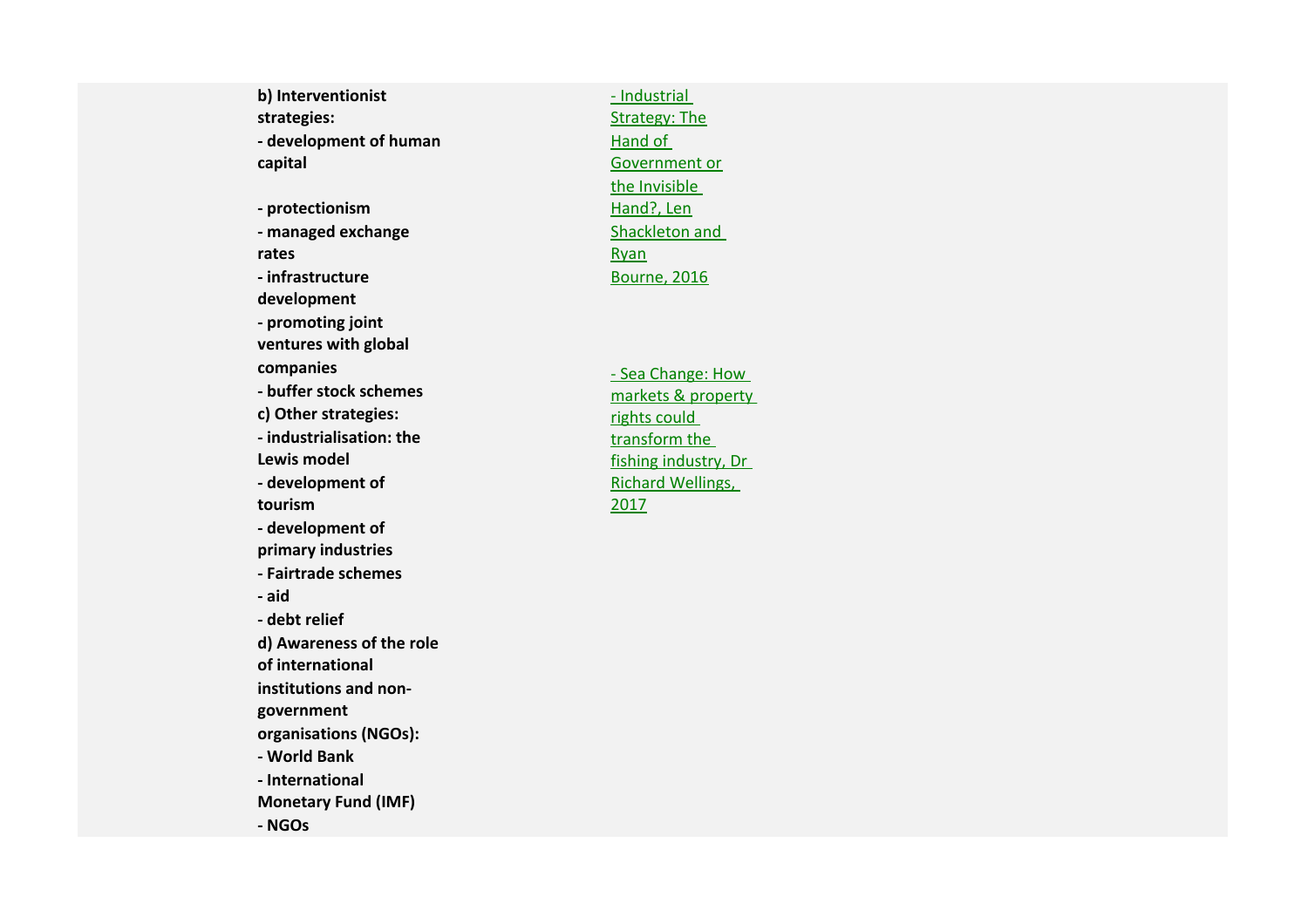**4.4 The financial sector**

## **4.4.1 Role of financial markets**

**a) To facilitate saving b) To lend to businesses and individuals c) To facilitate the exchange of goods and services d) To provide forward markets in currencies and commodities e) To provide a market for equities**

[- The Case Against](http://www.iea.org.uk/publications/research/the-case-against-a-financial-transactions-tax-web-publication)  [a Financial](http://www.iea.org.uk/publications/research/the-case-against-a-financial-transactions-tax-web-publication)  [Transactions Tax,](http://www.iea.org.uk/publications/research/the-case-against-a-financial-transactions-tax-web-publication)  [Tim Worstall, 2011](http://www.iea.org.uk/publications/research/the-case-against-a-financial-transactions-tax-web-publication)

**4.4.2**

**Market failure in the financial sector**

- **a) Consideration of:**
- **asymmetric**
- **information**
- **externalities**
- **moral hazard**
- **speculation and**
- **market bubbles**
- **market rigging**

[- Fifty Economic](http://www.iea.org.uk/publications/research/fifty-economic-fallacies-exposed-second-edition)  [Fallacies](http://www.iea.org.uk/publications/research/fifty-economic-fallacies-exposed-second-edition) [- Ronald Coase: as](http://www.iea.org.uk/blog/ronald-coase-as-relevant-as-ever)  [relevant](http://www.iea.org.uk/blog/ronald-coase-as-relevant-as-ever) [Exposed, Ch. 9,](http://www.iea.org.uk/publications/research/fifty-economic-fallacies-exposed-second-edition)  [Geoffrey E. Wood](http://www.iea.org.uk/publications/research/fifty-economic-fallacies-exposed-second-edition) [Shackleton, 2015](http://www.iea.org.uk/blog/ronald-coase-as-relevant-as-ever) [2014](http://www.iea.org.uk/publications/research/fifty-economic-fallacies-exposed-second-edition) [as ever, Len](http://www.iea.org.uk/blog/ronald-coase-as-relevant-as-ever)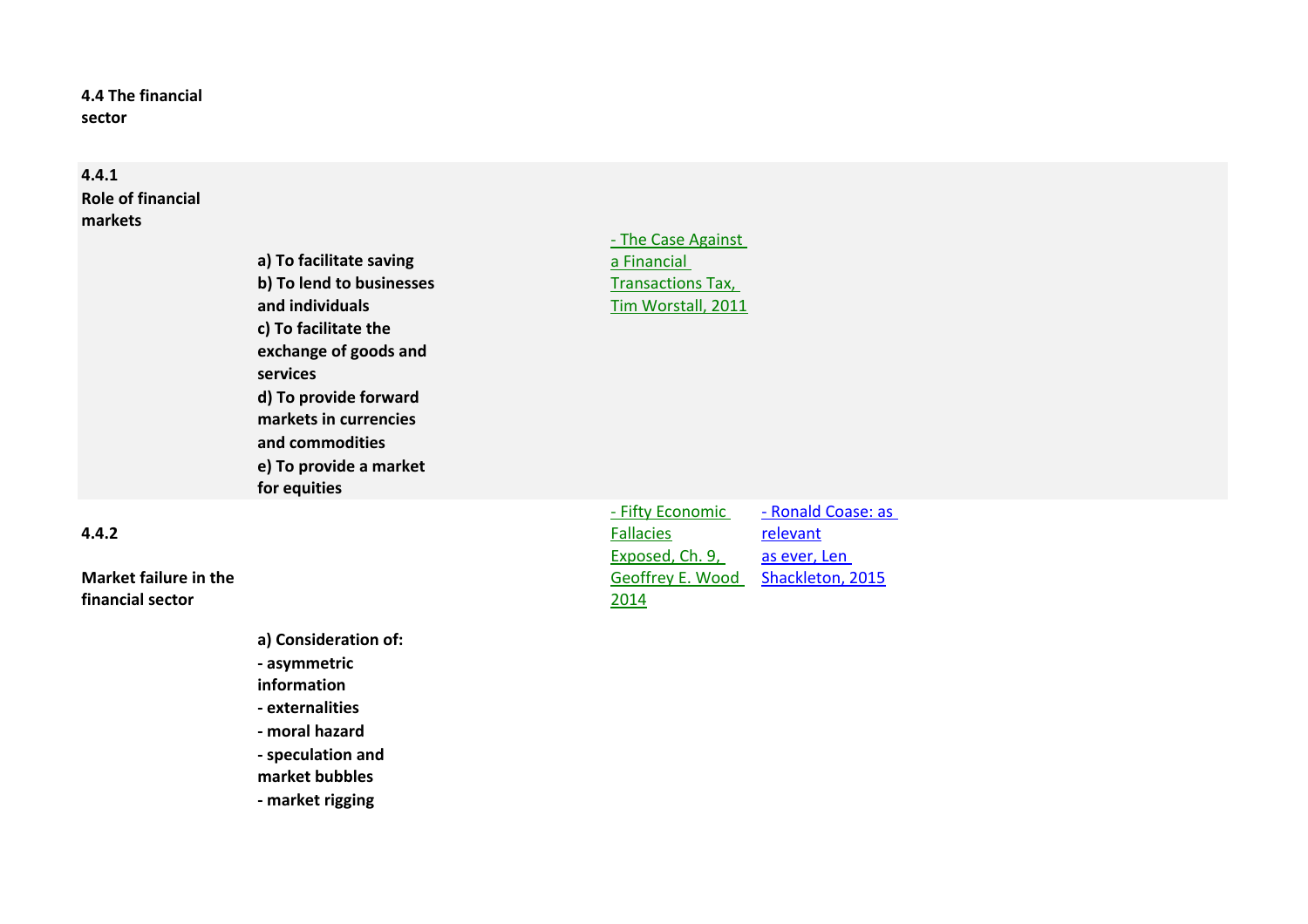| 4.4.3<br><b>Role of central banks</b><br>a) Key functions of                                                                                                                                     | - QE and the Rich,<br>Spring 2014 | - Britain's Baker's<br>Dozen of<br>Disasters, Peter<br><b>Clarke</b><br>and Robert C. B.<br><b>Miller, 2015</b>    |                                                                            | - Central Banking in<br>a Free Society                                                                                                  |
|--------------------------------------------------------------------------------------------------------------------------------------------------------------------------------------------------|-----------------------------------|--------------------------------------------------------------------------------------------------------------------|----------------------------------------------------------------------------|-----------------------------------------------------------------------------------------------------------------------------------------|
| central banks:<br>- implementation of<br>monetary policy<br>- banker to the<br>government<br>- banker to the banks -<br>lender of last resort<br>- role in regulation of<br>the banking industry |                                   |                                                                                                                    |                                                                            | - Stephanie Flanders on<br>the ECB<br>- Making it Happen: Fred<br>Goodwin, RBS and the<br>men who blew up the<br><b>British Economy</b> |
| 4.5 Role of the state in<br>the<br>macroeconomy                                                                                                                                                  |                                   | - Sharper Axes,<br>Lower<br>Taxes: Big Steps to<br>$\underline{a}$<br><b>Smaller State</b> ,<br>Philip Booth, 2011 |                                                                            |                                                                                                                                         |
| 4.5.1<br><b>Public expenditure</b><br>a) Distinction between<br>capital expenditure,                                                                                                             |                                   |                                                                                                                    | $-$ The UK<br>productivity puzzle<br>$-$ or is it?, J. R.<br>Sargent, 2013 |                                                                                                                                         |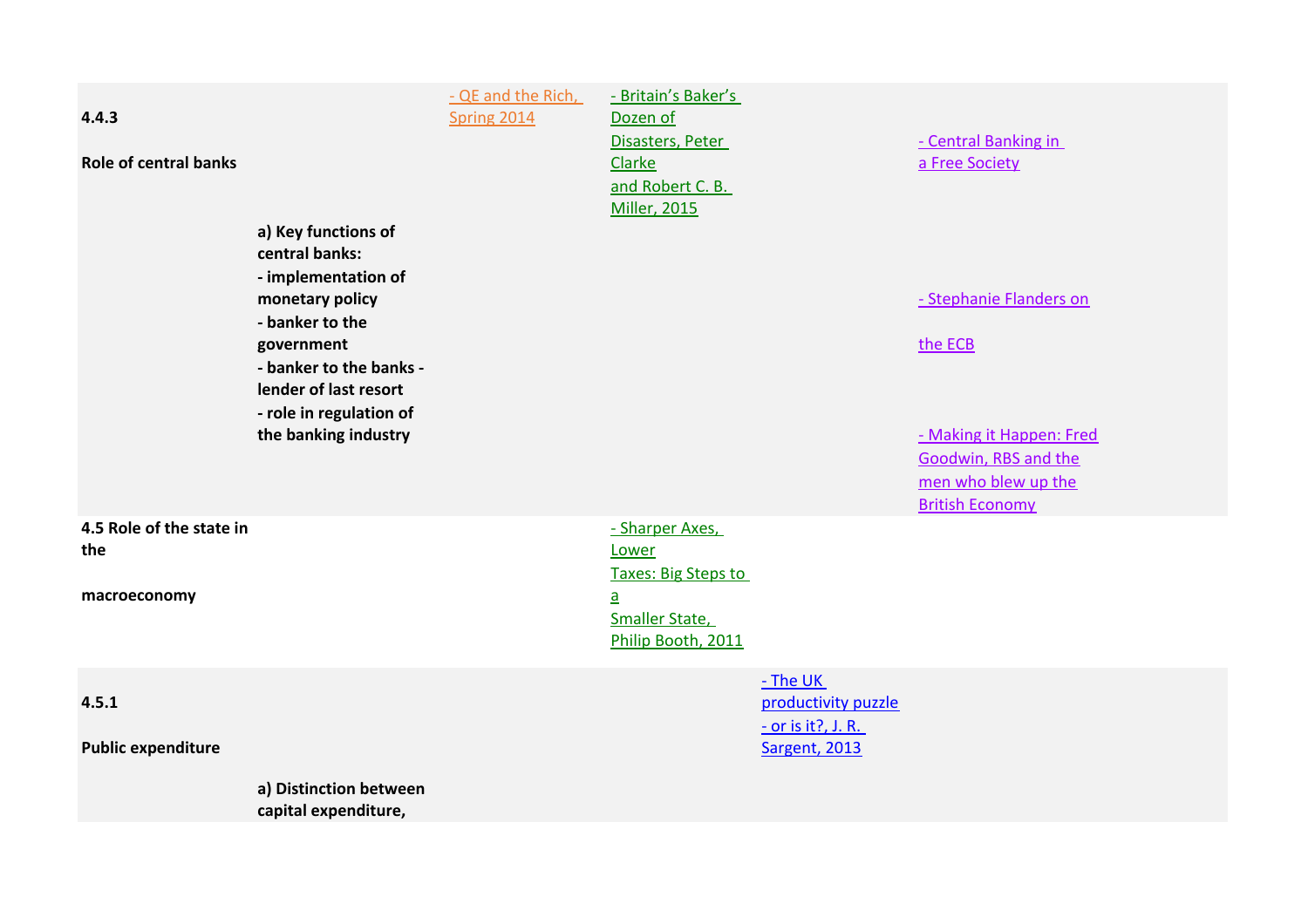**current expenditure and transfer payments**  $\frac{1}{2}$  **transfer payments** 

**b) Reasons for the changing size and composition of public expenditure in a global context c) The significance of differing levels of public expenditure as a proportion of GDP on: - productivity and growth - living standards - crowding out - level of taxation**

**- equality**

[British Living](https://iea.org.uk/blog/thatcherism-and-british-living-standards)  [Standards, Kristian](https://iea.org.uk/blog/thatcherism-and-british-living-standards)  [Niemietz, 2013](https://iea.org.uk/blog/thatcherism-and-british-living-standards)

**4.5.2**

**Taxation**

**a) Distinction between progressive,** [Snowdon, 2013](http://www.iea.org.uk/publications/research/aggressively-regressive-the-sin-taxes-that-make-the-poor-poorer) **proportional and regressive taxes b) The economic effects of changes in direct and indirect tax rates on other variables: - incentives to work**

[- Aggressively](http://www.iea.org.uk/publications/research/aggressively-regressive-the-sin-taxes-that-make-the-poor-poorer)  [Regressive:](http://www.iea.org.uk/publications/research/aggressively-regressive-the-sin-taxes-that-make-the-poor-poorer) [The 'sin taxes' that](http://www.iea.org.uk/publications/research/aggressively-regressive-the-sin-taxes-that-make-the-poor-poorer)  [make](http://www.iea.org.uk/publications/research/aggressively-regressive-the-sin-taxes-that-make-the-poor-poorer) the poor poorer, [Chris](http://www.iea.org.uk/publications/research/aggressively-regressive-the-sin-taxes-that-make-the-poor-poorer)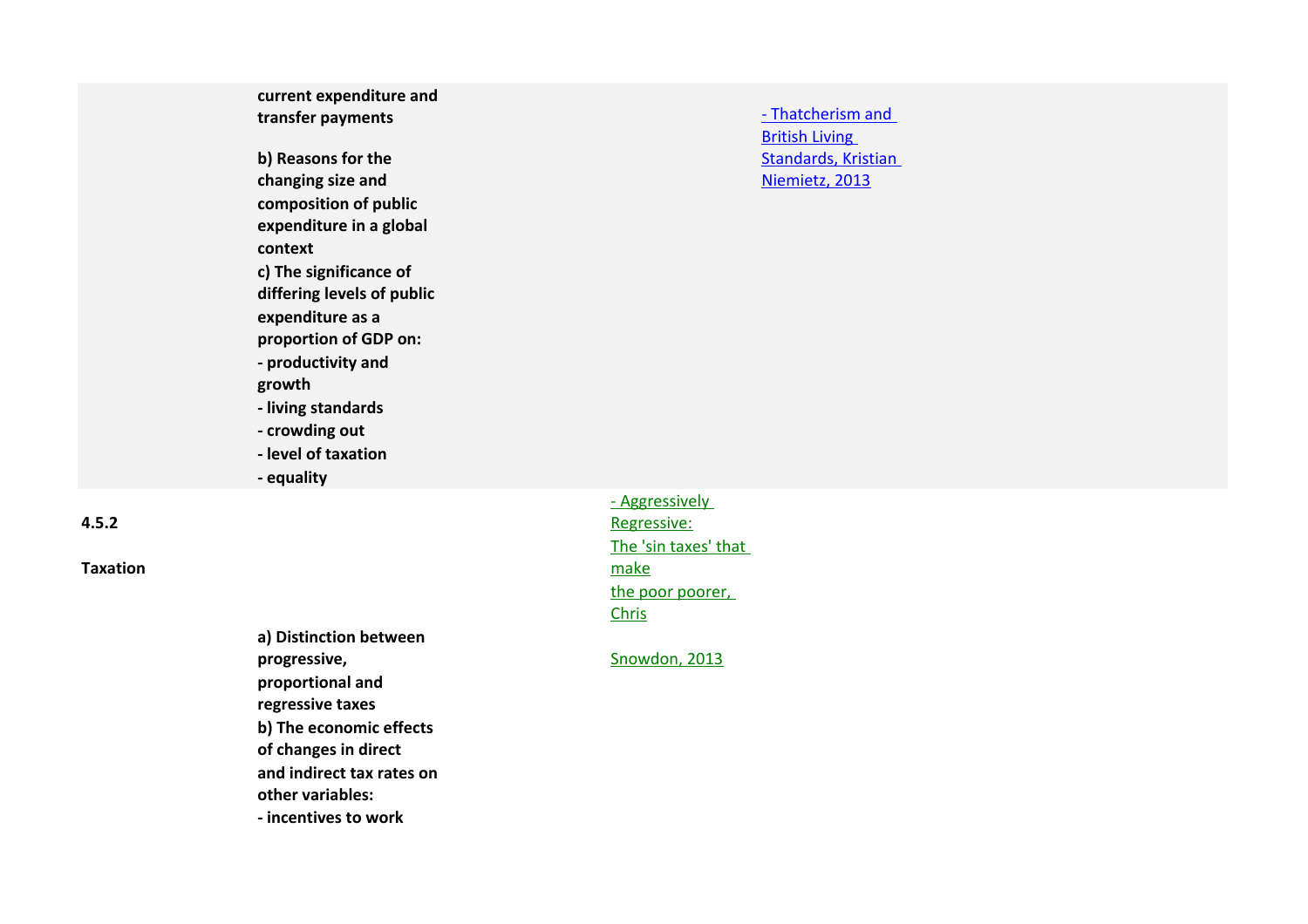- **tax revenues: the**
- **Laffer curve**
- **income distribution**
- **real output and**
- **employment**
- **the price level**
- **the trade balance**
- **FDI flows**

#### **4.5.3**

#### **Public sector finances**

**a) Distinction between automatic stabilisers and discretionary fiscal policy b) Distinction between a fiscal deficit and the national debt Iceberg**, Jagadeesh **c) Distinction between structural and cyclical** [Gokhale, 2014](http://www.iea.org.uk/publications/research/the-government-debt-iceberg) **deficits d) Factors influencing the size of fiscal deficits e) Factors influencing the size of national debts f) The significance of the size of fiscal deficits and national debts**

[- Diffusing the debt](http://www.iea.org.uk/blog/defusing-the-debt-time-bomb-the-challenge) - Diffusing the debt [time](http://www.iea.org.uk/publications/research/defusing-the-debt-timebomb-challenges-and-solutions) [time](http://www.iea.org.uk/blog/defusing-the-debt-time-bomb-the-challenge) [bomb: challenges](http://www.iea.org.uk/publications/research/defusing-the-debt-timebomb-challenges-and-solutions)  [and](http://www.iea.org.uk/publications/research/defusing-the-debt-timebomb-challenges-and-solutions) [bomb: the](http://www.iea.org.uk/blog/defusing-the-debt-time-bomb-the-challenge)  [challenge, Ryan](http://www.iea.org.uk/blog/defusing-the-debt-time-bomb-the-challenge) [solutions, Prof.](http://www.iea.org.uk/publications/research/defusing-the-debt-timebomb-challenges-and-solutions)  [Philip Booth and](http://www.iea.org.uk/publications/research/defusing-the-debt-timebomb-challenges-and-solutions) [Bourne, 2014](http://www.iea.org.uk/blog/defusing-the-debt-time-bomb-the-challenge) [Ryan Bourne, 2014](http://www.iea.org.uk/publications/research/defusing-the-debt-timebomb-challenges-and-solutions)

[- The Government](http://www.iea.org.uk/publications/research/the-government-debt-iceberg)  [Debt](http://www.iea.org.uk/publications/research/the-government-debt-iceberg)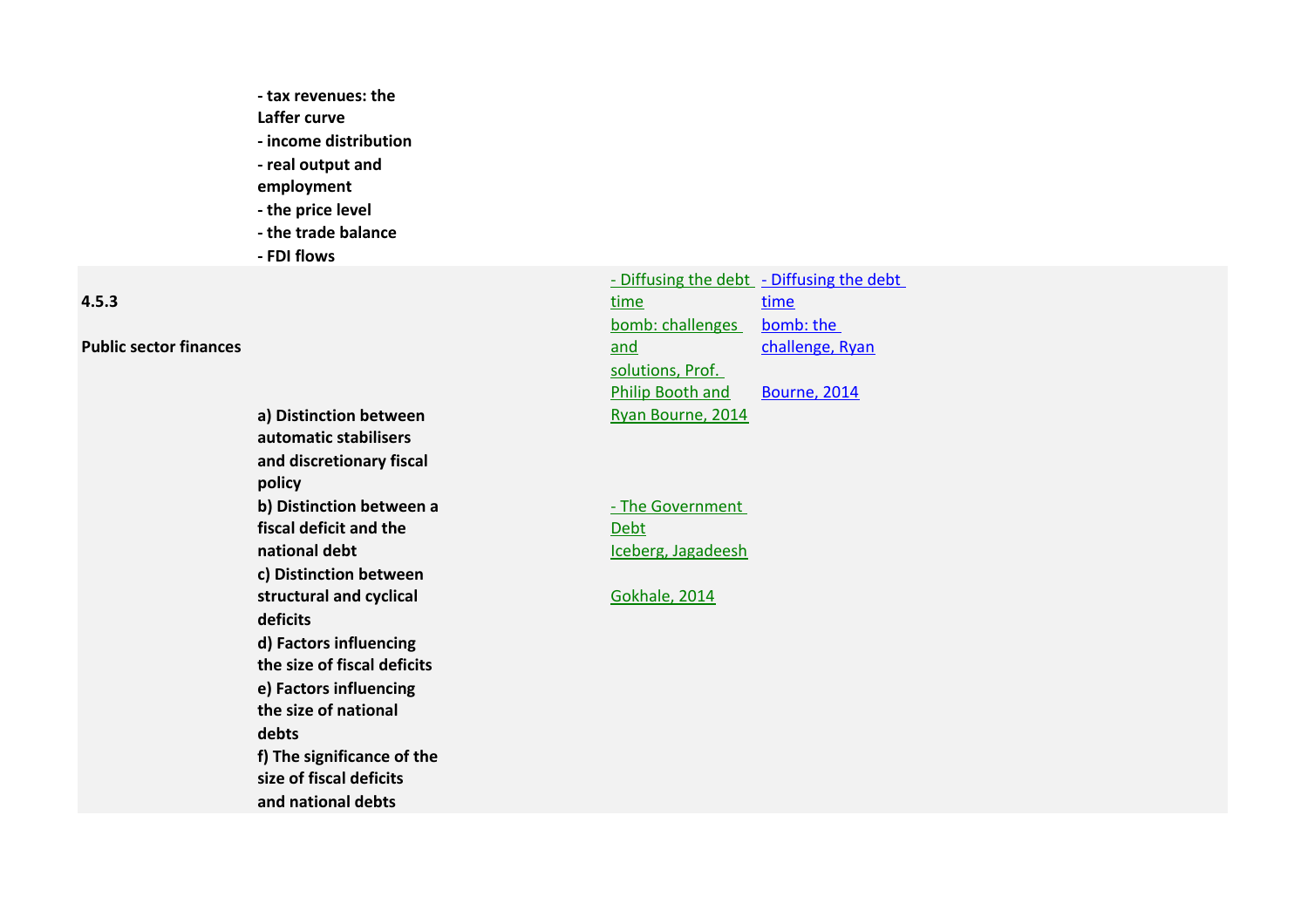**4.5.4 Macroeconomic policies in a global context**

> **a) Use of fiscal policy, monetary policy, exchange rate policy, supply-side policies and** <u>[- Unequal but](https://iealondon.wpengine.com/wp-content/uploads/2016/08/EA-SPRING-2016_Interview_REVISED-1.pdf) also but a</u> [Prosperous... a](https://iealondon.wpengine.com/wp-content/uploads/2016/08/EA-SPRING-2016_Interview_REVISED-1.pdf)  [better place for the](https://iealondon.wpengine.com/wp-content/uploads/2016/08/EA-SPRING-2016_Interview_REVISED-1.pdf)  [poor to be, Spring](https://iealondon.wpengine.com/wp-content/uploads/2016/08/EA-SPRING-2016_Interview_REVISED-1.pdf)  different countries, with [2016](https://iealondon.wpengine.com/wp-content/uploads/2016/08/EA-SPRING-2016_Interview_REVISED-1.pdf) **direct controls in specific reference to the impact of: - measures to reduce fiscal deficits and national debts - measures to reduce poverty and inequality - changes in interest rates and the supply of money - measures to increase international competitiveness b) Use and impact of macroeconomic policies to respond to external shocks to the global economy c) Measures to control**

**global companies'**

[- The Poverty](https://iea.org.uk/wp-content/uploads/2016/08/EA-Summer-2013-Rebuttal.pdf)  [Industry](https://iea.org.uk/wp-content/uploads/2016/08/EA-Summer-2013-Rebuttal.pdf) [Trap, Summer 2013](https://iea.org.uk/wp-content/uploads/2016/08/EA-Summer-2013-Rebuttal.pdf)

> [- Distracting from](https://www.youtube.com/watch?v=2AXCjM7f8nM)  [poverty relief:](https://www.youtube.com/watch?v=2AXCjM7f8nM)  [Oxfam report](https://www.youtube.com/watch?v=2AXCjM7f8nM)

> > [debunked](https://www.youtube.com/watch?v=2AXCjM7f8nM)

[- What is the best](https://www.youtube.com/watch?v=aR7ljBxEK24)  way to measure [poverty in britain?](https://www.youtube.com/watch?v=aR7ljBxEK24)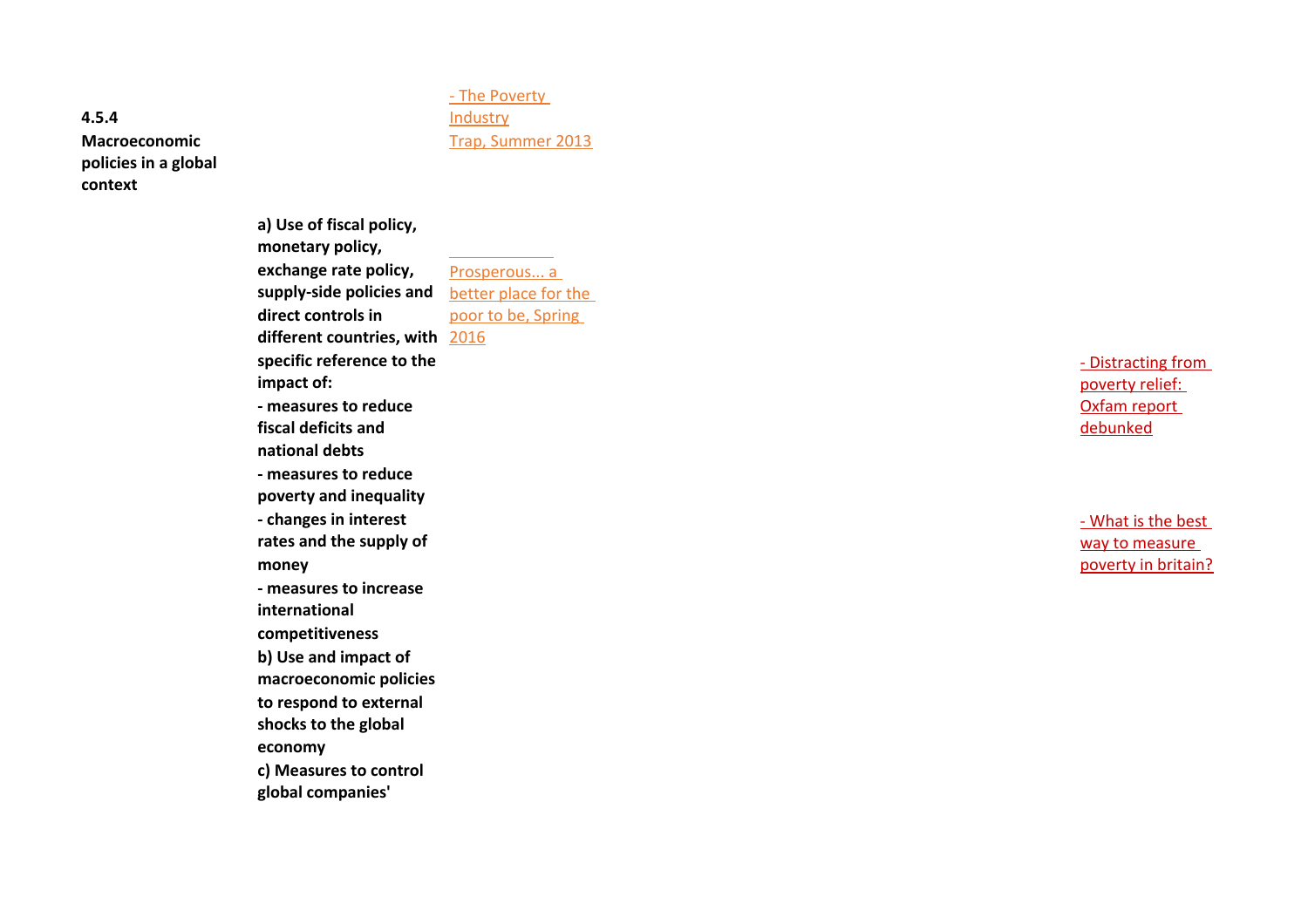**(transnationals') operations: - the regulation of transfer pricing - limits to government ability to control global companies d) Problems facing policymakers when applying policies: - inaccurate information - risks and uncertainties - inability to control external shocks**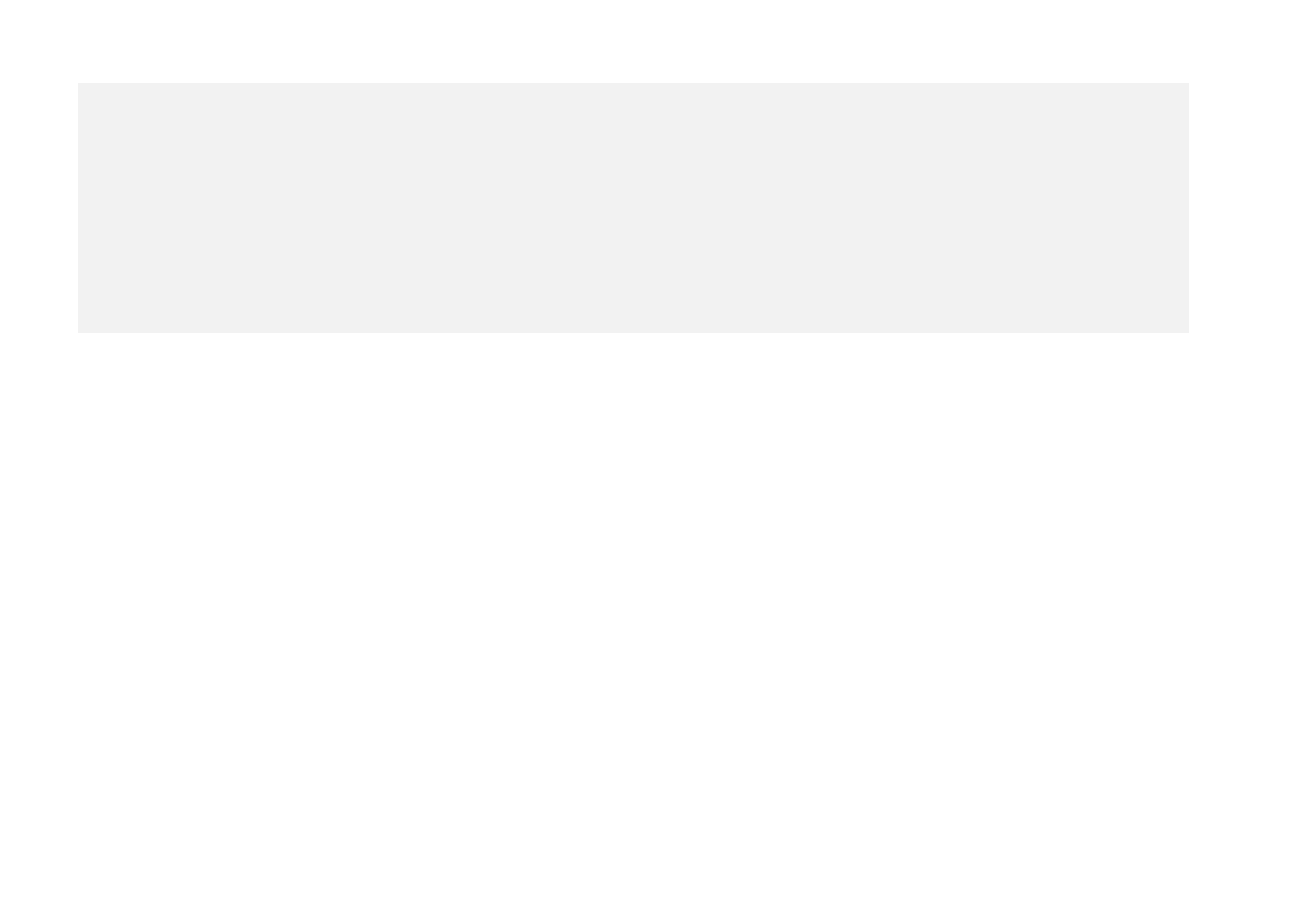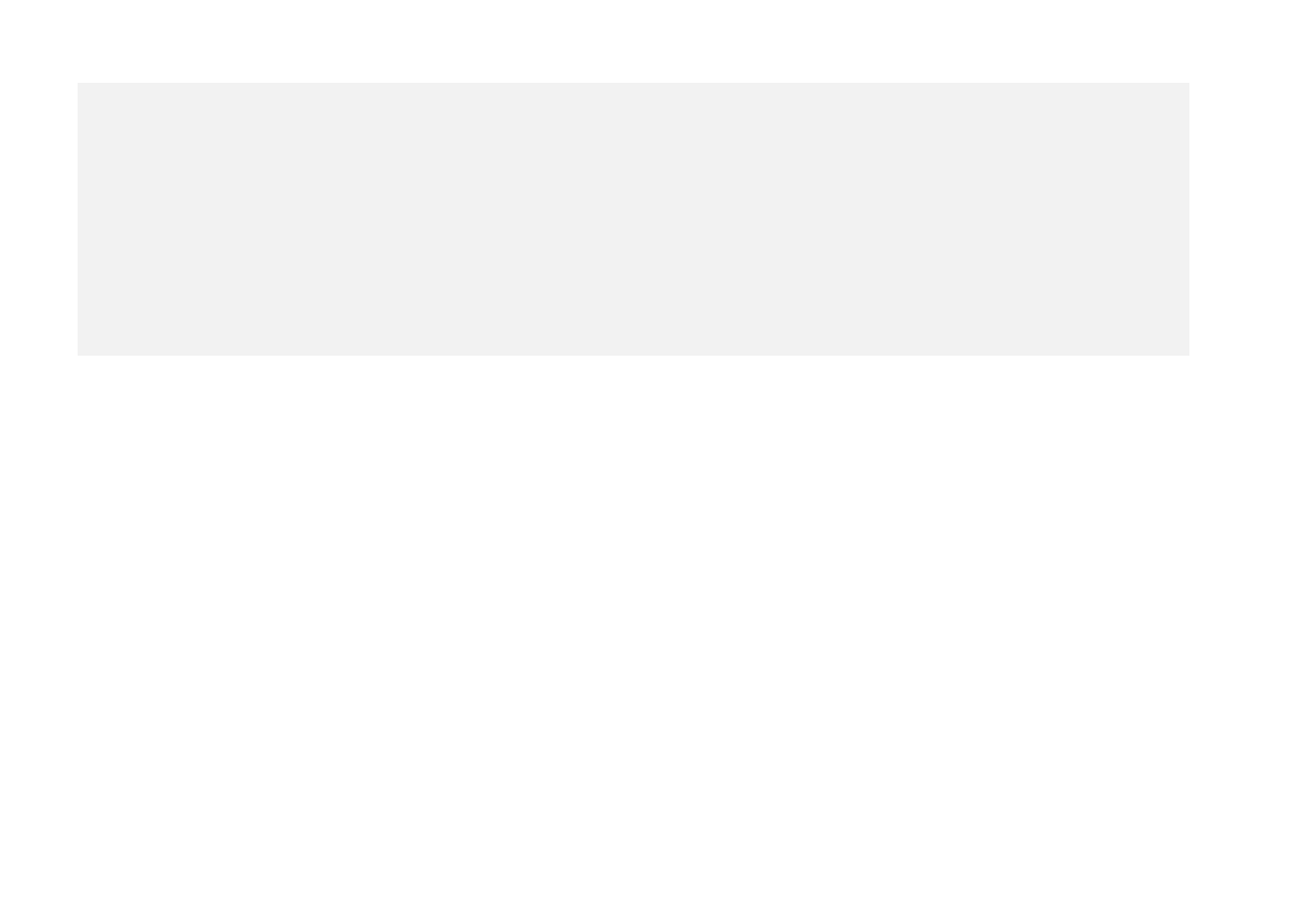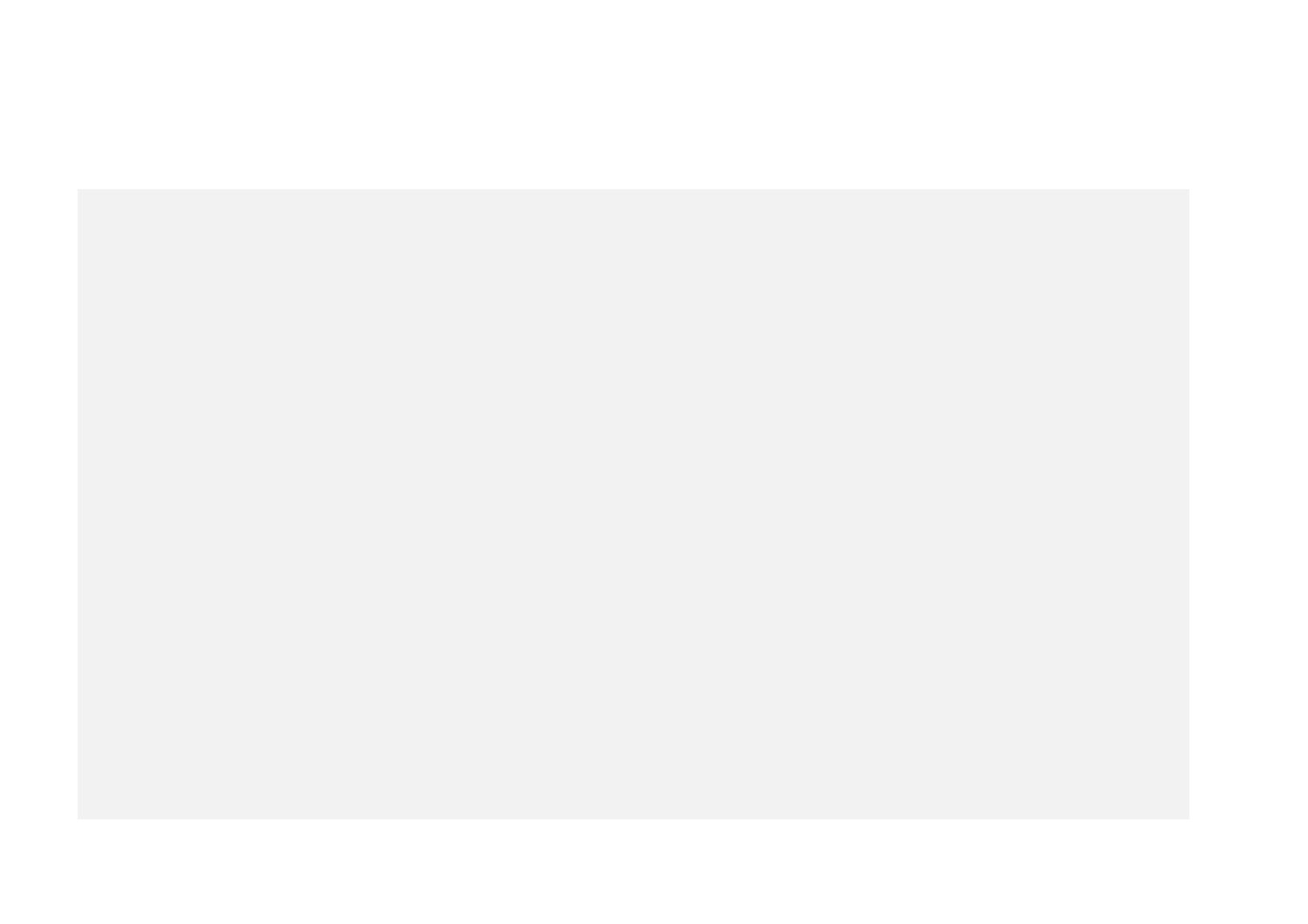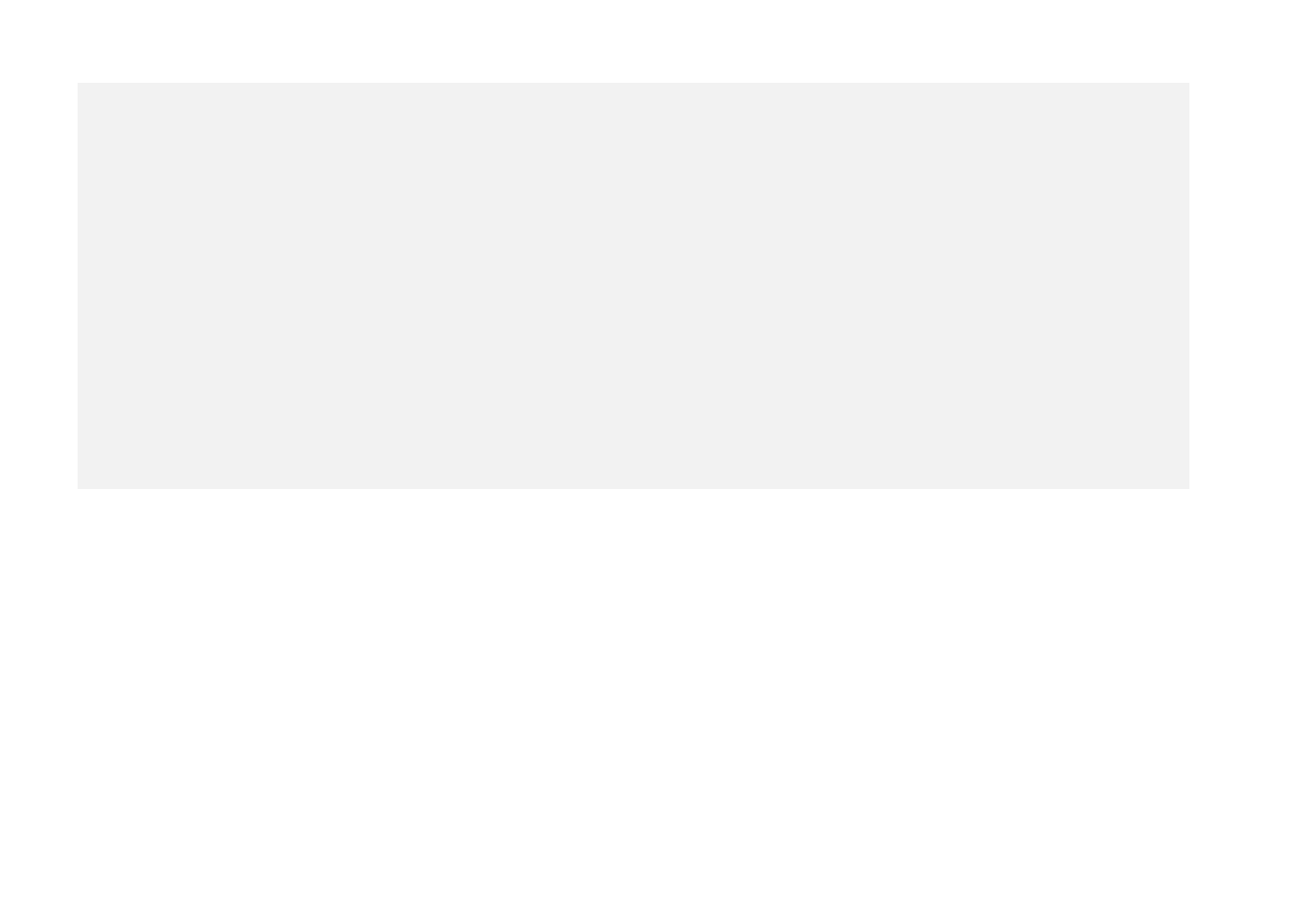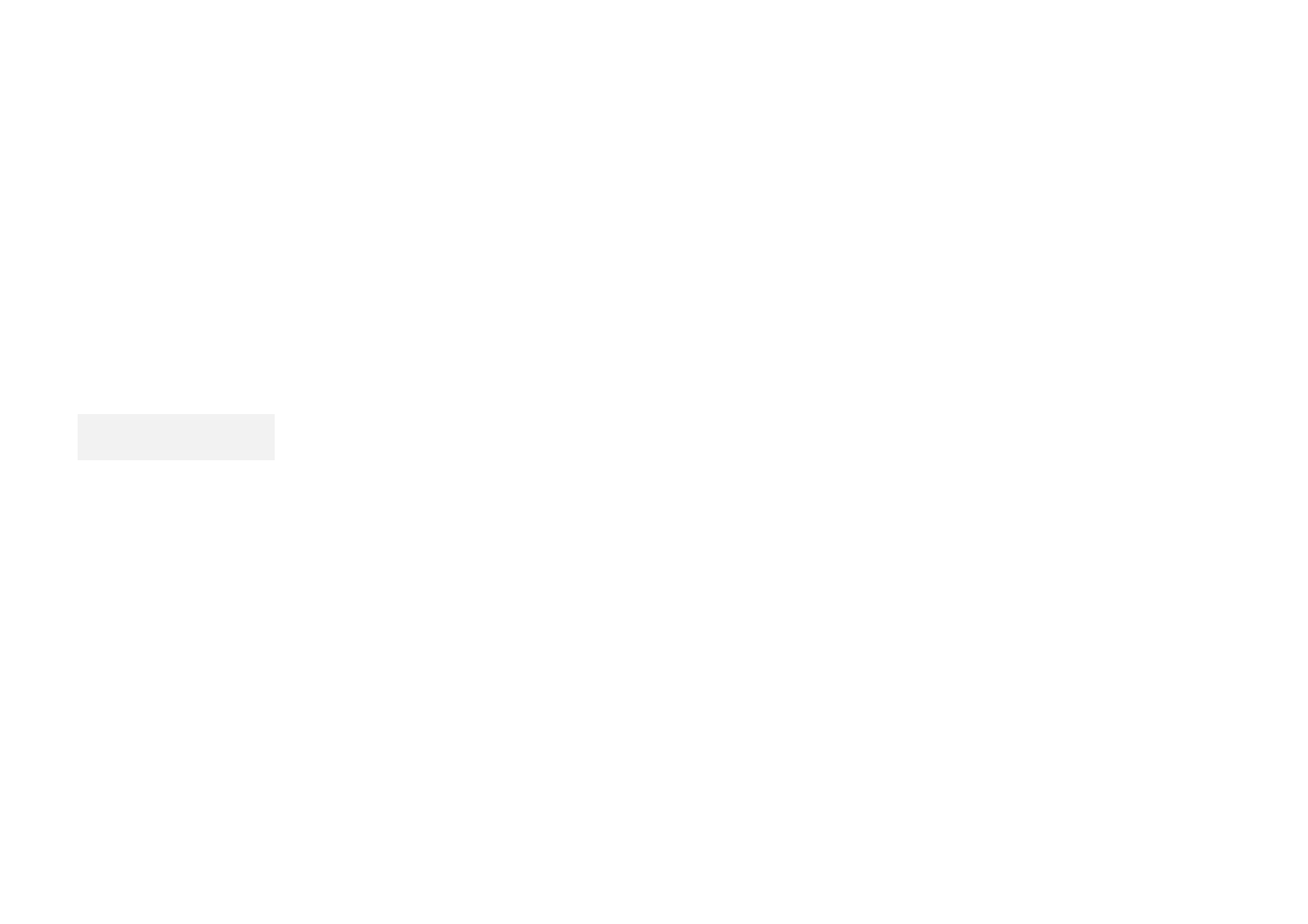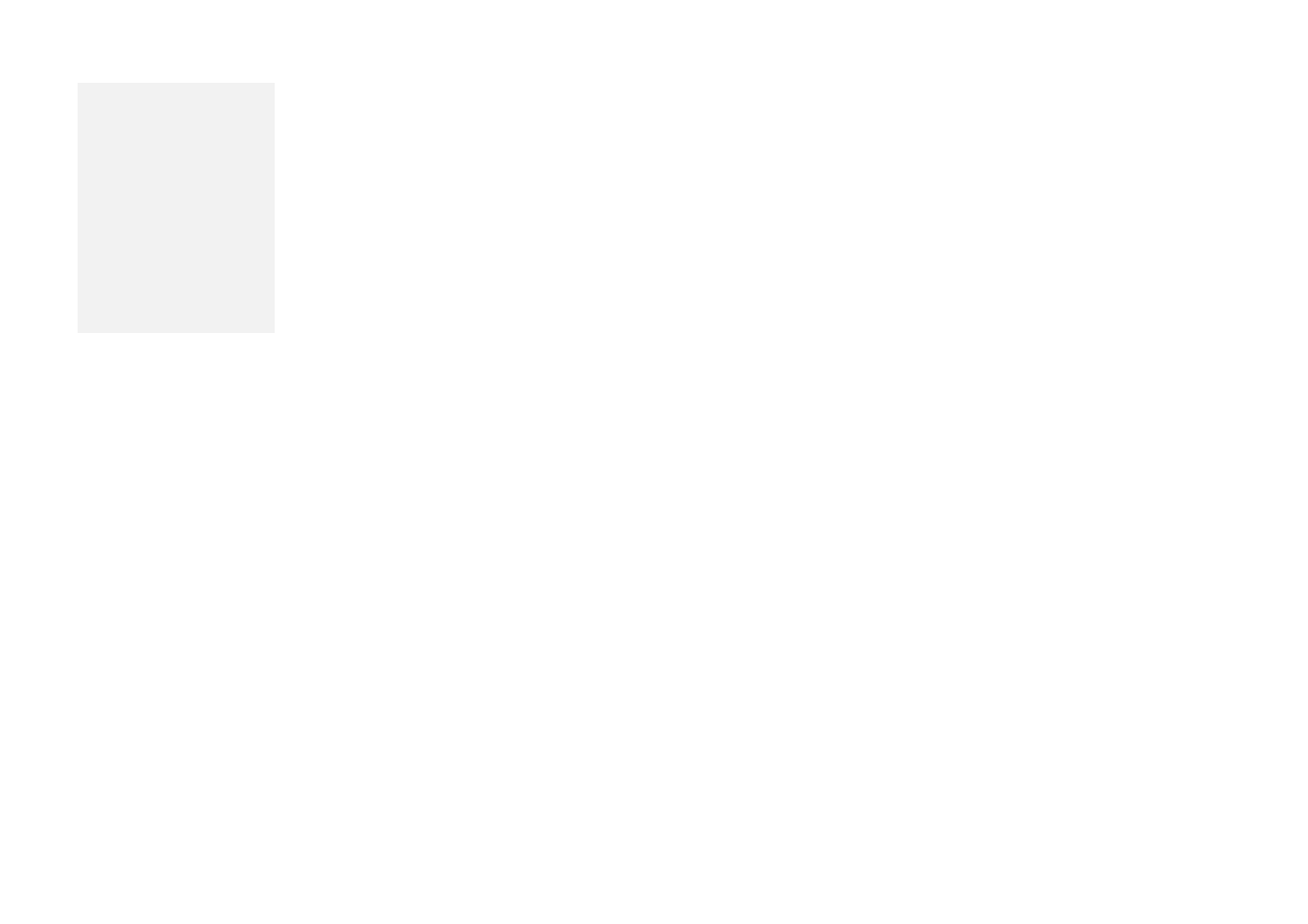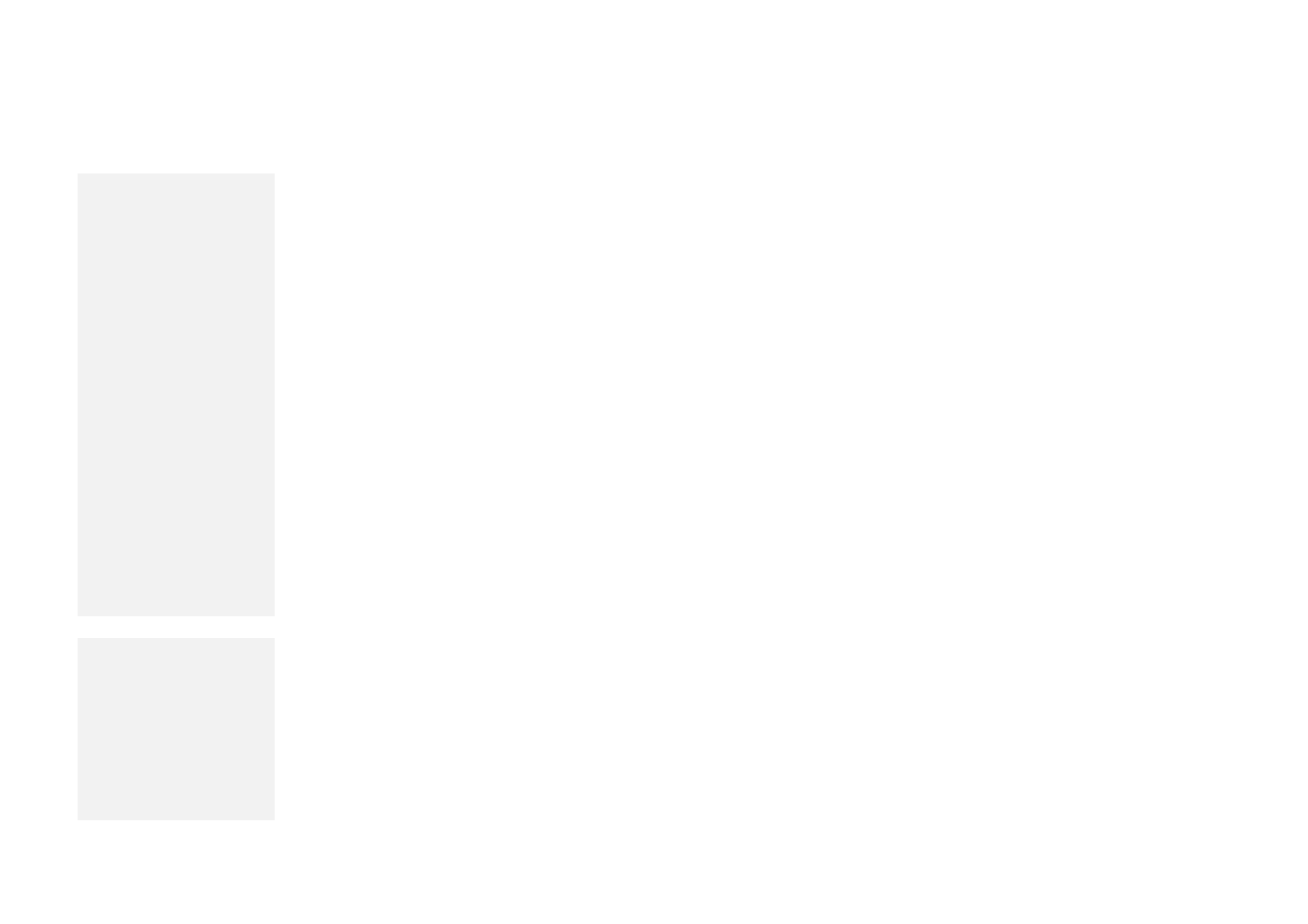

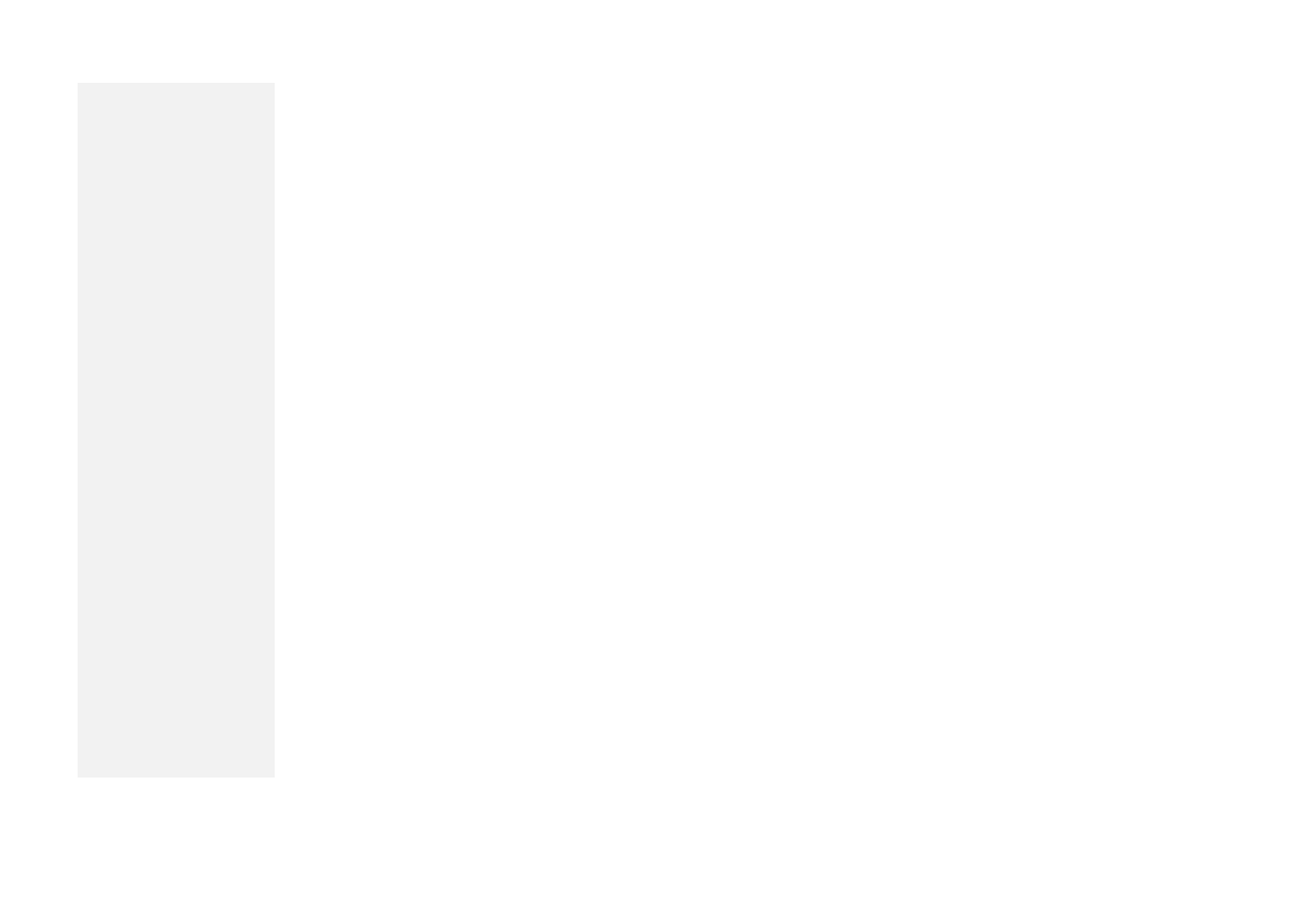

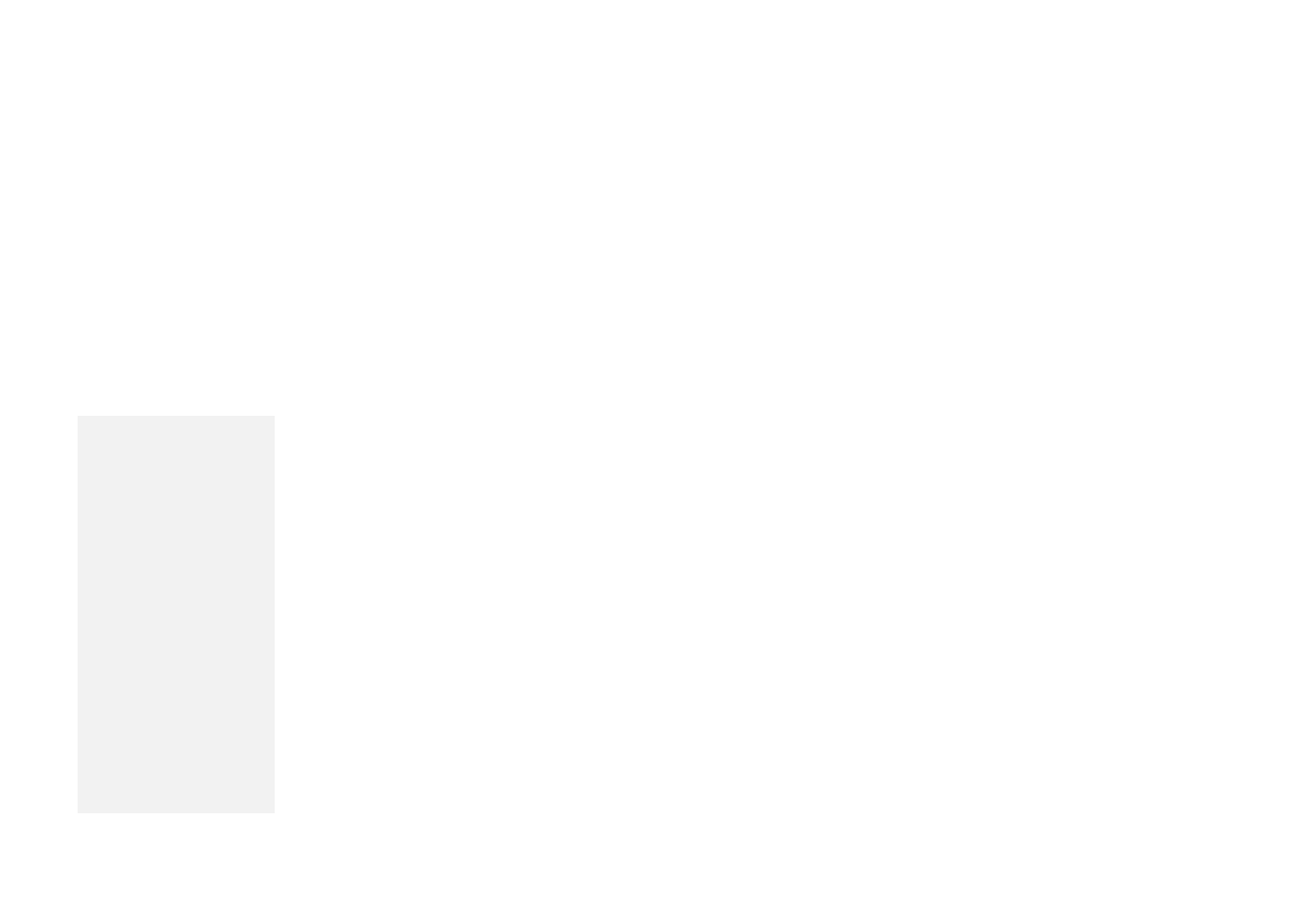













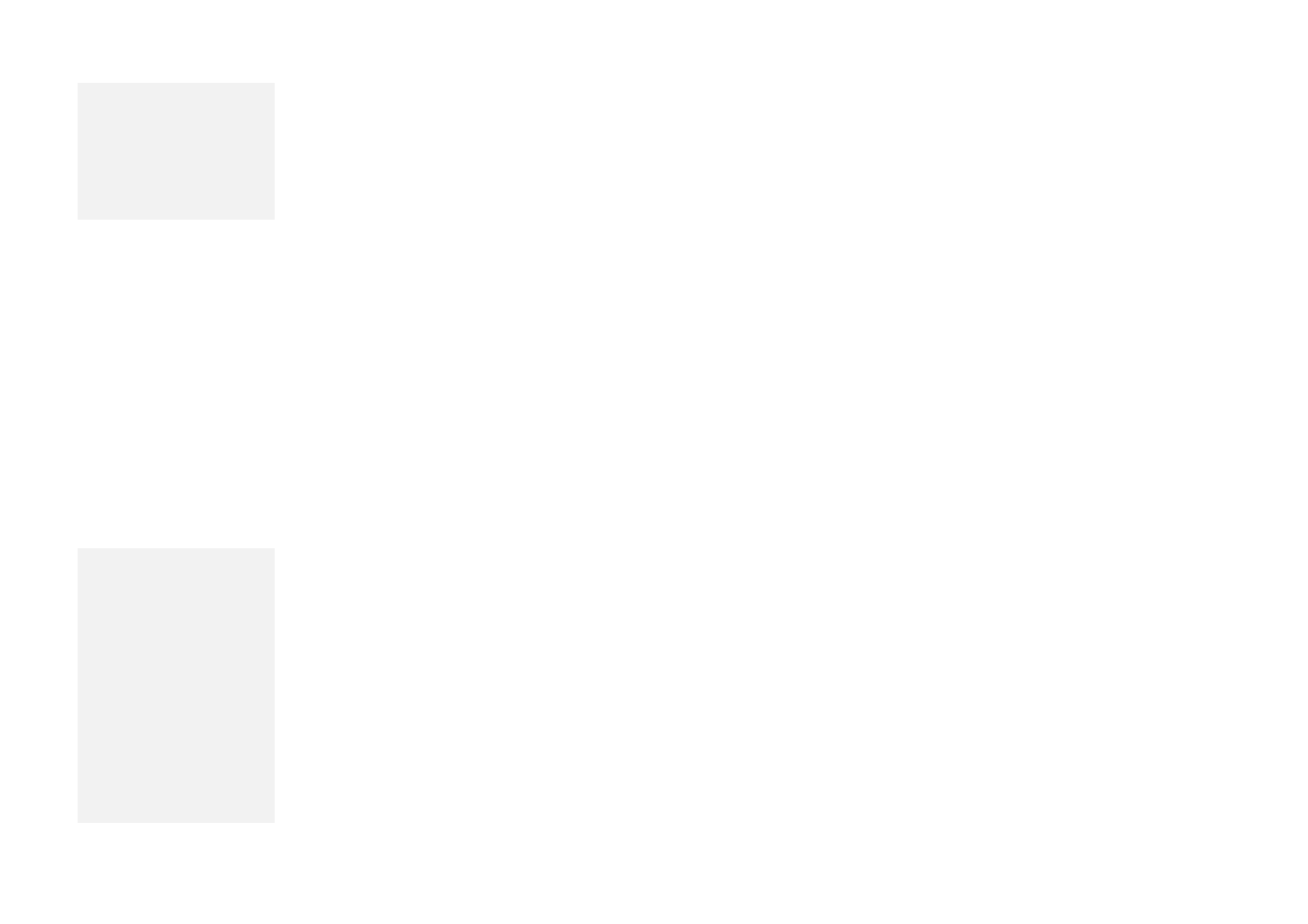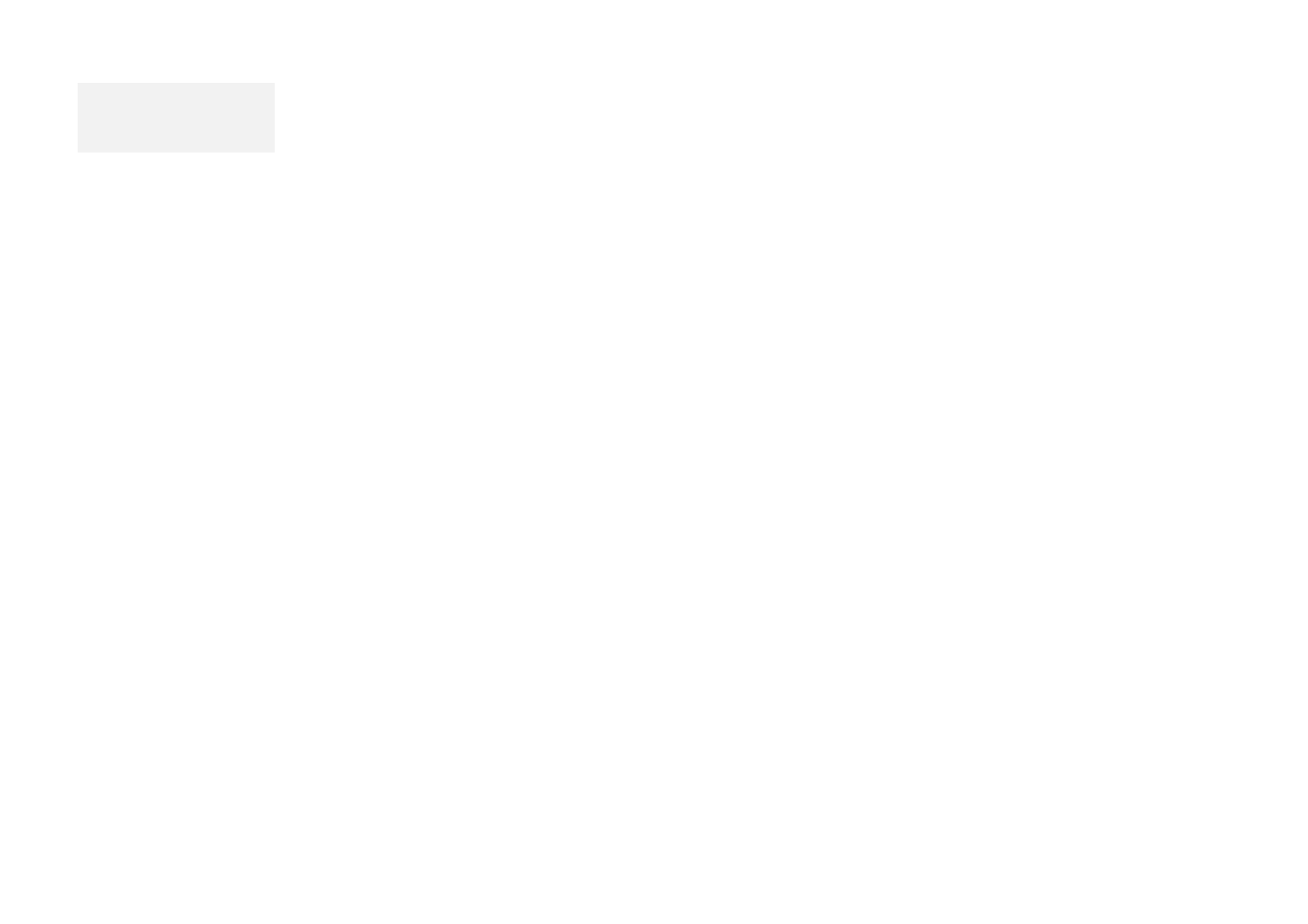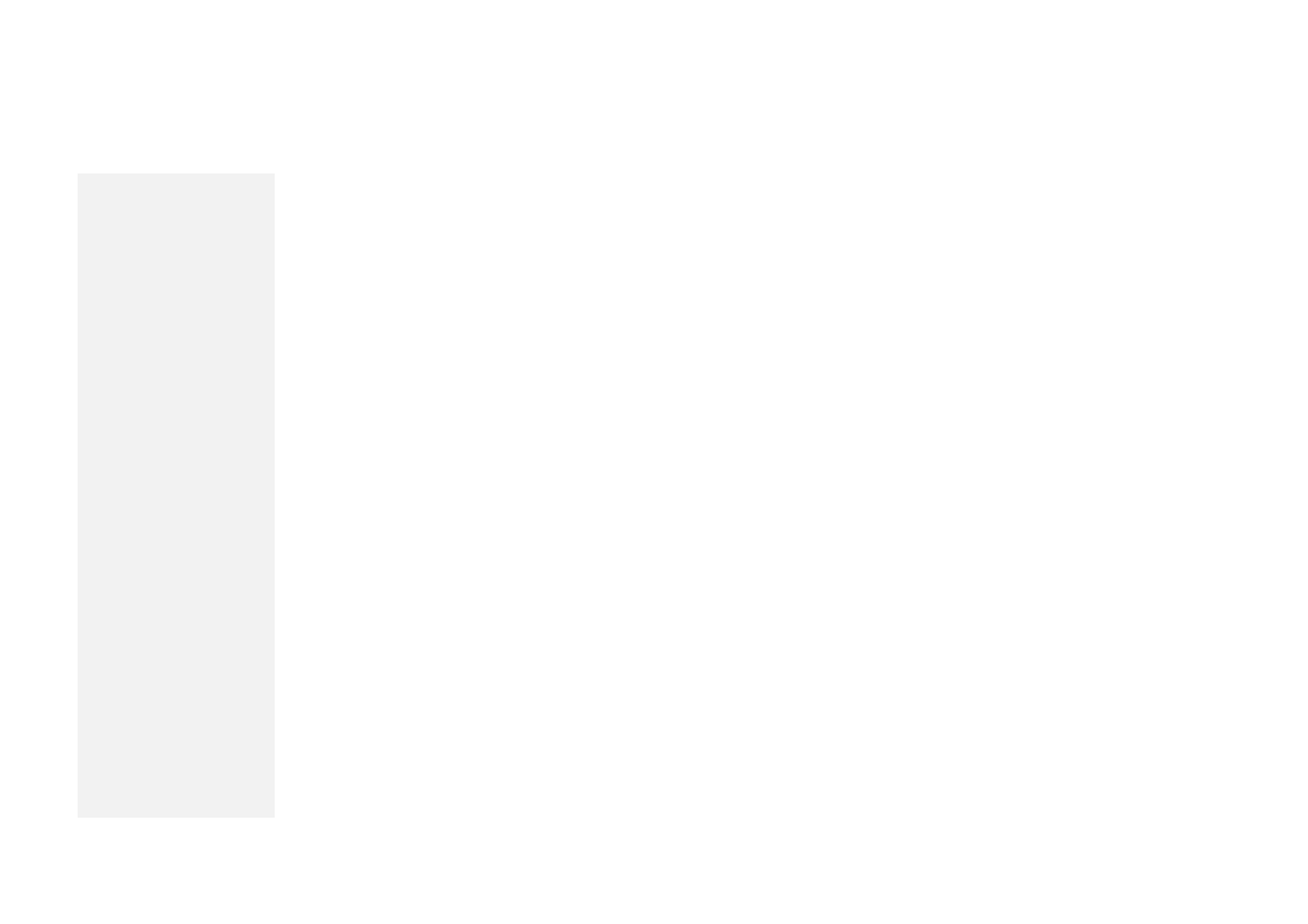

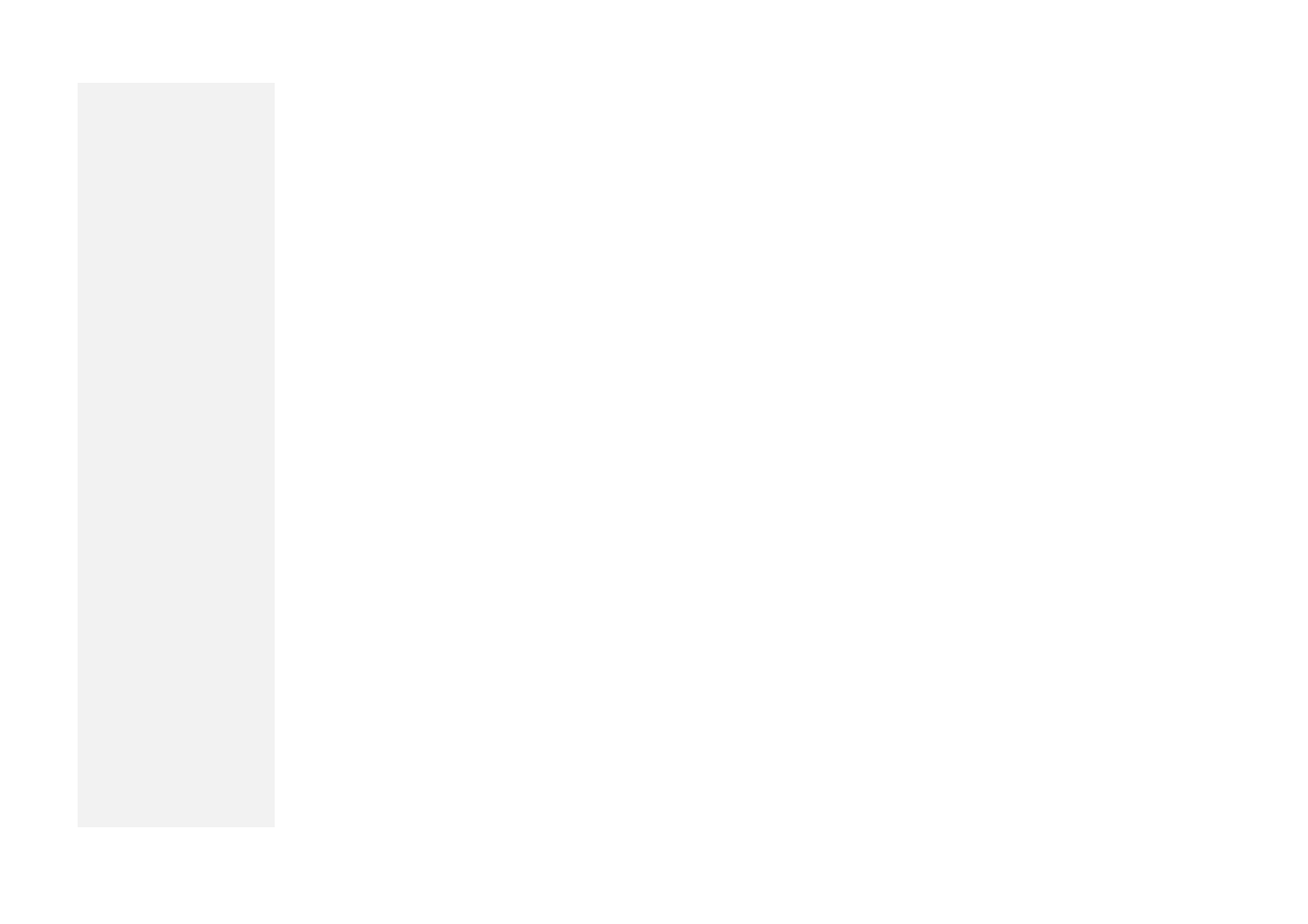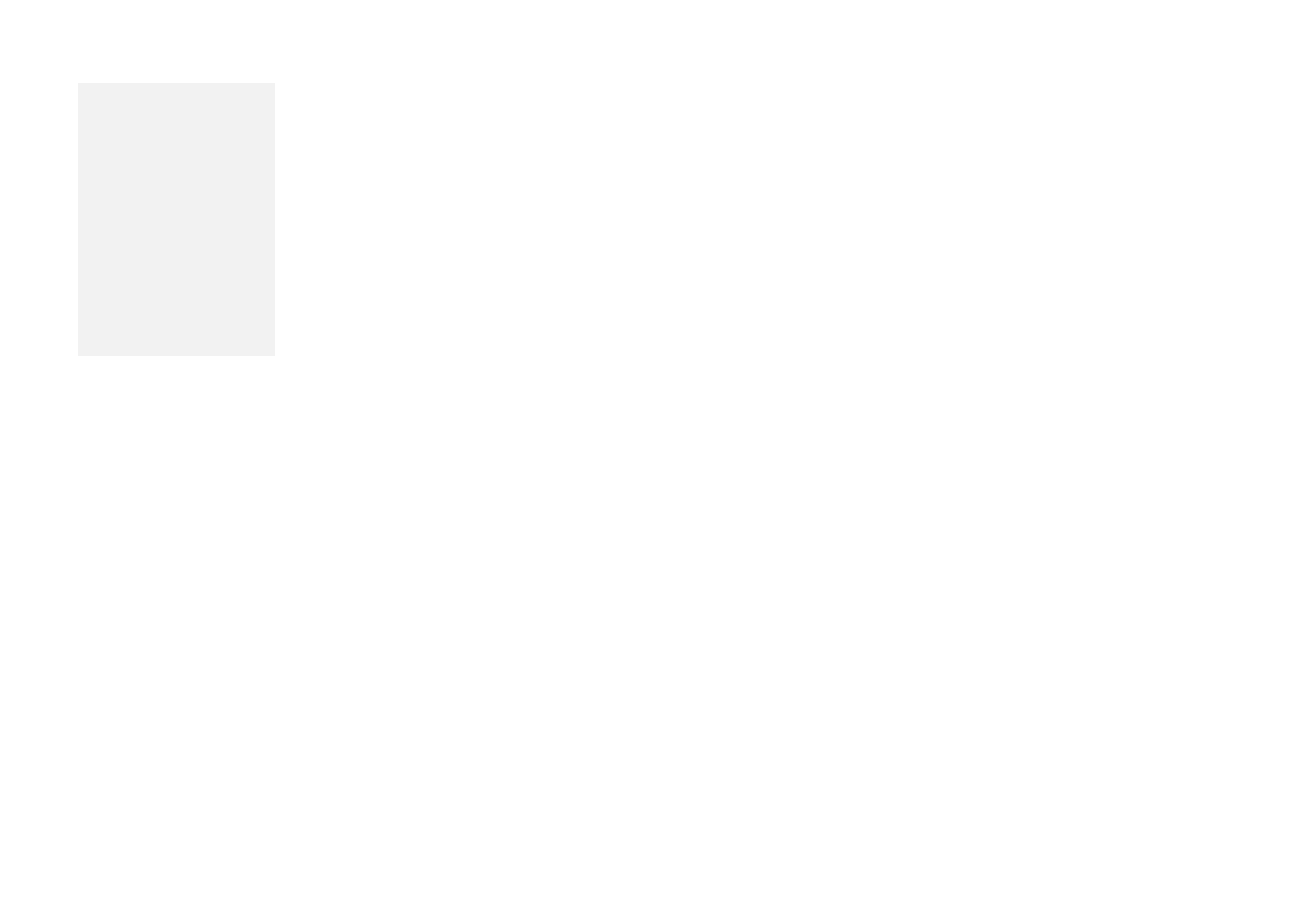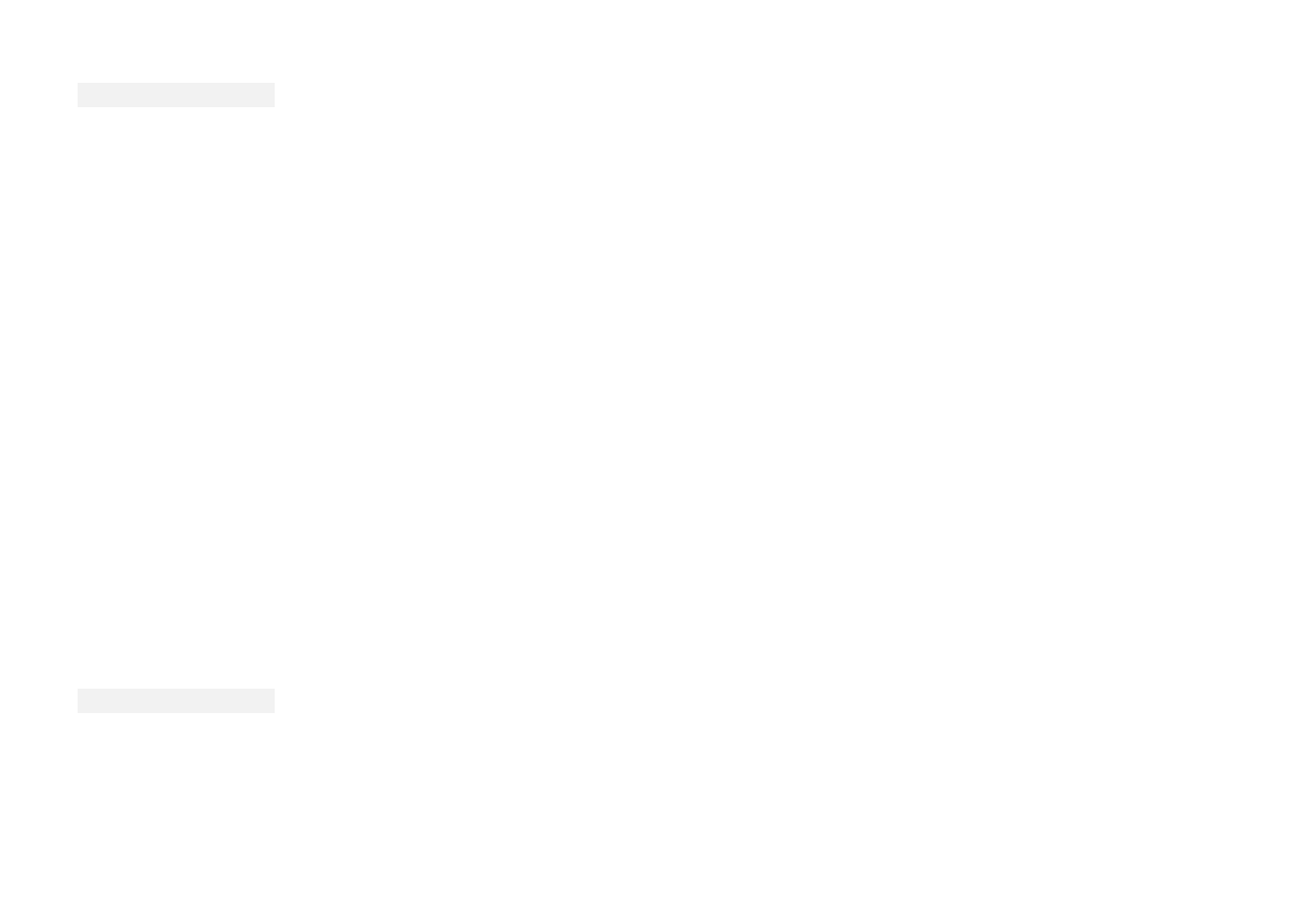

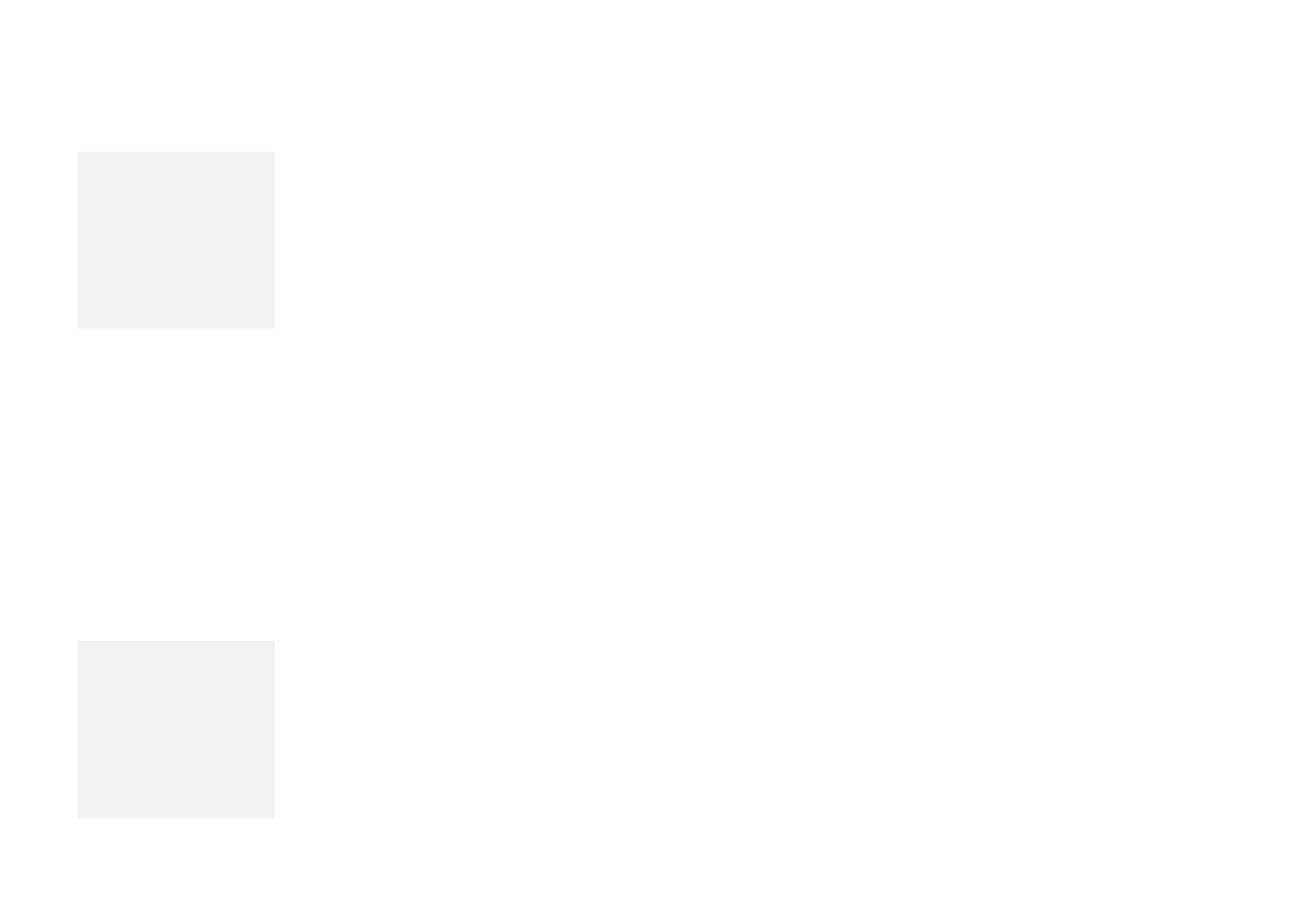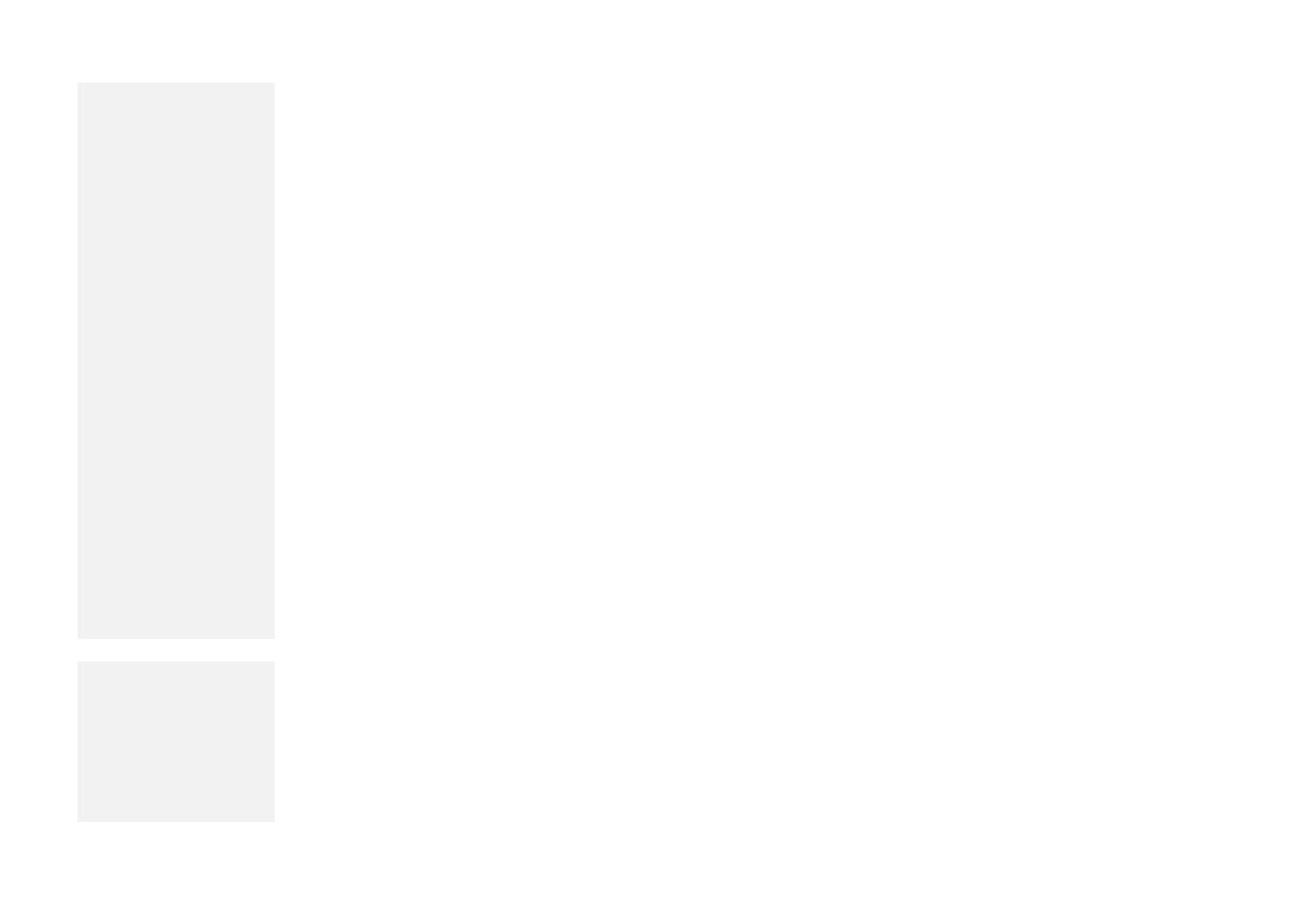

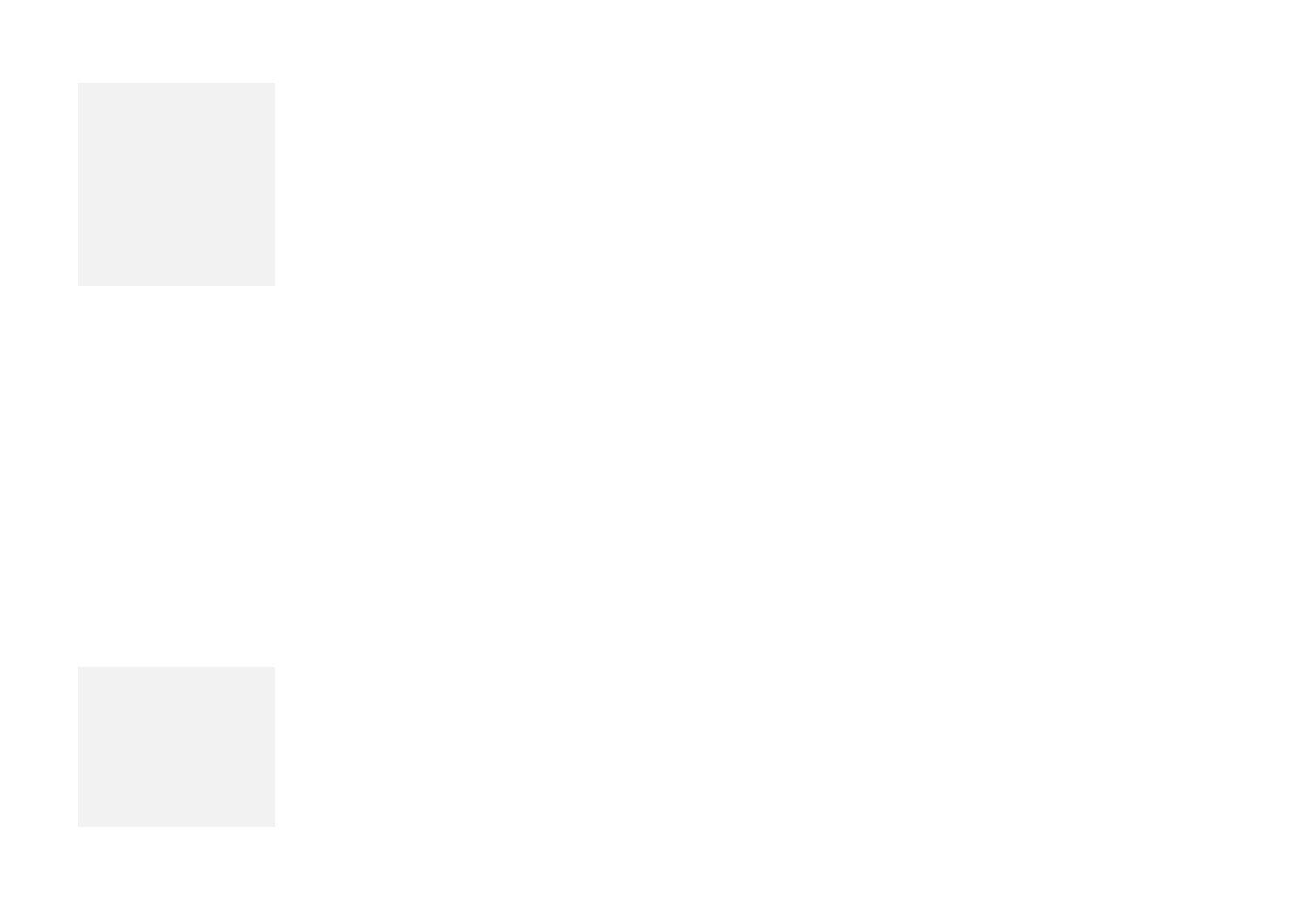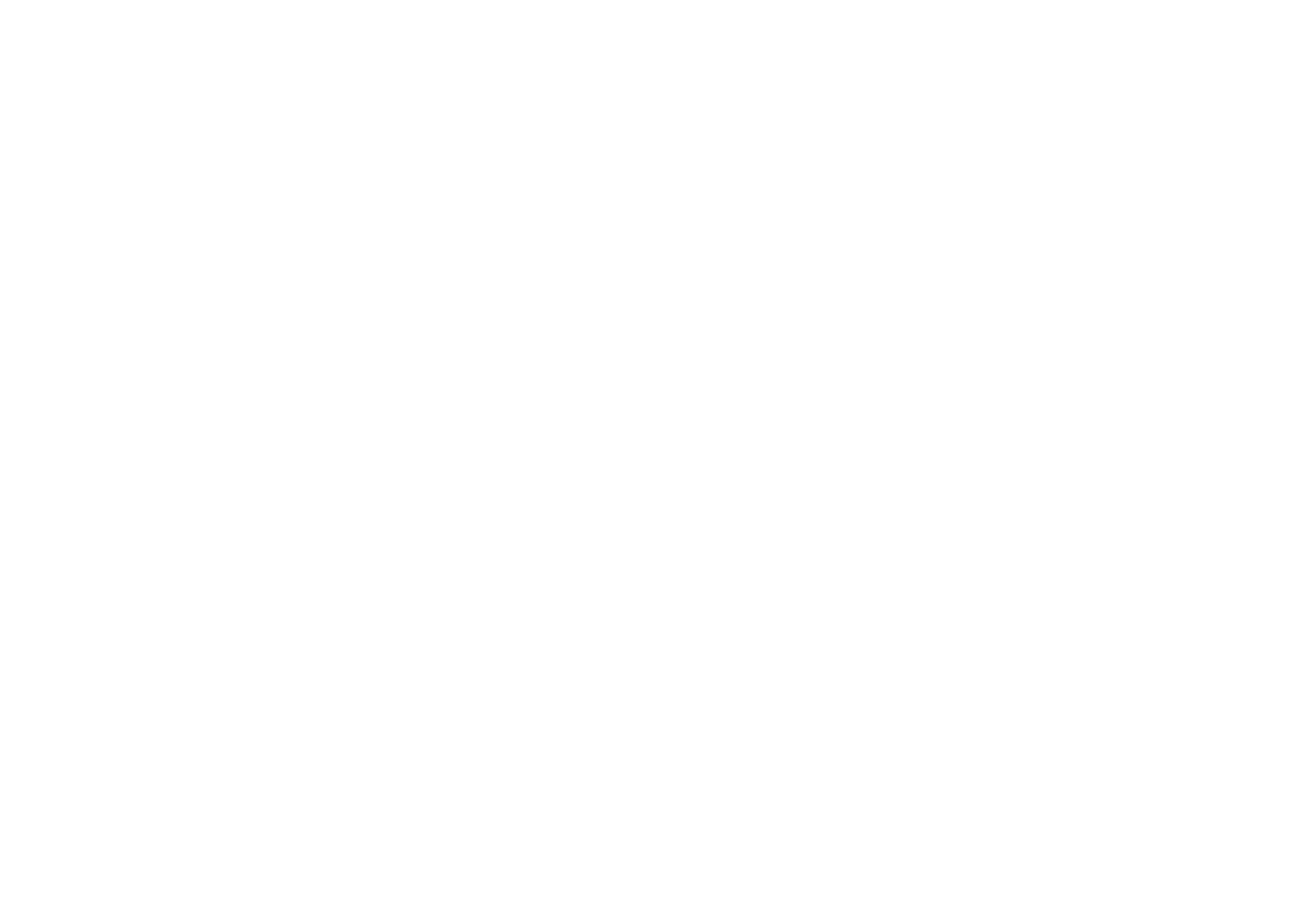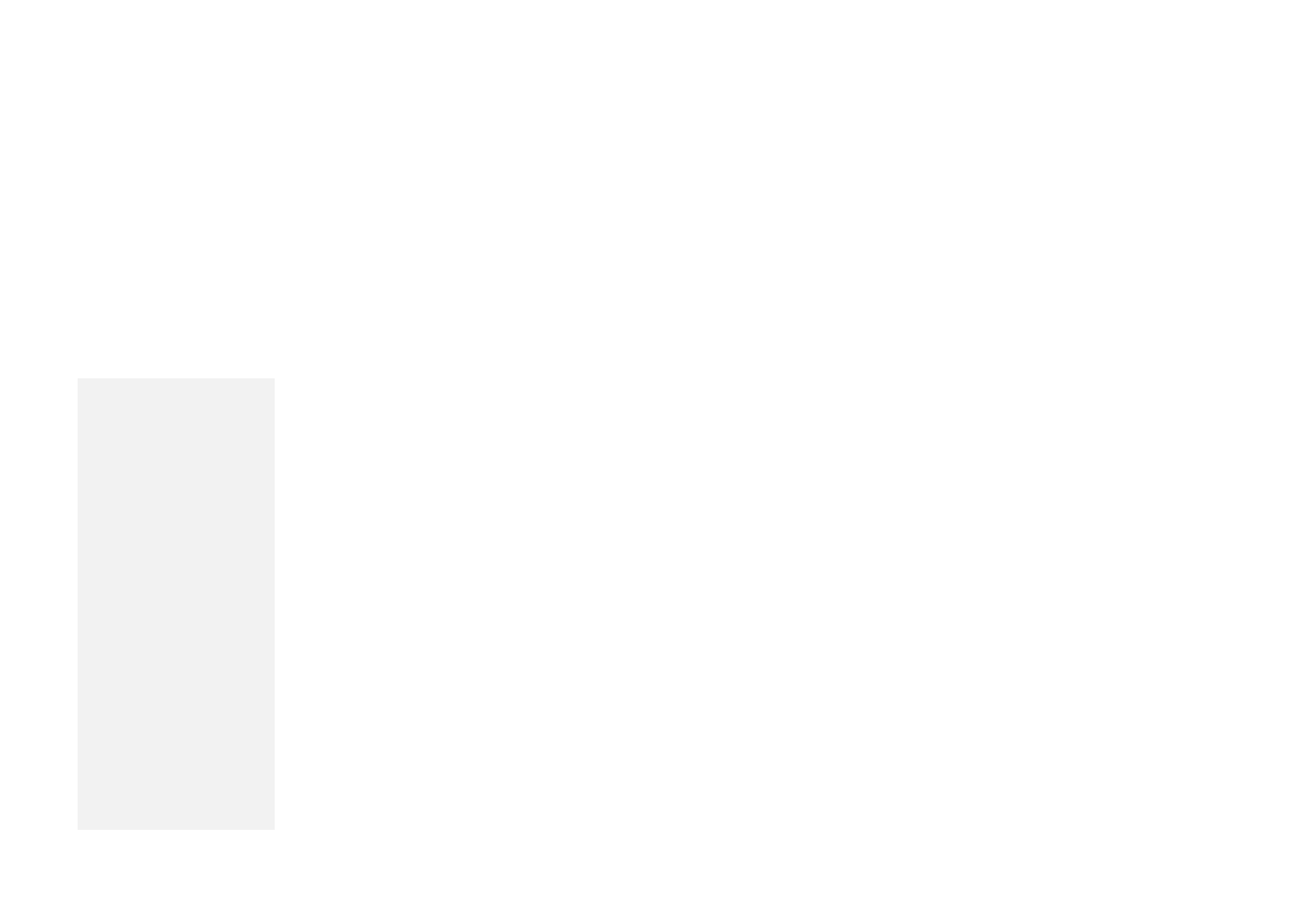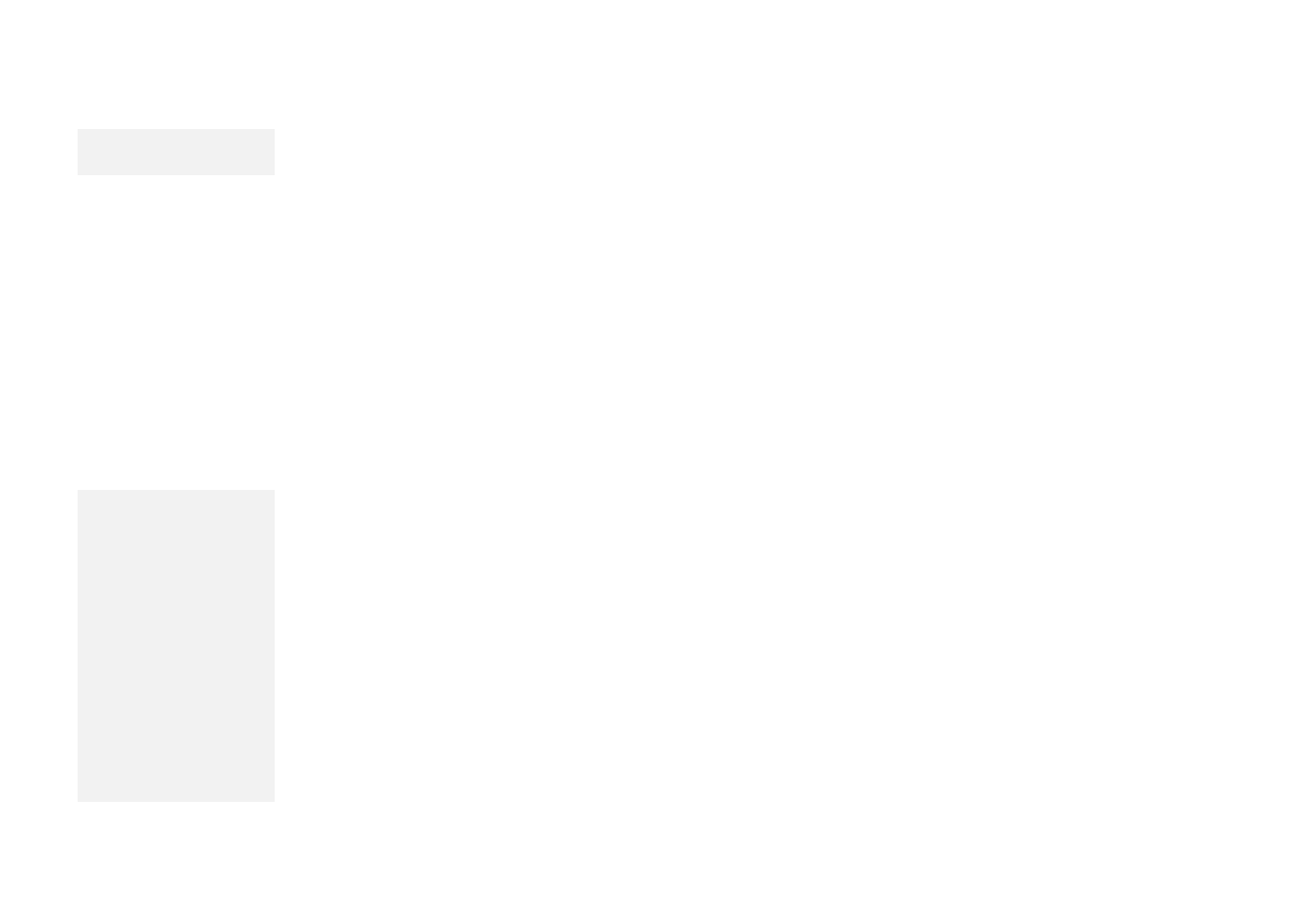

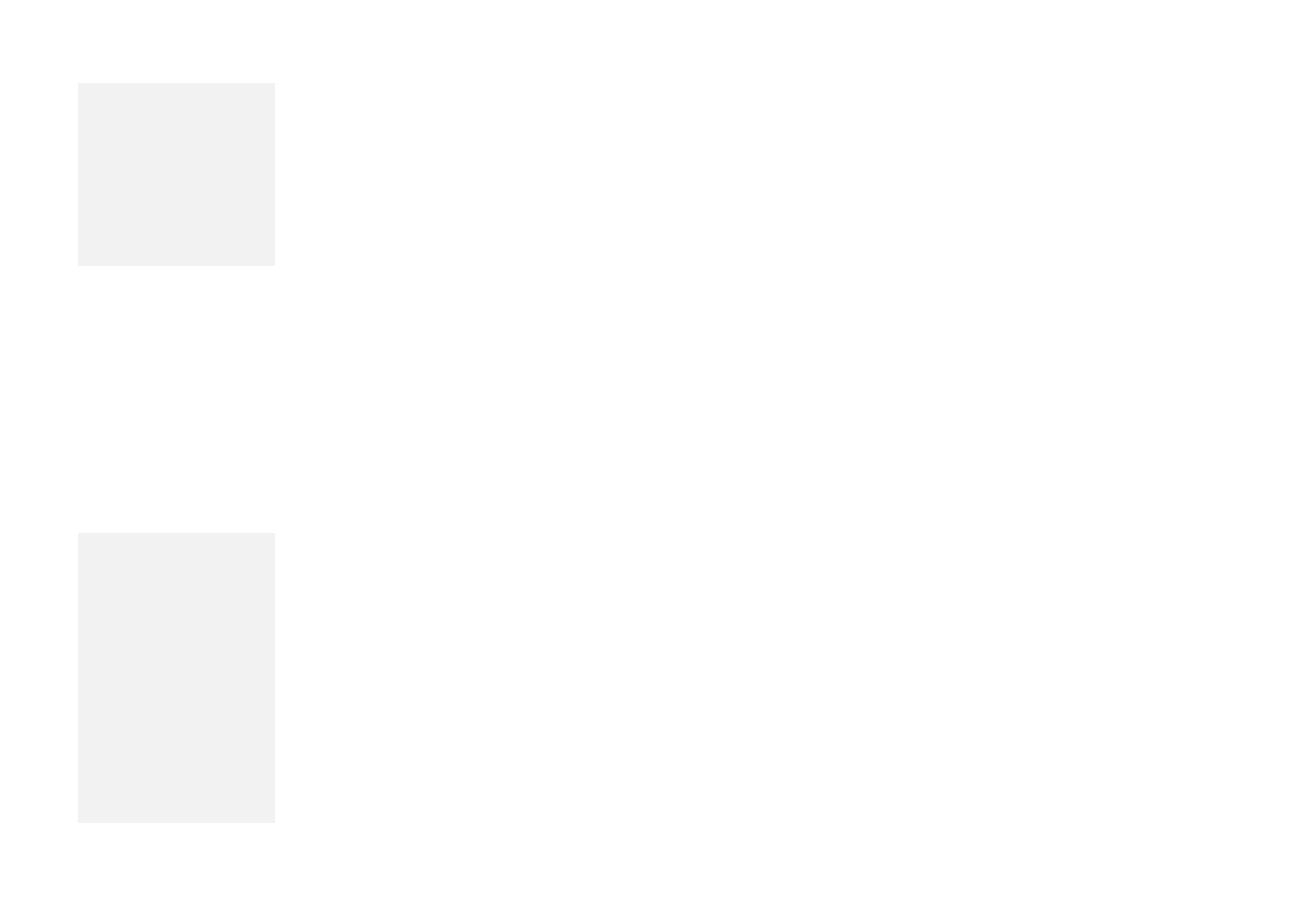

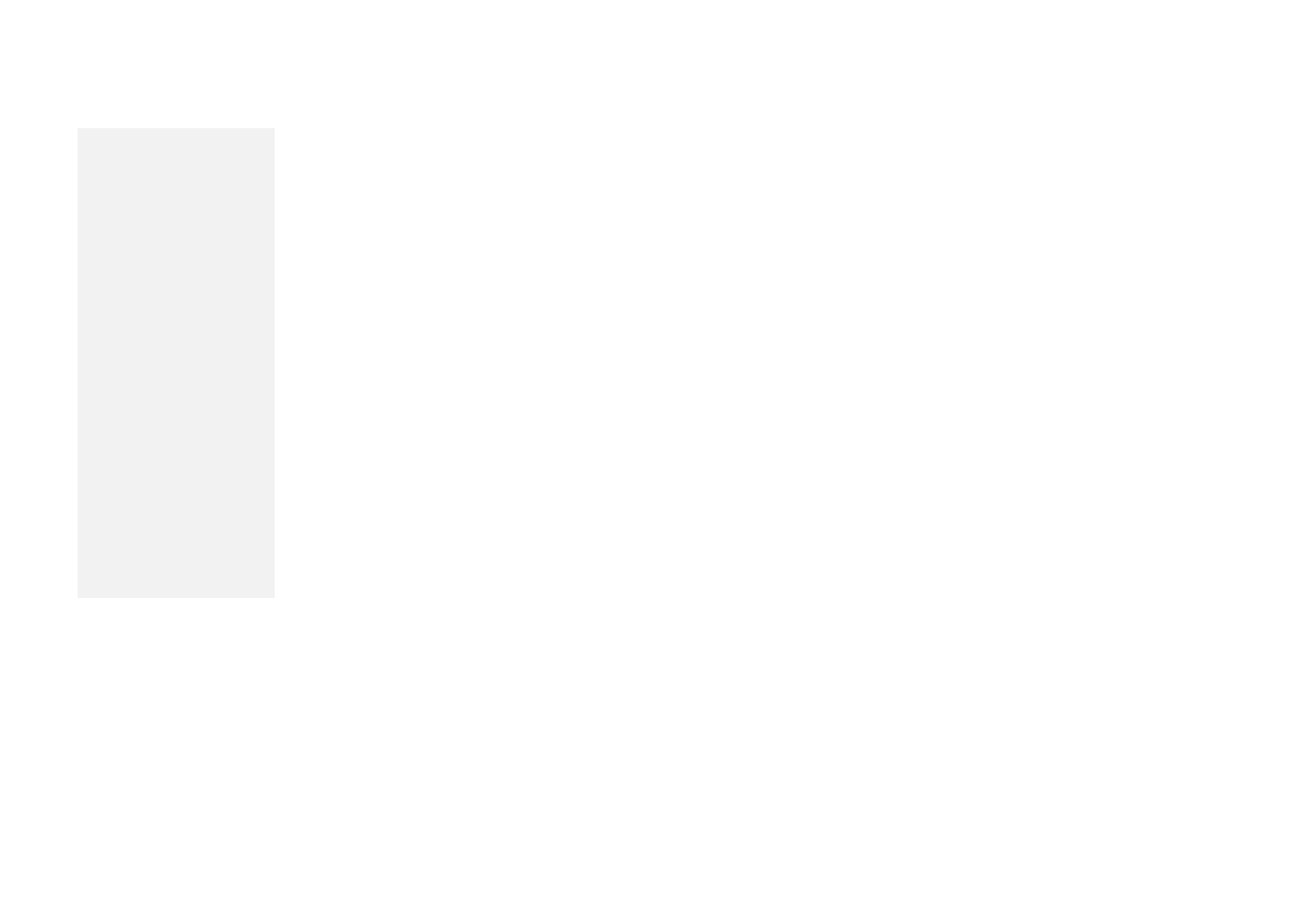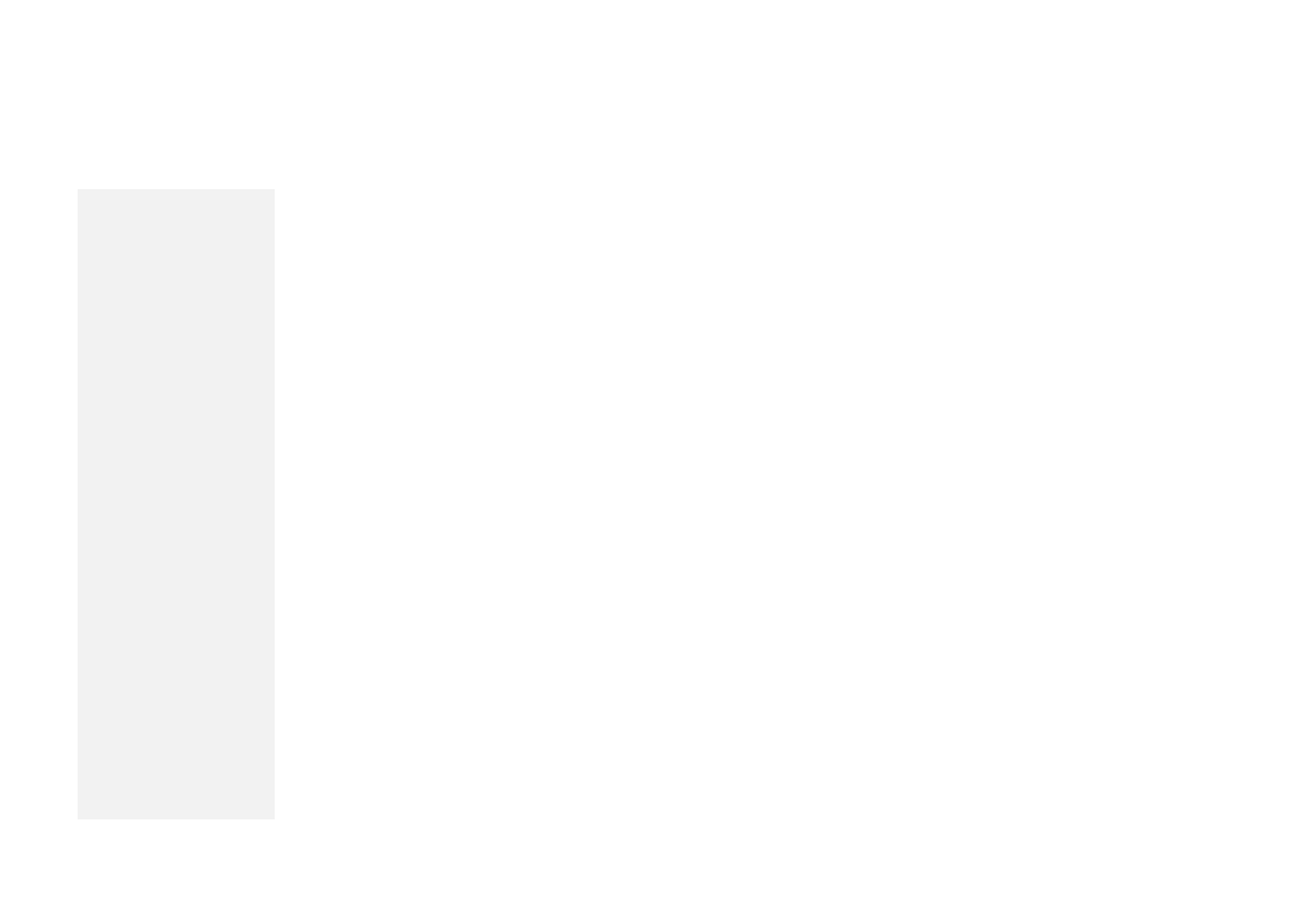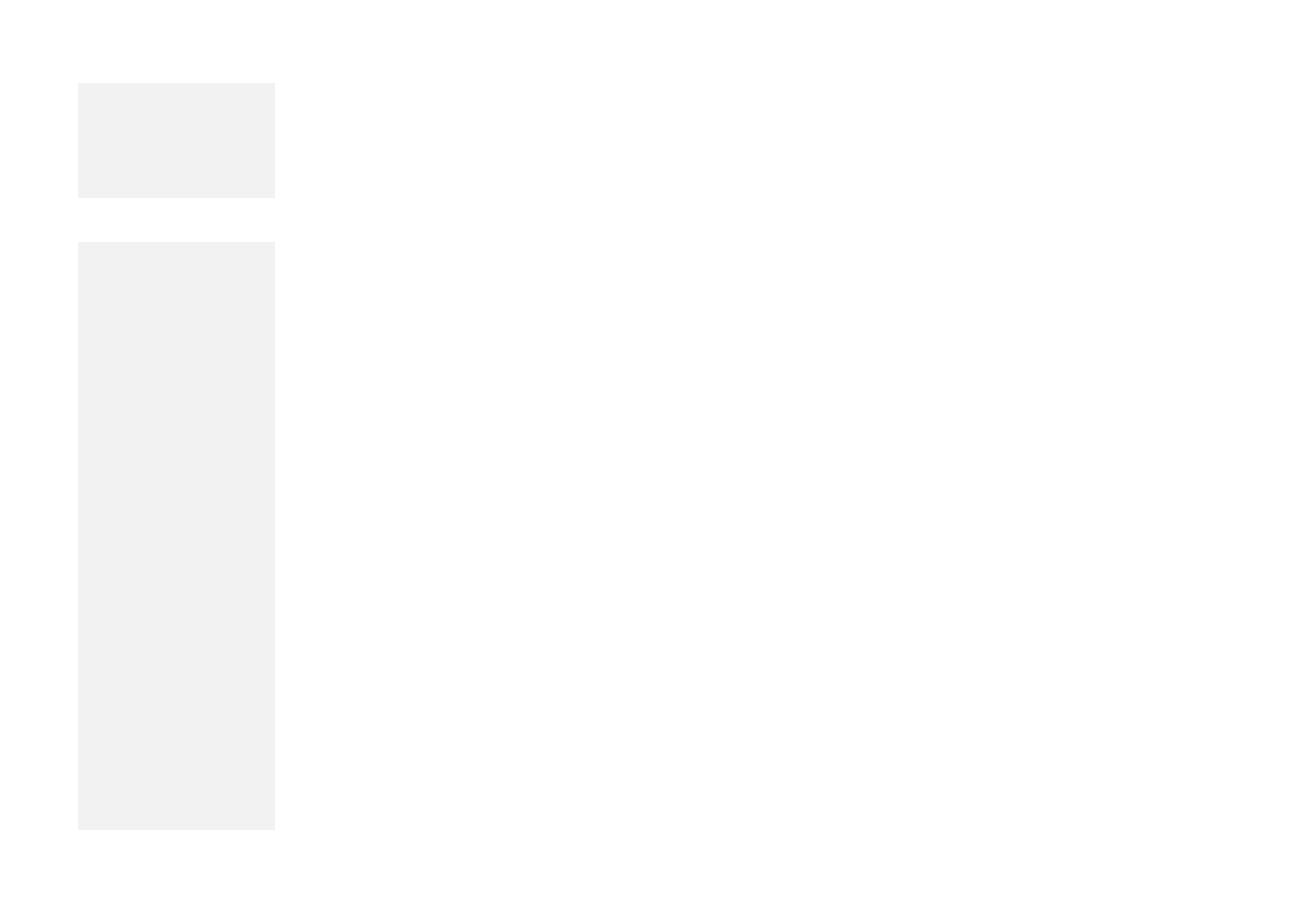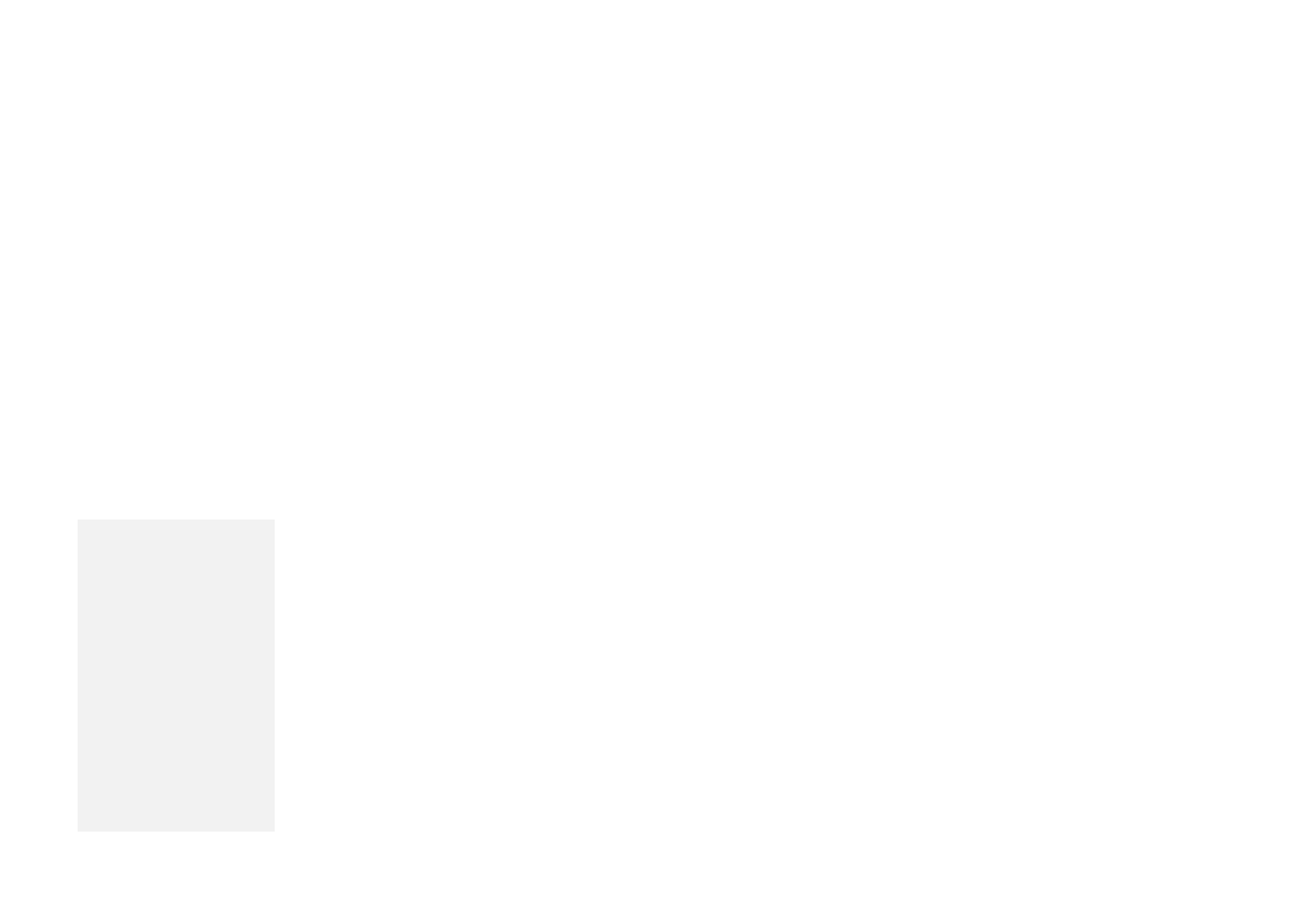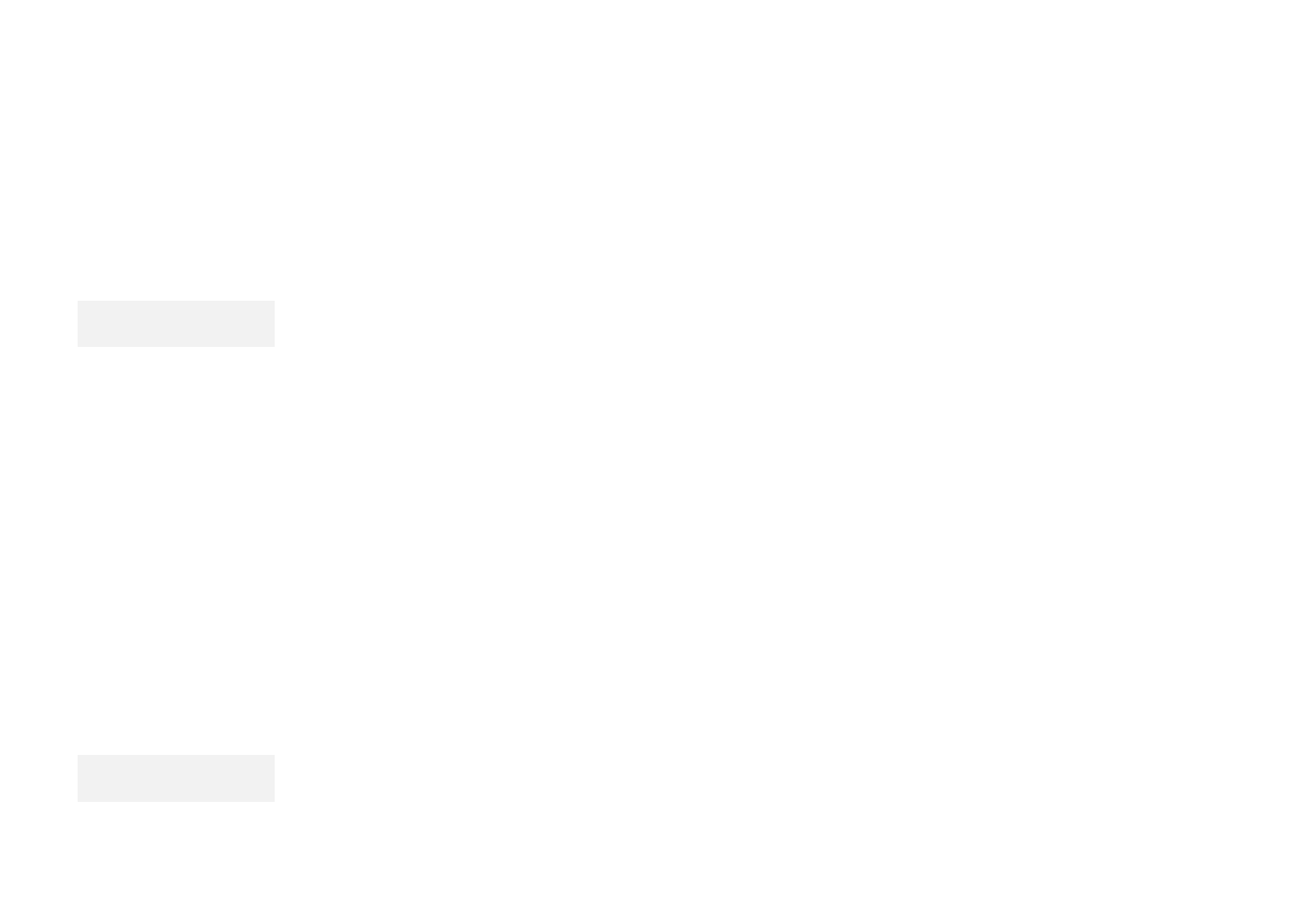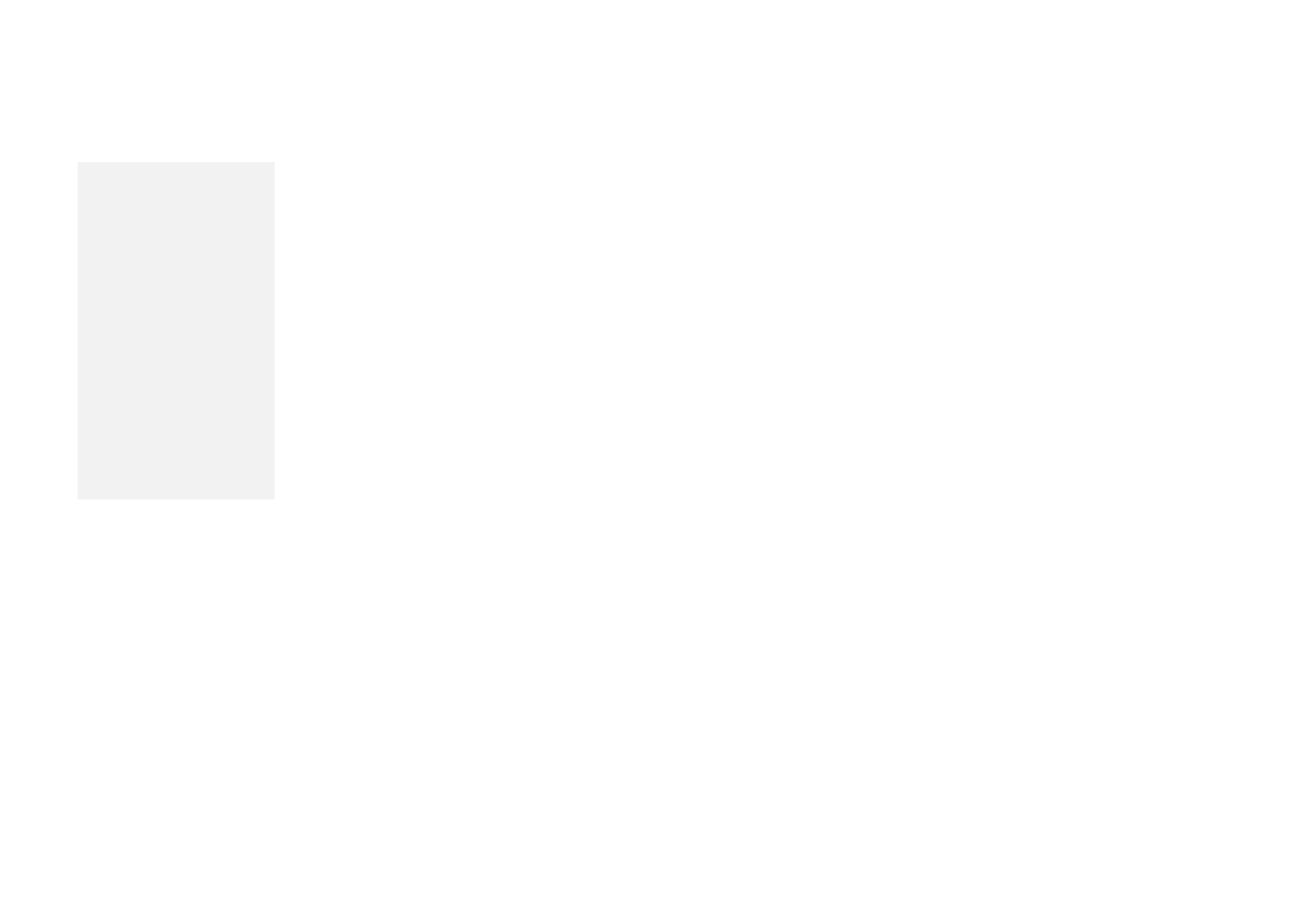